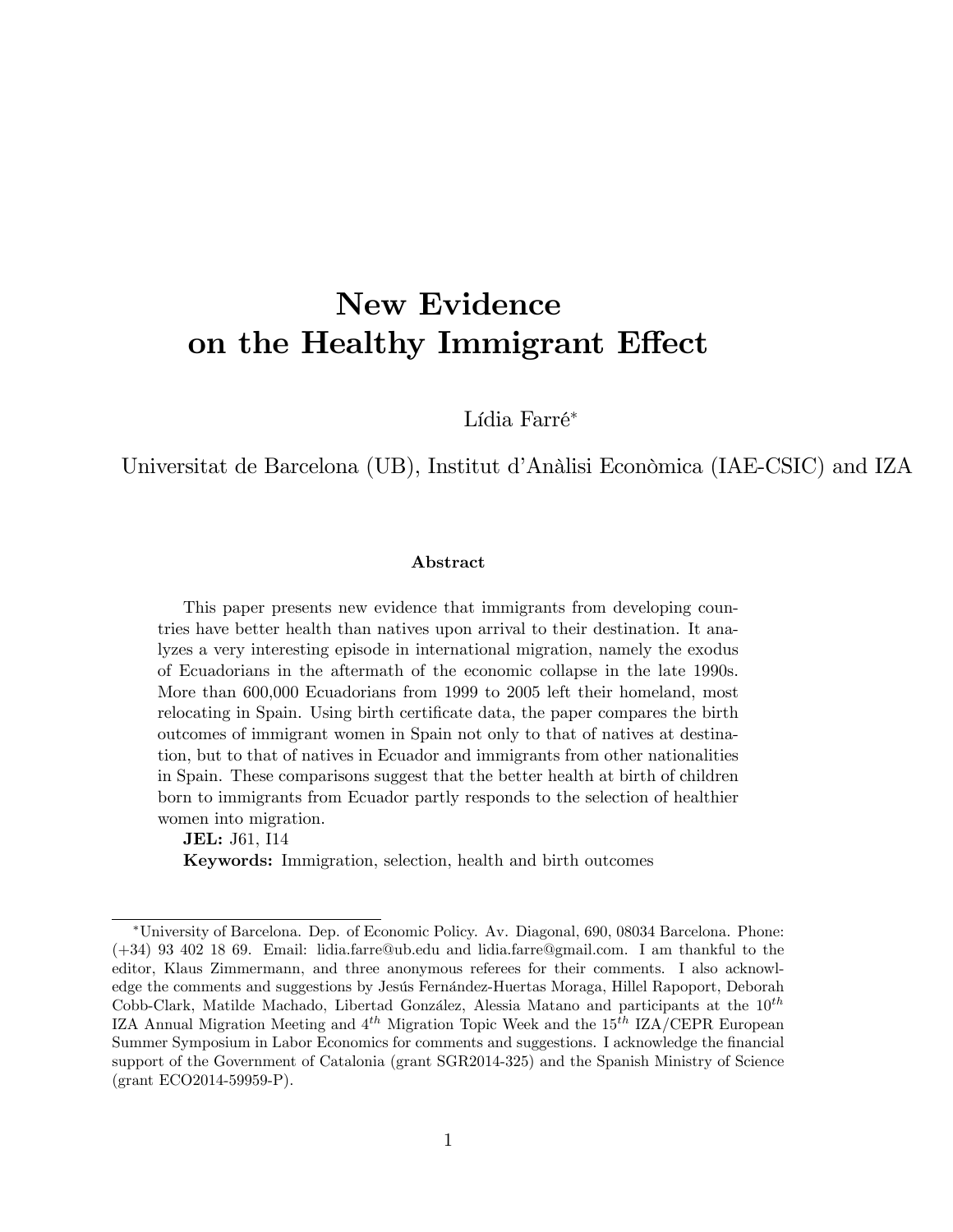### I. Introduction

In migration research questions about the characteristics of those who migrate remain fundamental. To evaluate the costs and benefits of population movements, immigrants are compared to the native population at destination and in the source country along many dimensions (e.g. education, age, risk and entrepreneurial attitudes or health).

The health of immigrants is an issue of concern. Some critical voices argue that migration may represent a burden to the public health system financed mainly by natives at destination. The health of immigrants may also be a relevant factor for their assimilation and integration process. For the sending country, the characteristics of those who leave may as well have repercussions at the aggregate level, for example, in terms of health and inequality.

A widely known and established regularity is that new immigrants to developed countries such as the US, Canada, and Australia enjoy significant health advantages relative to comparable native born individuals in these countries.<sup>1</sup> This is known in the literature as the *healthy immigrant effect* (HIE). The HIE is present among most immigrant groups, even though a vast majority come from developing countries with worse life expectancy indicators. There is also evidence that the health gap does not respond to socioeconomic differences in terms of education and income as most recent immigrants fall behind the native population in these dimensions.

Considerable attention has been directed to the puzzle of the health advantage of immigrants. In an expanding literature at least three alternative explanations have

<sup>1</sup>For the US see Jasso et al. 2004, Abraido-Lanza et al. 1999, Antecol and Bedard 2006, and Giuntella 2012. Chen et al. 1996, Deri 2003, McDonald 2003 and Laroche 2000 have documented a health advantage among immigrants to Canada, while Donovan et al. 1992, Chiswick et al. 2008, and Powles 1990 do so for immigrants to Australia.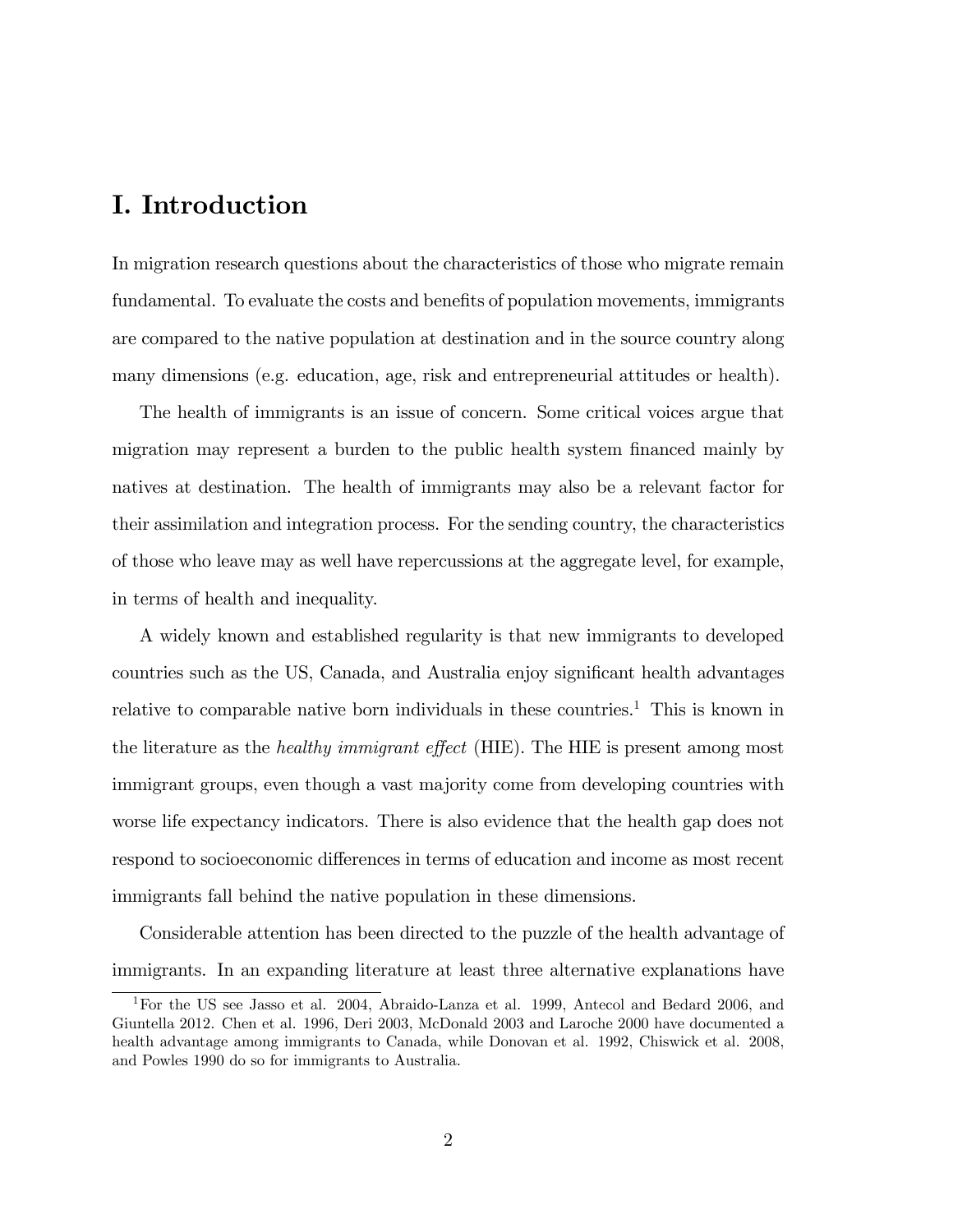sought to account for it. First, their better health may simply be a symptom of the healthier diets, habits and behaviors inherited from the country of origin (*i.e.* the cultural hypothesis). Second, the migration episode may have a direct impact on health as a result of income shocks or other intense changes in life style directly related to the movement *(i.e. the causal or direct effect of migration)*. Finally, it may be that only healthy individuals are ready to make their way to a remote and unfamiliar labor market. Consequently, individuals in the upper tail of the health distribution are more likely to migrate (*i.e. the selective migration hypothesis*).<sup>2</sup>

The aim of this paper is to better understand the channels behind the healthy immigrant effect. I study a very interesting episode in international migration, namely the Ecuadorian exodus in the aftermath of the economic collapse of the late 1990s. From 1999 to 2005 more than 600,000 Ecuadorians left their country, and most headed towards Spain rather than the US, the traditional destination for Ecuadorian migration (Bertoli et al. 2011).

The paper employs birth outcomes as a measure of maternal health (i.e. birth weight, low birth weight (less than 2,500 grams), gestational length, preterm birth (less than 38 weeks of gestation) and death within 24 hours of birth). Poor maternal health and risky behaviors during pregnancy have been shown to adversely affect birth outcomes.<sup>3</sup> For example, nutritional deprivation and maternal stress during pregnancy lead to lower birth weight and reduce gestational length (Almond and Mazumder, 2013; Bozzoli and Quintana, 2014; Camacho 2008; and Quintana and

<sup>&</sup>lt;sup>2</sup>It has also been suggested that the immigrant health advantage could derive from the mandatory health screening that is part of the migration process in some countries. However, some evidence indicates that admission policies are not the principal determinant of the health gap (Laroche, 2000 and Uitenbroek and Verhoeff, 2002).

<sup>3</sup>See Aizer and Currie (2014) for a detailed survey of the literature.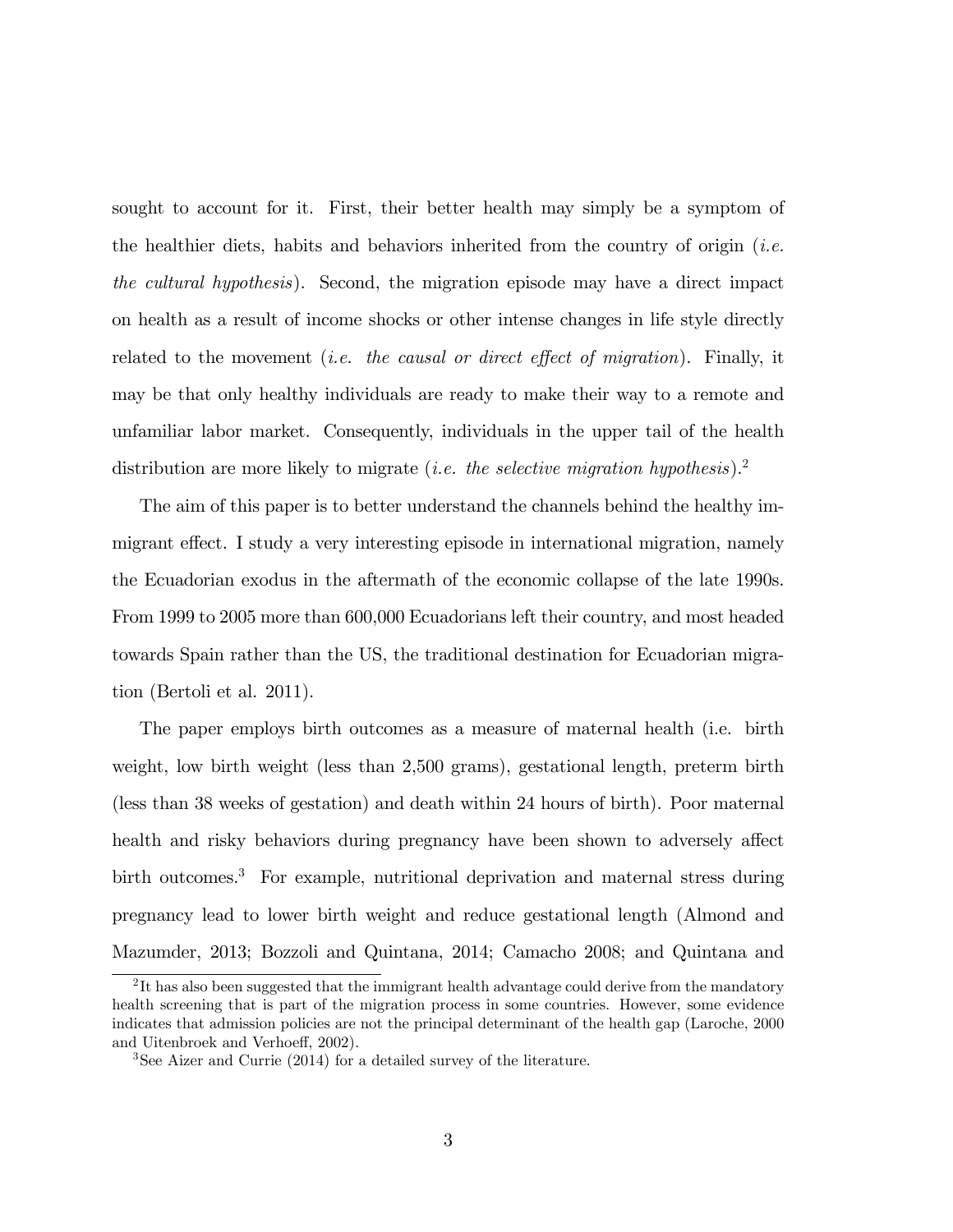Ródenas, 2014). Smoking also increases the probability of low birth weight (Currie, Neidell and Schmieder, 2009), while participation in supplemental nutritional programs reduces it (Hoynes, Page and Stevens, 2011). Currie and Moretti (2007) also document an important intergenerational correlation in birth outcomes (i.e. low birth weight).

In the empirical analysis I employ administrative birth certificate data for Ecuador and Spain which give coverage to all registered births in both countries. Since 2001 immigrants in Spain, independently of their legal status, have incentive to register to have access to the public health and education system. Thus the data contain information on illegal immigrants that is usually not available. In addition, administrative records not always contain information on years since arrival. Hence the focus on the Ecuadorian exodus represents a relevant contribution as it allows analyzing the determinants of the healthy immigrant effect net of assimilation or acculturation on a large number of recent immigrants.<sup>4</sup>

The paper documents an important advantage in terms of birth outcomes among immigrant women from Ecuador in Spain. These women also show better outcomes than their native counterparts in Ecuador, suggesting that healthier habits and behaviors inherited in the country of origin do not seem to be the only explanation for their health advantage. Finally, Ecuadorian immigrants are compared to those from Romania, another large minority group in Spain. The comparison also reveals an important health advantage in favor of the former group. This last finding is consistent with the theoretical prediction that immigrants from more remote areas are more positively selected to compensate the higher cost of the move (Chiswick, 1999).

<sup>&</sup>lt;sup>4</sup>As a result of the exodus the Ecuadorian population in Spain increased from 76,000 individuals before 2000 to 457,000 in 2005 (Bertoli et al. 2011).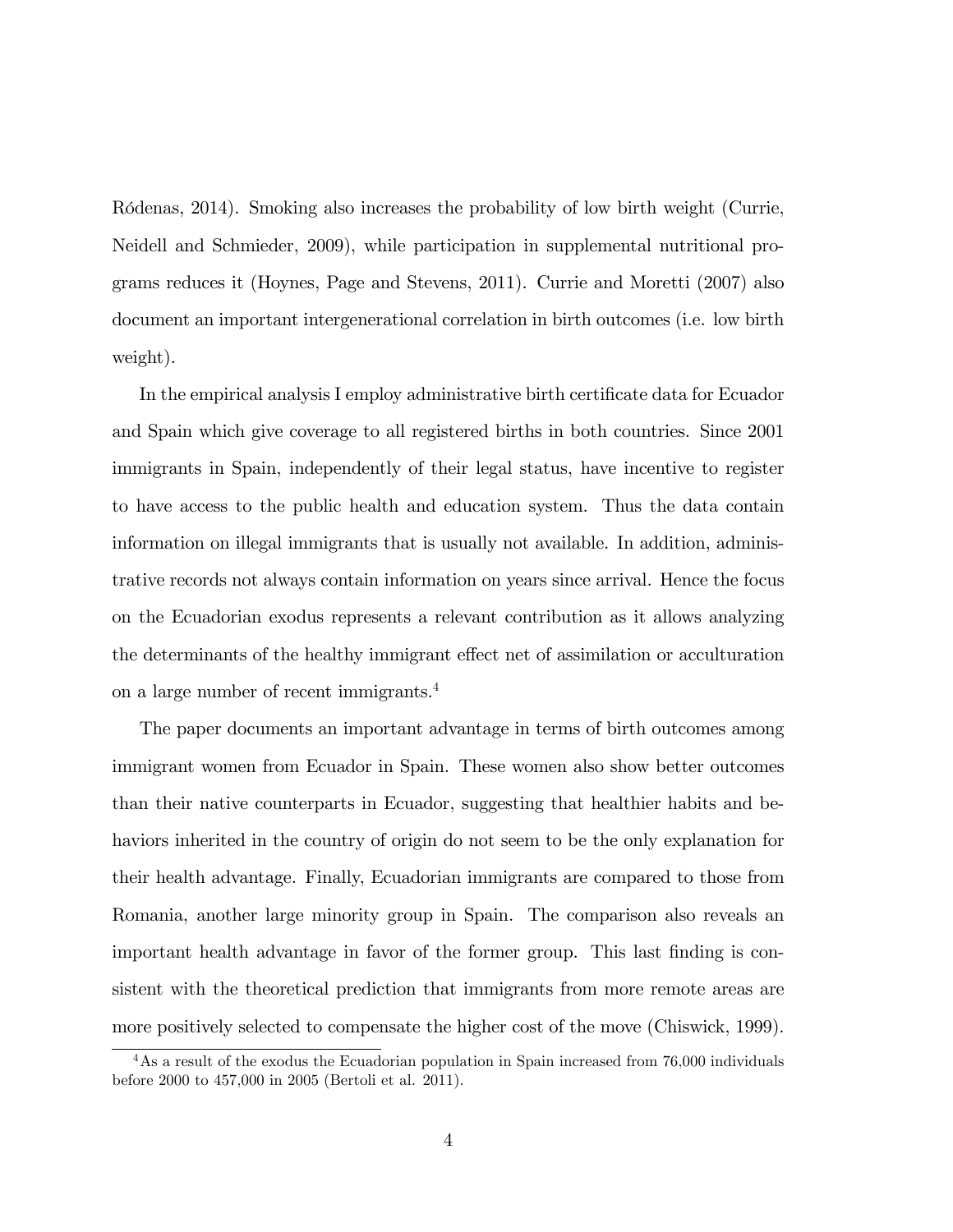This is reassured when the comparison is extended to immigrants from Colombia, Bulgaria and China.

The results in this paper may have important implications for the socioeconomic outcomes of immigrants at destination. Birth weight and low birth weight have been shown to be important predictors of health later in life, including the probability of infant mortality (Almond et al. 2005). They are also strongly associated with long term outcomes, such as education, earnings, pregnancy complications and disability claims (Behrman and Rosenzweig 2004; Black, Devereux, and Salvanes 2007; Royer  $2009$  and Oreopoulos et al  $2008$ ).<sup>5</sup> The better health at birth of children born to immigrant mothers could compensate the negative effects of other migration penalties related, for instance, to discrimination or the absence of assimilation (Bosch et al. 2010).

The paper is structured as follows: the next section briefly discusses the literature on the healthy immigrant effect, section III highlights the main features of the international migration episodes in this study; section IV describes the data; section V discusses the empirical methodology; the results and some robustness checks are presented in section VI and section VII concludes.

 $5$ An important debate in this literature is the existence of nonlinearities in the effect of birth weight. For example, Almond et al. (2005) and Royer (2009) find that the relationship between birth weight and infant mortality is strongest for the lower birth weight births. Behrman and Rosenzweigen (2004) also find that augmenting birth weight among lower birth weight babies, but not among higher birth weight ones, has significant labor market payoffs. In contrast, they also find that increasing birth weight increases adult schooling attainment and adult height for babies at most levels of birth weight. Similarly, Black et al. (2007) find little evidence of significant nonlinearities in earnings, education, height or IQ tests. Finally, Royer (2009) shows that the effect of birth weight on education is strongest in the  $2,500+$  grams range, while Oreopoulos et al. (2008) find strong effects of birth weight on outcomes such as death between ages 1 and 17, grade completion, and months on social assistance after age 18, even for ranges not considered overtly concerning (for example, birth weights between 2,500 and 3,500 grams).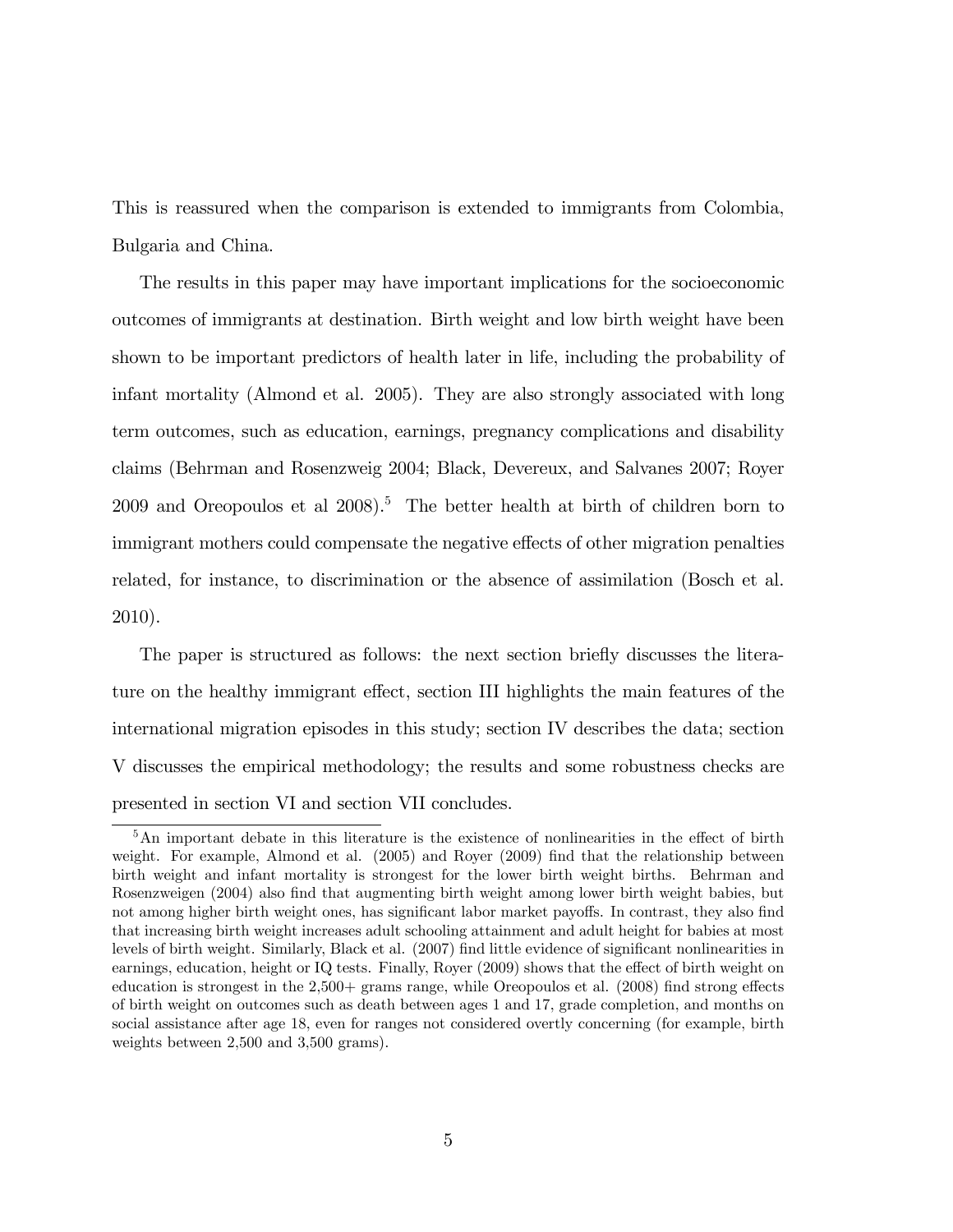### II. Literature Review

Alternative explanations have been proposed to account for the health advantage observed among recent immigrants from developing countries. First, healthy diets, habits and behaviors in the home country lead to immigrants who are healthier than the average person in the recipient country. The hypothesis based on cultural differences is put forward in Abraido-Lanza et al. (1999). They argue that the lower mortality of Latinos in the US derive from more favorable health habits (i.e. less alcohol and cigarette consumption which are the major risk factors for cancer and heart diseases, the most common causes of death for both Lations and non-Latino Whites).

A second explanation is that the migration episode has a direct impact on an individualís health due to the resulting income shocks or environmental changes. Evidence on the causal impact of migration is sparse, in the main due to the methodological difficulties involved in estimation. An exception is the work by Stillman et al.  $(2012)$ that uses data from a unique survey. They compare the health of migrant children who entered New Zealand through a random ballot, with children in the home country of Tonga whose families were unsuccessful participants in the same ballot process. Their findings indicate that migration increases height and reduces stunting of infants and toddlers, but also increases BMI and obesity among 3 to 5 years old. The authors argue that changes in dietary habits (i.e. increased consumption of meat, fat and milk) rather than the income gains associated to migration explain the findings.

Finally, the better health of recent immigrants could respond to selective migration. There are reasons to suspect that immigrants are different from those who do not migrate. The literature on selection, based on labor market outcomes (wages) and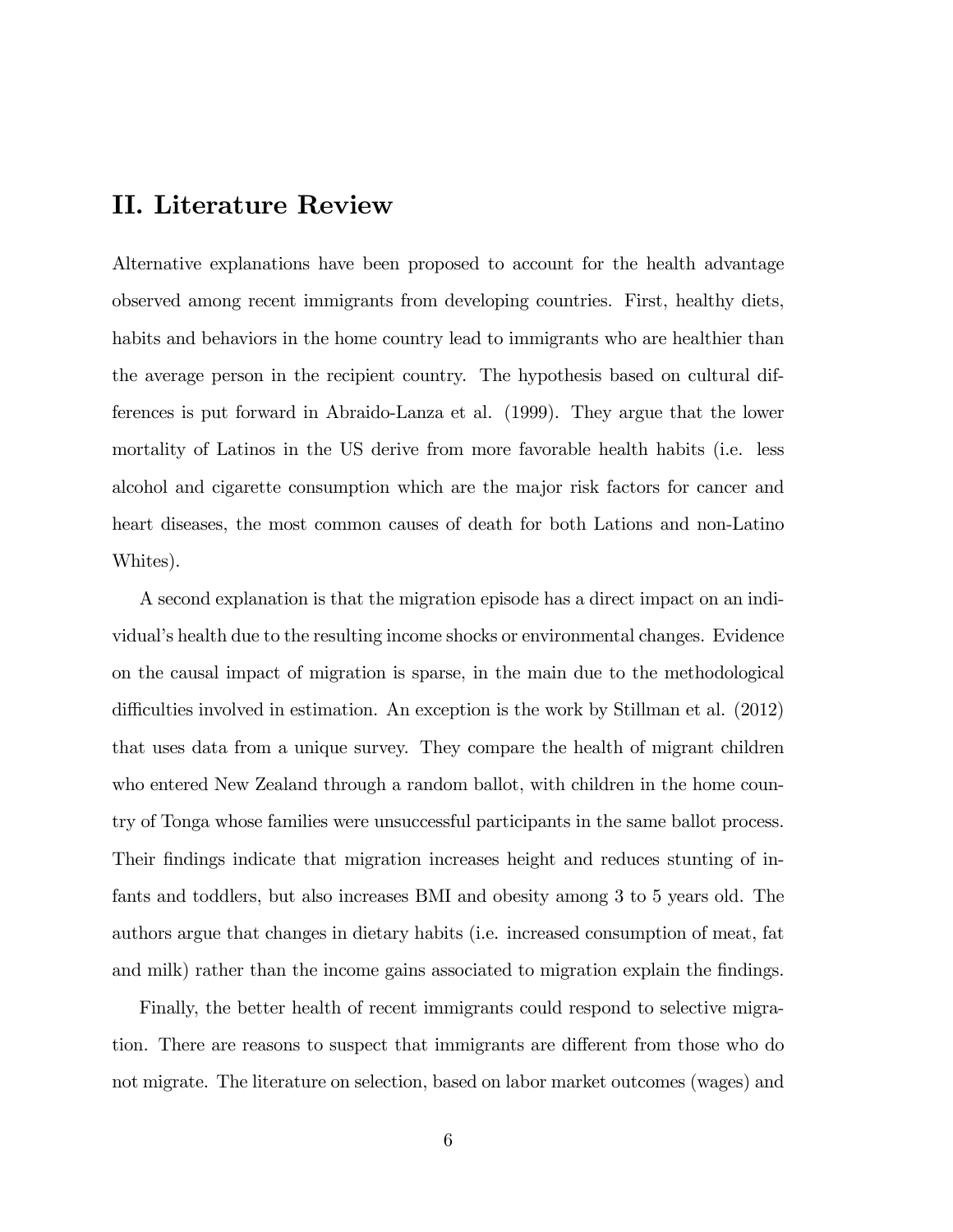education, reports a large body of persuasive evidence pointing to positive selection (Chiquiar and Hanson 2005; McKenzie and Rapoport 2007, 2010; Orrenius and Zavodny 2005; Chiswick 1978, 1999, 2007; Belot and Hatton 2008; Grogger and Hanson 2008), though some evidence of negative selection has also been reported for Mexico (Borjas 1987; Fernández-Huertas Moraga 2011). If positive selection in productive skills dominates migration movements, given the strong correlation between income and health, positive selection in health should also be observed. Indeed, if immigrants are selected from the high end of the income distribution in their home countries, they are likely to have access to better diets, to cleaner water and sanitation, less exposure to environmental risks and superior child and maternal health care. Even in the absence of selective migration in skills, positive selection in health is also expected. For example, if immigrants are forward looking (i.e. make current behavioral choices that emphasize future health at the expenses of current time/effort), or if sick individuals are more reluctant to leave the origin to make his or her way in an unfamiliar labor market.<sup>6</sup>

The large and diverse migration wave in Spain since the early 2000s is an interesting case study to analyze the alternative mechanisms behind the healthy immigrant effect. In this paper, the focus is mainly on the two largest recent minority groups: immigrants from Ecuador and Romania. Next I describe their migration experiences.

 ${}^{6}$ Evidence of positive selection on health has been documented in Jasso et al. (2004) and Antecol and Bedard (2006).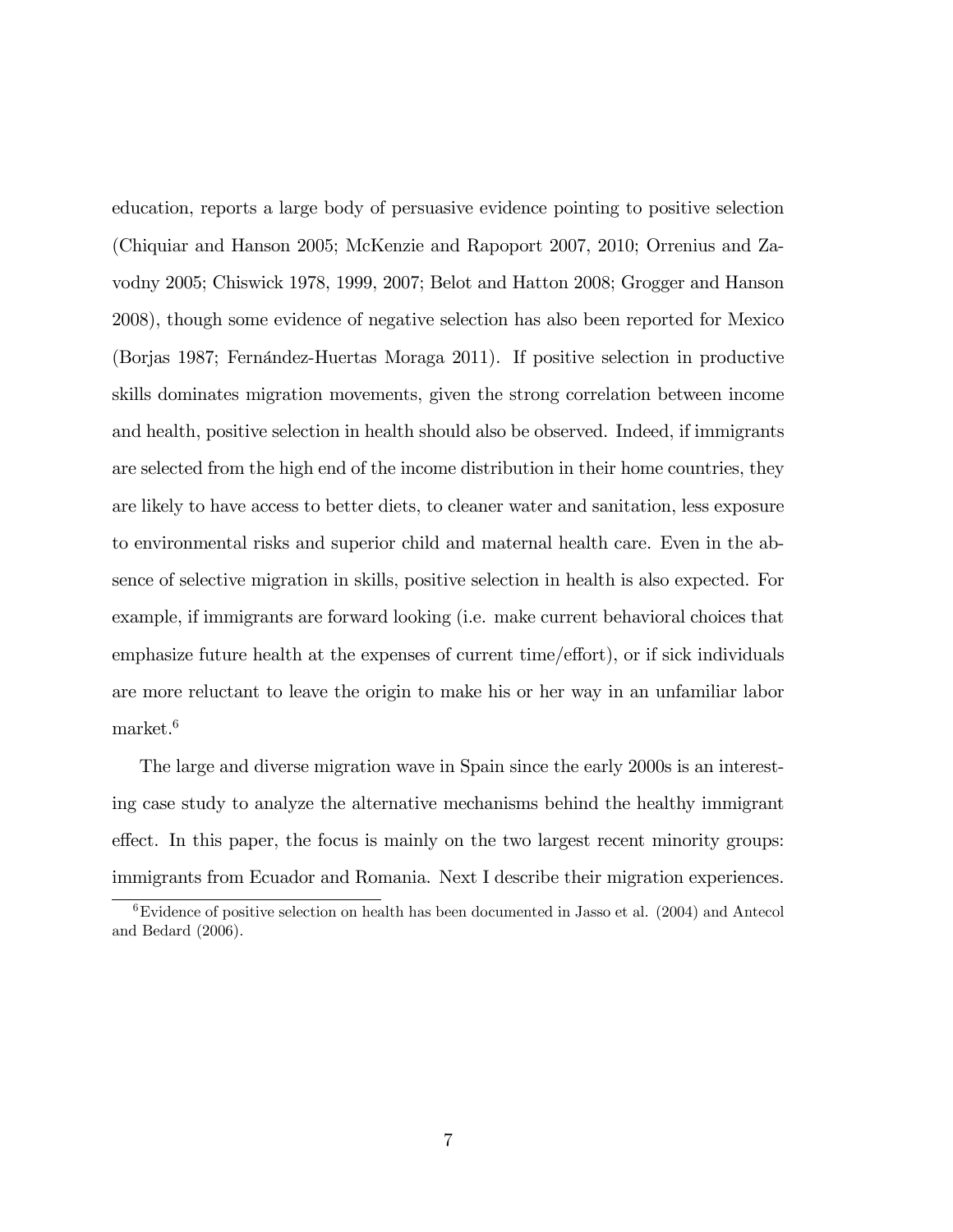### III. Two large migration episodes

Between  $2000$  and  $2007$  Spain received a remarkable inflow of immigrants – approximately 500,000 per year. The share of the foreign born population shifted from about 3 percent in the late 1990s to more than 10 percent by 2007. The composition of migrants changed over time. While in the 1990s migrants originated mainly from the EU-15 countries, they were rapidly overtaken by South Americans and migrants from the EU enlargement member states. The largest minority groups in Spain during the last decade were: Moroccans, Romanians and Ecuadorians. While the first group had a long tradition in the country, Romanians and Ecuadorians arrived massively only in the early 2000s.<sup>7</sup>

### The Ecuadorian Exodus

Ecuador collapsed in 1999 as a result of the economic and financial crisis. This represented an important push factor for about 600,000 people (from a country with a population of 12.7 million) who over a few years (1999-2005) emigrated. A unique feature of this migration episode is that about 80-90 percent of these Ecuadorians went to the US and Spain, to the later roughly 3 times more than the former. Bertoli et al. (2011, 2013) argue that the lower cost of migrating explains the huge exodus towards the lower income country.

The migration policy in Spain was particularly attractive to Ecuadorians. Since 1963 a visa waiver program allowed them to enter as a tourist for a period of up to three months. Those who wished to migrate could simply overstay that time frame and become undocumented workers, and then to legalize their status simply wait for

<sup>&</sup>lt;sup>7</sup>See Table A1 in the Appendix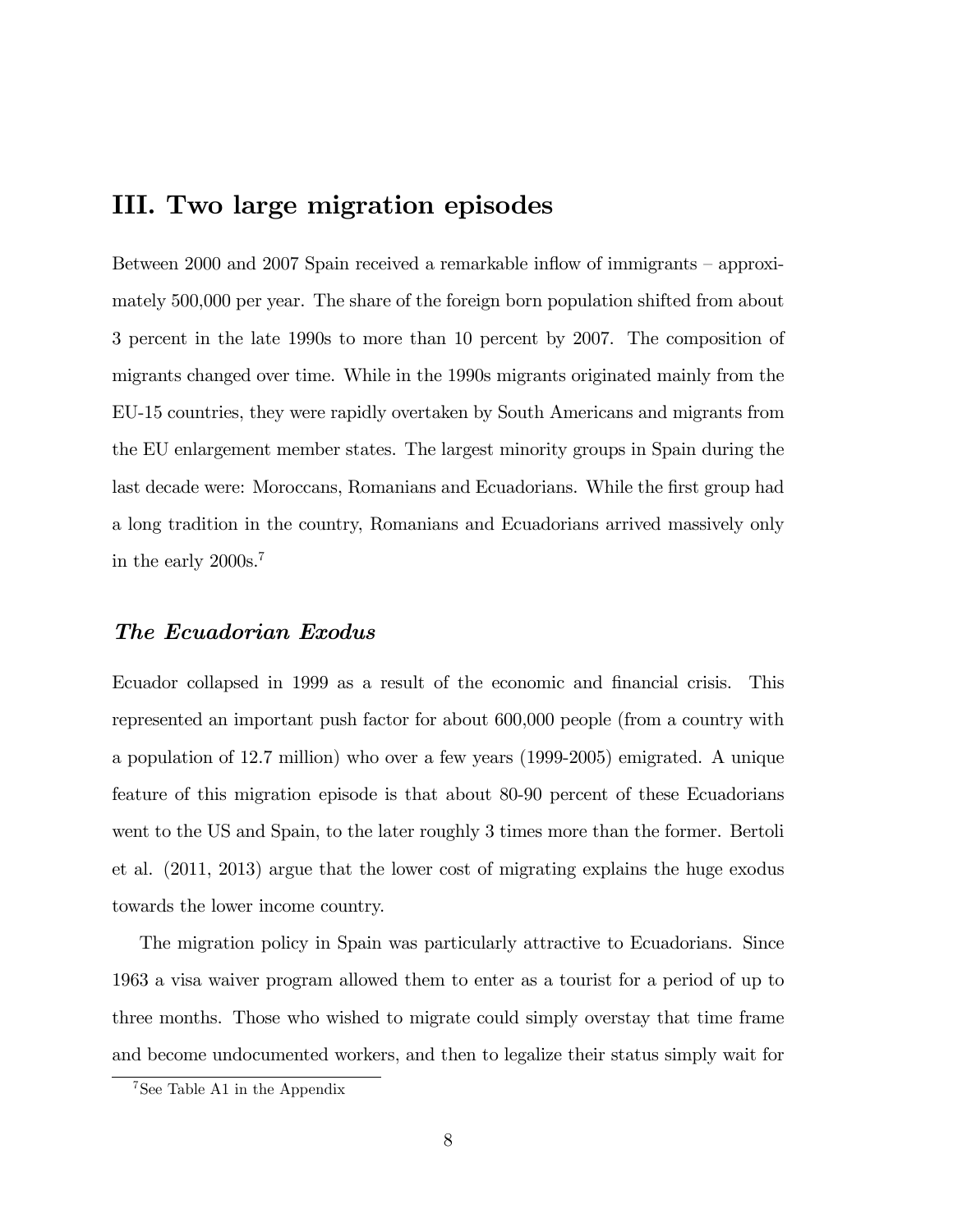one of the frequent amnesties in the early 2000s.<sup>8</sup> The lax Spanish migration policy substantially influenced the location choices of immigrants. According to Bertoli et al. (2011) the Ecuadorian population in Spain increased from 76,000 individuals before 2000 to 457,000 in 2005. They represented 12 percent of immigration áows to Spain between 1999 and 2005.<sup>9</sup>

The liberal visa waiver program was terminated in August 2003. Henceforth Ecuadorian migrants needed a visa to enter any EU member state, so inflows to Spain immediately dropped sharply. The United States subsequently became their main destination (Bertoli et al. 2011).

A salient feature of the Ecuadorian exodus is that most of those who moved in the aftermath of the crisis headed towards Spain. Thus the analysis of birth outcomes in the early 2000s in Spain should be weakly affected by sorting across countries (i.e. migrants choosing their destination conditional on their health status).

### The Romanian Experience

Prior to the collapse of the communist regime in 1989, very low number of immigrants were reported. They were mostly political refugees and/or relatively highly educated Romanians of another ethnicity (Jews, Germans and Hungarians). By the mid-1990s a new pattern of labor migration emerged, against the background of a slow pace of economic restructuring that resulted in an acute decline in GDP, high inflation, mass

 ${}^{8}$ In the first half of the 2000s in Spain there were three amnesties to illegal immigrants (2001, 2002 and 2005).

<sup>9</sup>The same authors estimate that the Ecuadorian population in the US increased from 272,000 before 2000 to 394,000 in 2005, and represented 1.3 percent of immigration flows in the US during this period.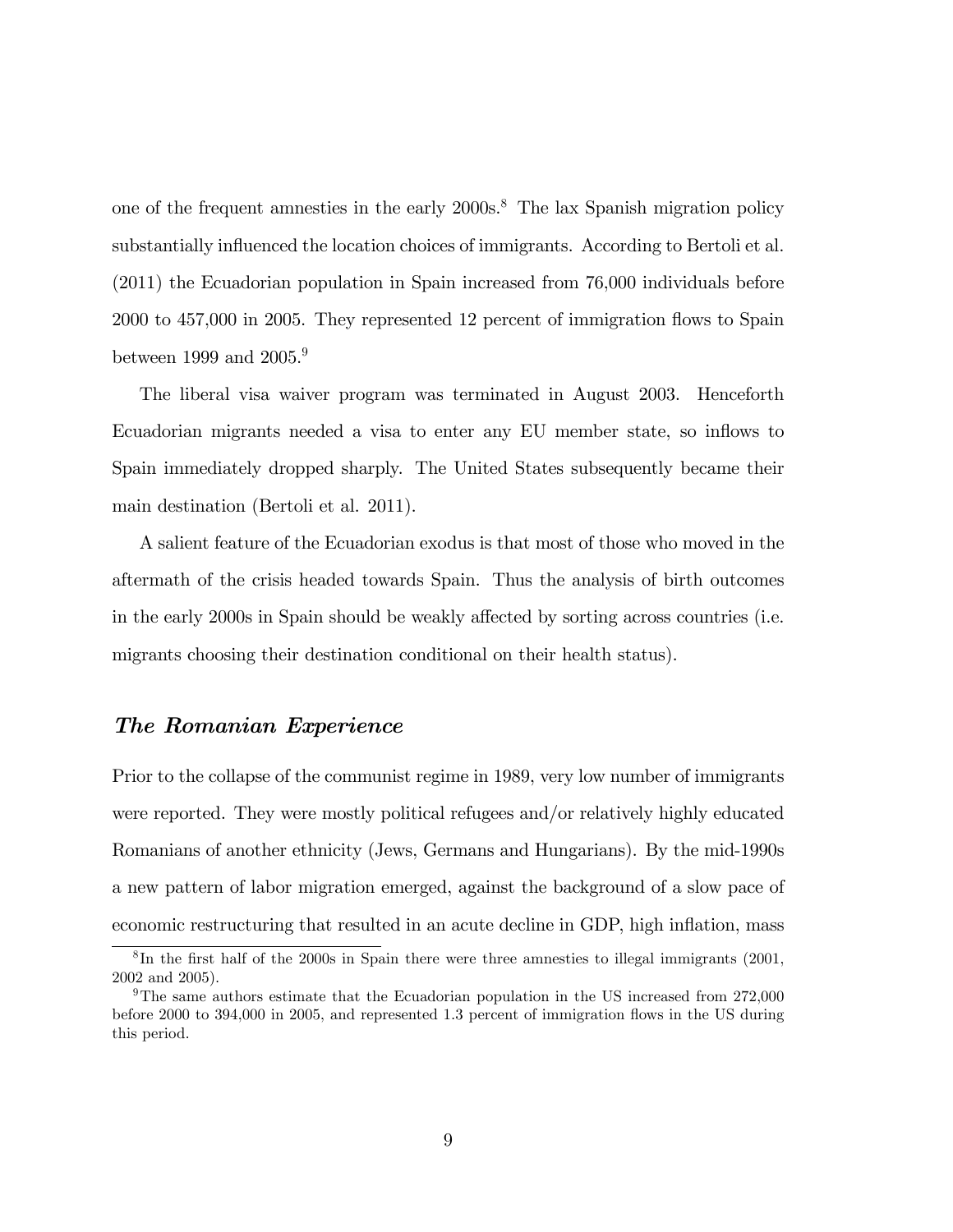layoffs, decreasing real wages and rising unemployment.<sup>10</sup>

The migration outflows sharply increased in 2001 when Schengen visa restrictions were lifted, allowing Romanians to freely circulate within the Schengen area. By 2010, Romanian immigrants were the most represented foreign group in both Spain and Italy. These two countries each hosted around 40 percent of Romanian immigrants in Europe, followed by Germany (5.72 percent), the UK (3.78 percent), Austria (2.23 percent), France (2.3 percent), Portugal (1.52 percent), Greece (1.73 percent) and Belgium  $(1.24$  percent) (Andrén and Roman, 2014). It is important to note that while the Roma represented a large fraction of the immigrants in the 1990s, by the early 2000s their percentage had shrunk to that of the population in Romania (i.e. 5 to 10 percent).<sup>11</sup>

The international movements of Romanians can be classified in three groups (Ambrosini et al., 2012). A first one of strictly positive selected immigrants that move to traditional receiving countries such as the US, Canada and Australia. This áow is rather small but persistent and includes a significant share of young people who migrate for educational purposes. A second group of neutral average selected immigrants moved over the 1990s to several continental European countries: Germany, Austria and France. Finally, in the late 1990s and the early 2000s, large flows of Romanian migrants arrived to the Mediterranean countries, mainly Spain and Italy. Initially, those flows were characterized by negative selection but over time the pattern reversed and more skilled and educated Romanians relocated to Spain.<sup>12</sup>

 $10$ Deindustrialization led to a decrease of almost 3 million jobs in industrial employment that particularly impacted younger and older workers, who were less likely to find new employment opportunities (Voicu 2005).

<sup>&</sup>lt;sup>11</sup>See Macias  $(2008)$ .

 $12$ According to Fernández-Huertas Moraga (2013), between 2000 and 2007 a 5.1 percent of the population in Romania had a college degree, while this number was 9.5 percent among immigrants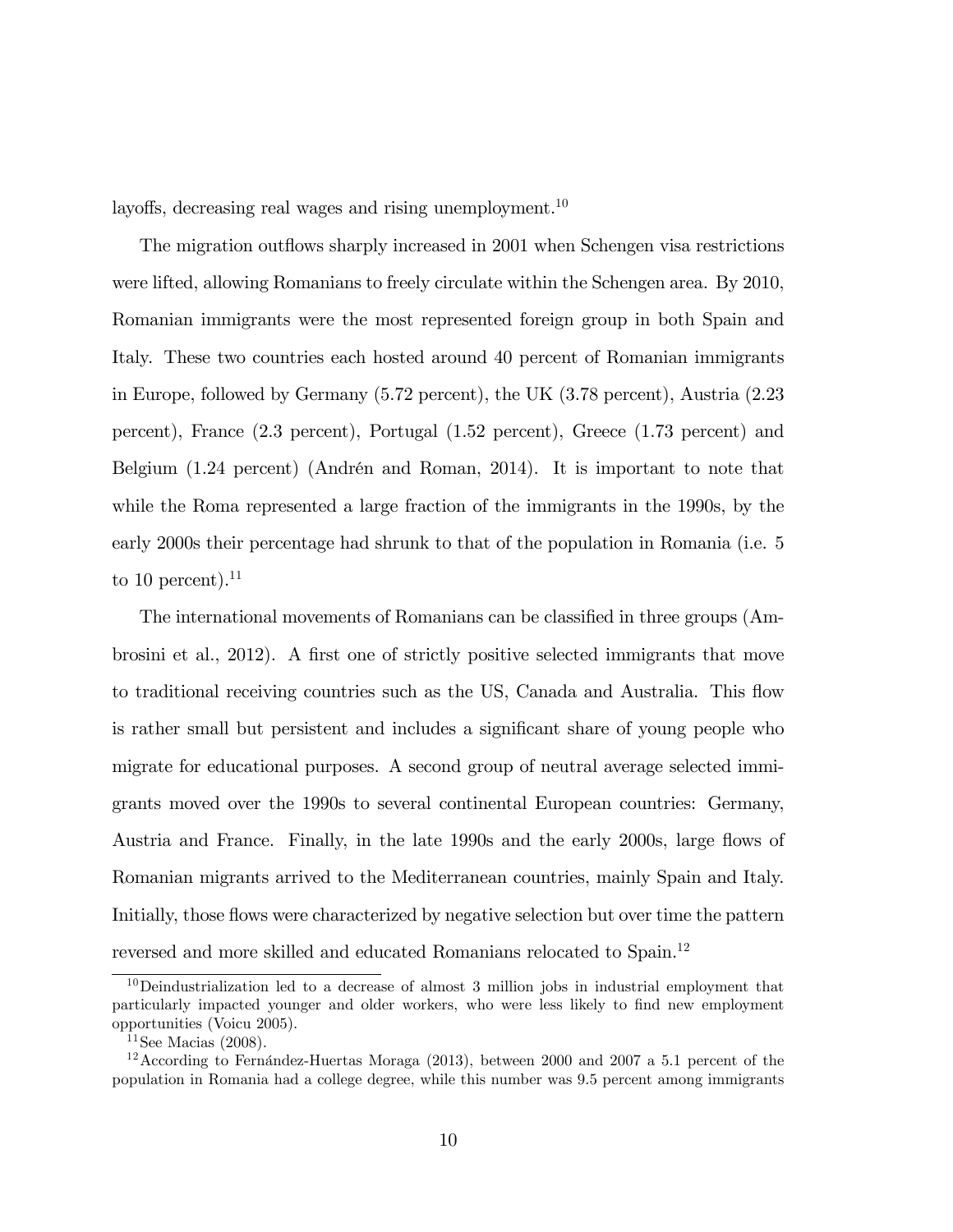# IV. Data

The data in this paper are obtained from the birth certificates registered in Ecuador and Spain. In both countries, registration is the administrative procedure to legalize a vital event.<sup>13</sup> Hence the birth certificate data give coverage to all legalized births in those countries. Since 2001, the Spanish data collect information on immigrants irrespective of their legal status. A change in the law granted all registered individuals access to the public health and education system. This incentivized both legal and illegal immigrants to register their newborns who then appear in the official statistics.<sup>14</sup>

The data for Ecuador and Spain contain information on birth weight and some socioeconomic characteristics of the mother such as age, province of residence, previous fertility and marital status. In Spain, the data also include detailed information on gestational length and death within 24 hours after birth.<sup>15</sup>

Birth weight, the most common indicator of health at birth, is defined as the body weight of a baby measured within an hour of birth. While it may suffer from measurement error, it is immune to the biases inherent in self-reported health questions in other studies. A main problem with reported assessments of one's own health is that it depends on the respondent's reference group. If the group is not stated, comparisons across individuals become difficult (King et al. 2004). This is particularly relevant

in Spain.

<sup>&</sup>lt;sup>13</sup>In order to register a birth, the parents or the legal representative of the child have to present a document with statistical information on the birth outcome (Informe Estadístico del Nacido Vivo in Ecuador, or Boletín Estadístico del Parto in Spain).

<sup>&</sup>lt;sup>14</sup>The Spanish data protection policy prevents the police from accessing the local population registry to identify illegal aliens.

<sup>&</sup>lt;sup>15</sup>Unfortunately the birth certificates do not contain information on prenatal care.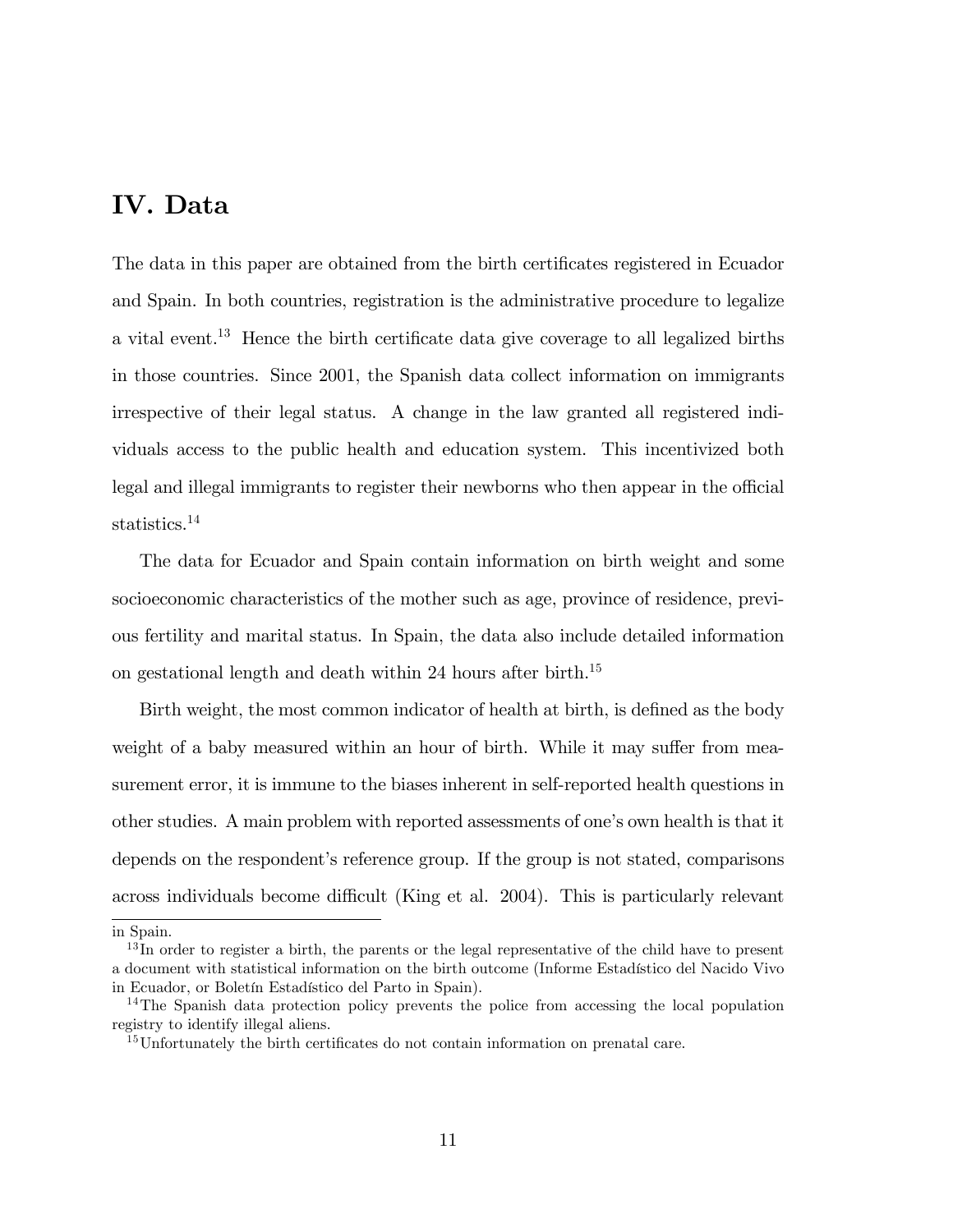for immigrants whose comparison group may change over the course of assimilation. The use of the prevalence rate of some diseases (i.e. diabetes, cardiovascular and lung diseases) is also subject to legitimate methodological criticism, inasmuch as the lower incidence of such chronic diseases for foreigners may simply result from their less frequent contact with western medical diagnostics.

This paper employs the information available in the birth certificates to measure health at birth. That is, birth weight and low birth weight (less than 2,500 grams), as well as gestational length, preterm birth (less than 38 weeks of gestation), normal term birth (between week 38 and 42 weeks of gestation) and death within 24 hours after birth.

The analysis is restricted to the first half of the 2000s (i.e. 2001-2005). There are two main reasons that justify this constraint. First, because the official statistics do not contain information on years since arrival, it is not possible to account for the effect of acculturation and assimilation on birth outcomes. The inflow of Ecuadorians to Spain started in 1999 and was substantially interrupted after August 2003, when the visa waiver program terminated. Immigrants from Romania started to arrive in large numbers after 2001 when the Schengen visa restrictions were lifted. The inflow slowed down in  $2005^{16}$  Hence restricting the analysis to the first half of the  $2000s$ guarantees that the majority of births to Ecuadorians and Romanians are to recent immigrants. Second, illegal immigrants have incentives to register their children (and thus appear in the official statistics) only after the approval of the new immigration law in 2000.

Table 1 shows the percentage of births in Spain during the 2000s by nationality.

<sup>16</sup>See Table A1 in the Appendix.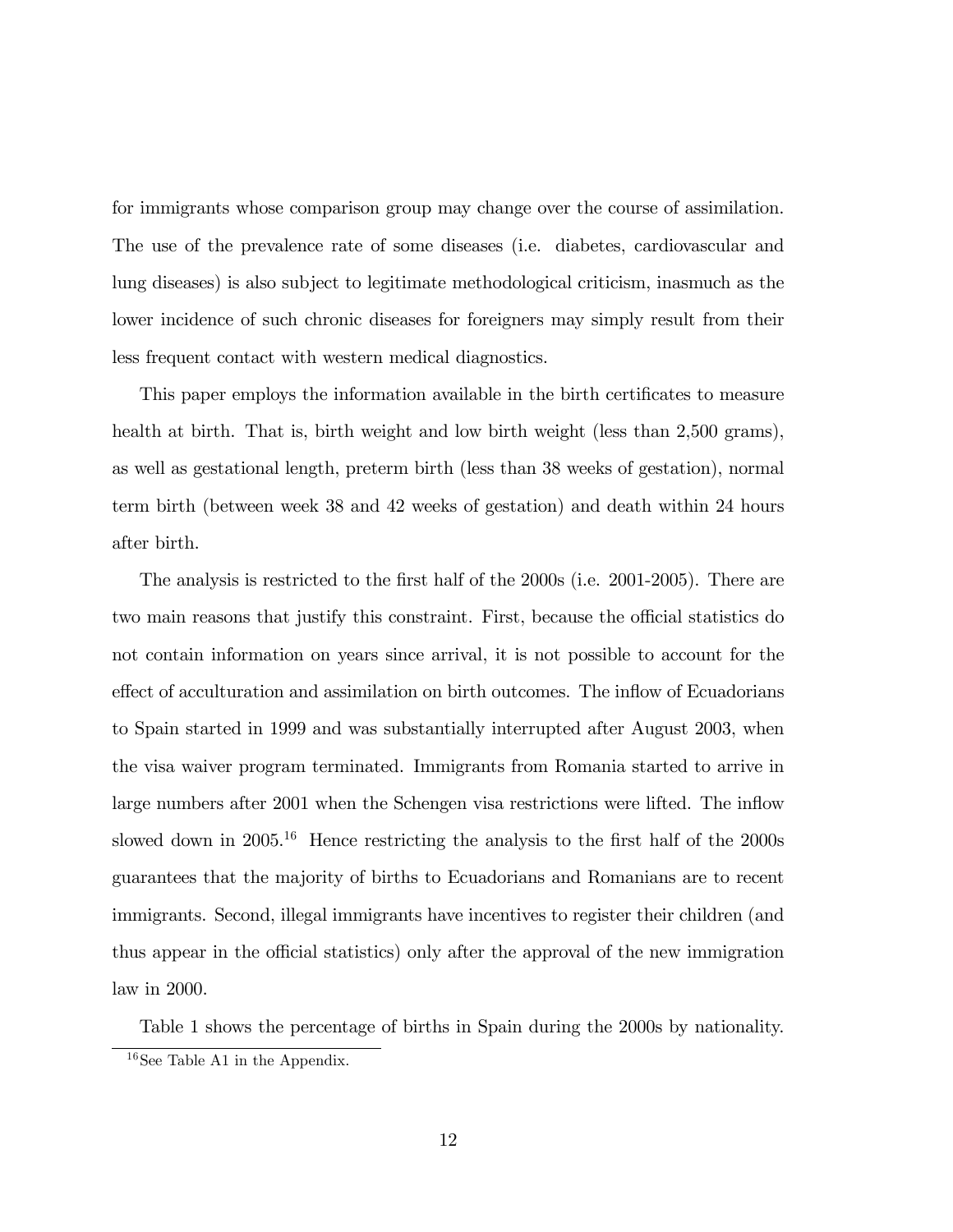The effect of the large immigration inflow is clear. From 2001 to 2008 (the first year of the Spanish economic recession) the number of total births increased from 406,380 to 519,779 of which births to foreign mothers more than doubled, from 8.24 to 20.81 percent. The impact of the Ecuadorian exodus is documented in the fact that the number of births to Ecuadorian mothers doubled between 2001 and 2004 (from 5,649 to 11,092), by 2004 representing 2.44 percent of total births. The table also shows the increase in the birth rate to Romanian immigrants, the largest minority group in Spain in the late 2000s.

Table 2 displays the average of several birth outcomes by nationality over the period 2001-2005 in Spain.<sup>17</sup> Following previous literature I focus on mothers aged 15-49, excluding multiple births and those newborns whose weight was either under 500 or above 9,000 grams.<sup>18</sup> The table indicates that newborns of immigrant mothers are about 70 grams heavier than those of natives. Ranked by foreign nationality, the heaviest babies are born to Ecuadorians (3,295 grams) and then Romanians (3,237 grams), which is inconsistent with the aggregate health statistics in the origin countries (see Table 3). Accordingly, babies born in Romania are heavier than those born in Ecuador (3,196 grams versus 3,093 grams). However, the incidence of low birth weight is higher in Romania than in Ecuador and the birth weight distribution in Romania is more disperse (a standard deviation of 534 grams versus 470 grams). The descriptive statistics do not reveal significant differences in terms of gestational length across groups, although immigrants from Romania show a higher rate of preterm births. Death within 24 hours after birth is the only measure for

<sup>&</sup>lt;sup>17</sup>The birth certificate data for Spain are made publicly available by the National Statistical Institute (INE).

 $18$ The descriptive statistics in Table 2 consider only the nationality of the mother. In estimation, I will take into account the nationality of the father.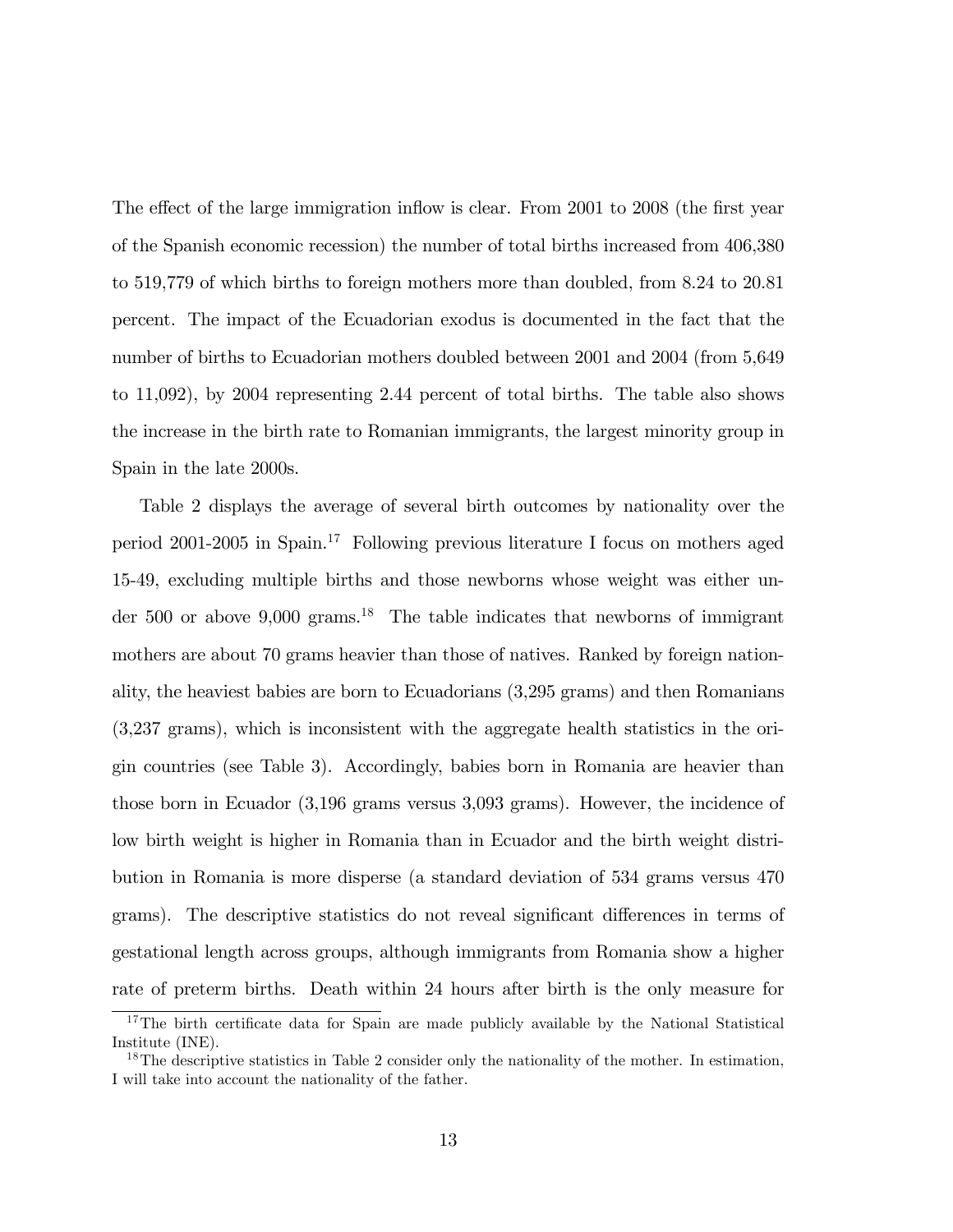which immigrants perform worse than natives.

The birth certificate data for Ecuador are summarized in Table  $4^{19}$ . The table compares the pregnancy outcomes of natives in Ecuador to that of Ecuadorian immigrants in Spain in the first half of the 2000s.<sup>20</sup> I restrict the analysis to birth weight and low birth weight as information on gestational length is heavily underrerpoted in the Ecuadorian data.<sup>21</sup> Information to construct the death within 24 hours of birth indicator is also not available.

The incidence of nonreported birth weight in the Ecuadorian data was substantial in the early 2000s. This rate was unevenly distributed across different groups. According to Table A2, non reporting between 2001 and 2005 was less than 25 percent among mothers with more than primary education and for births in hospitals. This rate was also much lower in urban than rural areas. Due to the incidence of nonreporting, the information on birth weights collected in the birth certificate data is unlikely to be representative of the whole Ecuadorian population: mothers with more than primary education, and middle/high-income groups living in urban areas are likely to be overrepresented. Given this may obvious be a limitation, the validity of the results is nevertheless reassured when looking closely at the characteristics of migrants. Bertoli (2010) documents that the wave of Ecuadorian migration who relocated in the aftermath of the crisis largely came from the urban areas. These cities were more severely hit due to the suspension of the wage payment to public employees and slash in real wages due to devaluation. In addition, it has been persuasively

<sup>&</sup>lt;sup>19</sup>These data are available from the Instituto Nacional de Estadística y Censos (INEC) in Ecuador.

 $^{20}$ Note that the information for Ecuadorian immigrants in Spain is taken from the Spanish birth certificate data.

 $^{21}$ Only 40 percent of the observations with valid information on birth weight report gestational length.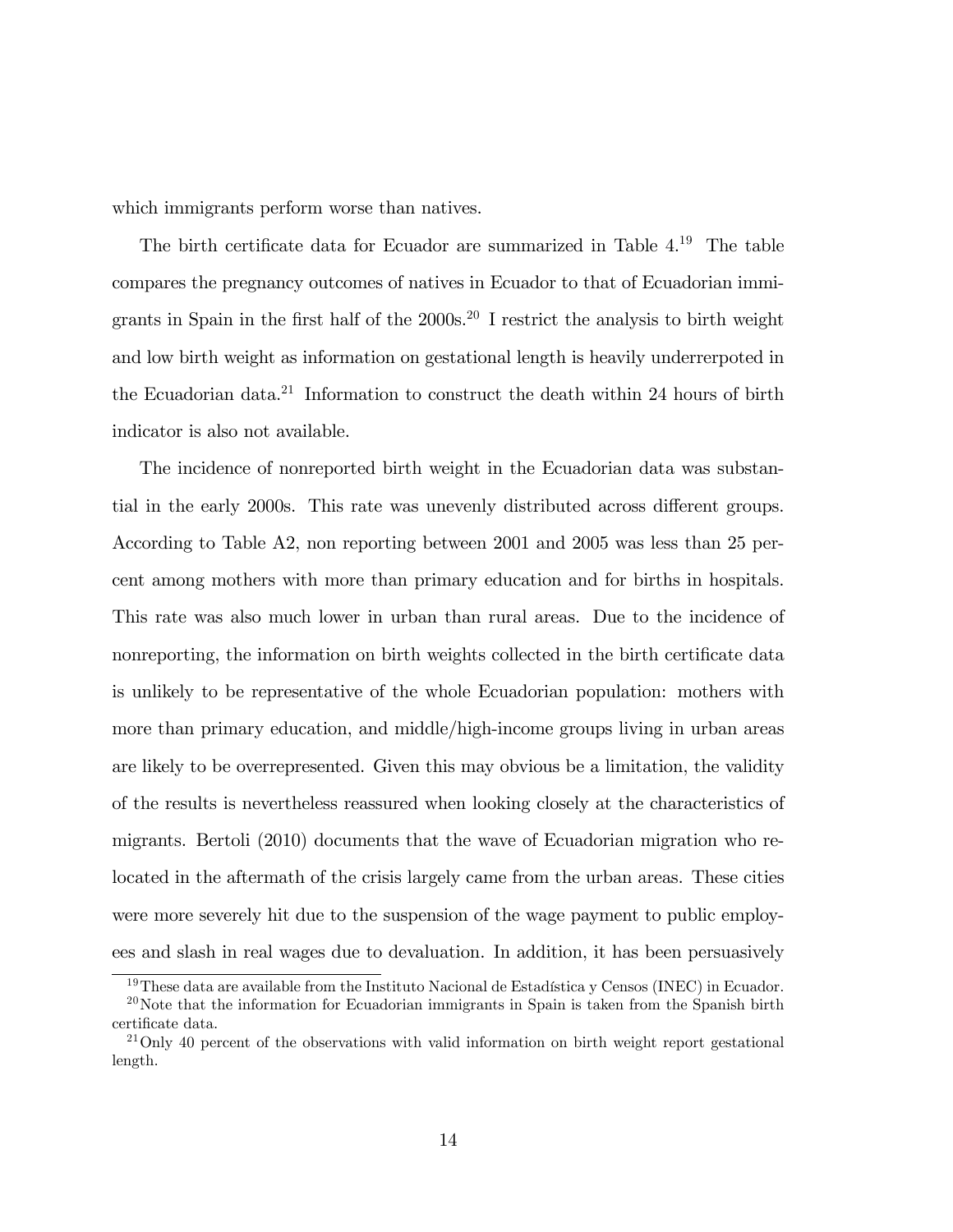argued that in the early stage of the migration process it is the middle class that has the means and incentives to migrate (McKenzie and Rapoport 2007). Hence, the group of natives in Ecuador for whom there is valid information on birth weights in the early 2000s is likely to be closer to the immigrants to Spain that the Ecuadorian population as a whole. This factor is a counterbalance and will limit the magnitude of the bias due to differences in the composition of the comparison group. Section VI discusses the implications of this data problem for my results.

The paper employs two additional data sets. The Spanish Labor Force Survey for the years 2001-2005 (Encuesta de Población Activa, EPA) is used to investigate the fertility patterns and socioeconomic characteristics of different ethnic groups. This survey includes household level information on the socioeconomic characteristics of family members, with particular attention to their labor market status. The second data set is the National Immigrant Survey conducted in 2007 by the Statistical Office in Spain (Encuesta Nacional de Inmigrantes, ENI 2007) which analyzes the characteristics of the large ináow of immigrants to Spain. It covers the entire country and all immigrant groups, aiming to capture their demographic and social characteristics as well as their migration itineraries, work and residential histories.

## V. Empirical methodology

The first step in the empirical strategy is to assess the magnitude of the healthy immigrant effect. Hence I estimate the following model:

$$
health_i = \alpha + \beta^{HIE} I_{1i} + u_i \tag{1}
$$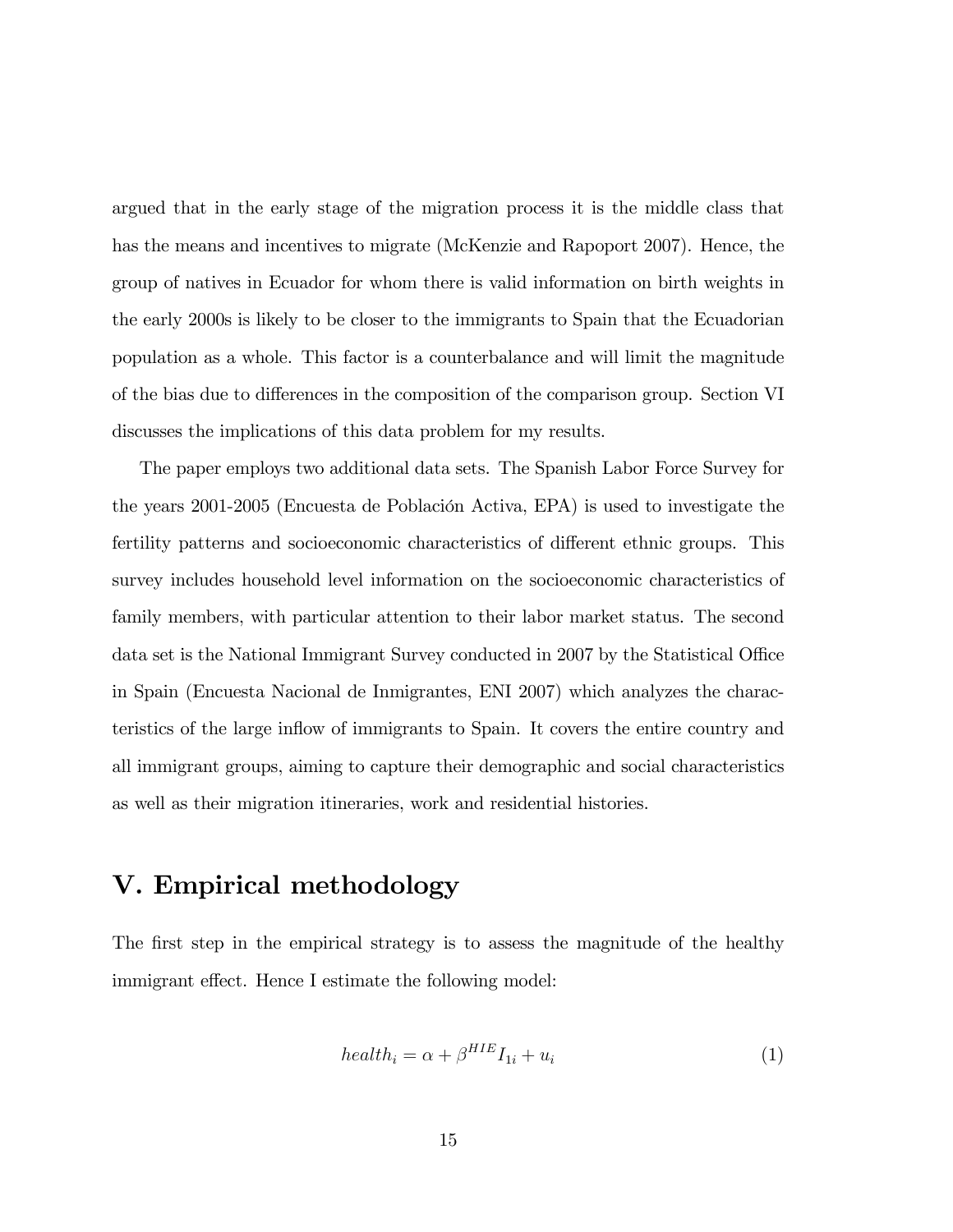where the dependent variable,  $\mathit{health}_i$ , is a birth outcome for individual i (i.e. birth weight, low birth weight, gestational length, preterm birth, normal term birth or death within 24 hours of birth).  $I_{1i}$  is an indicator variable that equals 1 if individual i is an immigrant and 0 otherwise. The OLS estimate of  $\beta^{HIE}$  in equation (1) is obtained from the comparison of the birth outcomes of natives and those of Ecuadorian immigrants in Spain. It can be interpreted as the healthy immigrant effect.

Differences in birth outcomes between natives and immigrants may result from the healthier habits and behaviors of immigrant mothers acquired in the source country  $(\beta^{habits})$ , the existence of a causal or direct effect of migration on a mother's health and that of her baby  $(\beta^{migration})$  or from the selective migration of healthier women that give birth to healthier children  $(\beta^{selection})$ . That is:

$$
\beta^{HIE} = \beta^{habits} + \beta^{selection} + \beta^{migration}.
$$

If healthy habits are common to individuals originating from the same country, the comparison of birth outcomes between immigrants at destination and natives in the source country produces a joint estimate of the effect of selection and of any causal effect of migration.<sup>22</sup> The OLS estimate of this effect can be obtained from:

$$
health_i = \alpha + \delta I_{2i} + u_i \tag{2}
$$

where  $\delta = (\beta^{selection} + \beta^{migration})$  and  $I_{2i}$  is equal to 1 if i is an immigrant in Spain and 0 if i is a native in Ecuador.

<sup>&</sup>lt;sup>22</sup>Note that healthy habits may vary across individuals from the same sending country (e.g. different rates of prenatal care or nutrition). Differences among immigrants and non immigrants in this dimension will be captured by the selection  $(\beta^{selection})$  rather than the habits component  $(\beta^{habits})$ .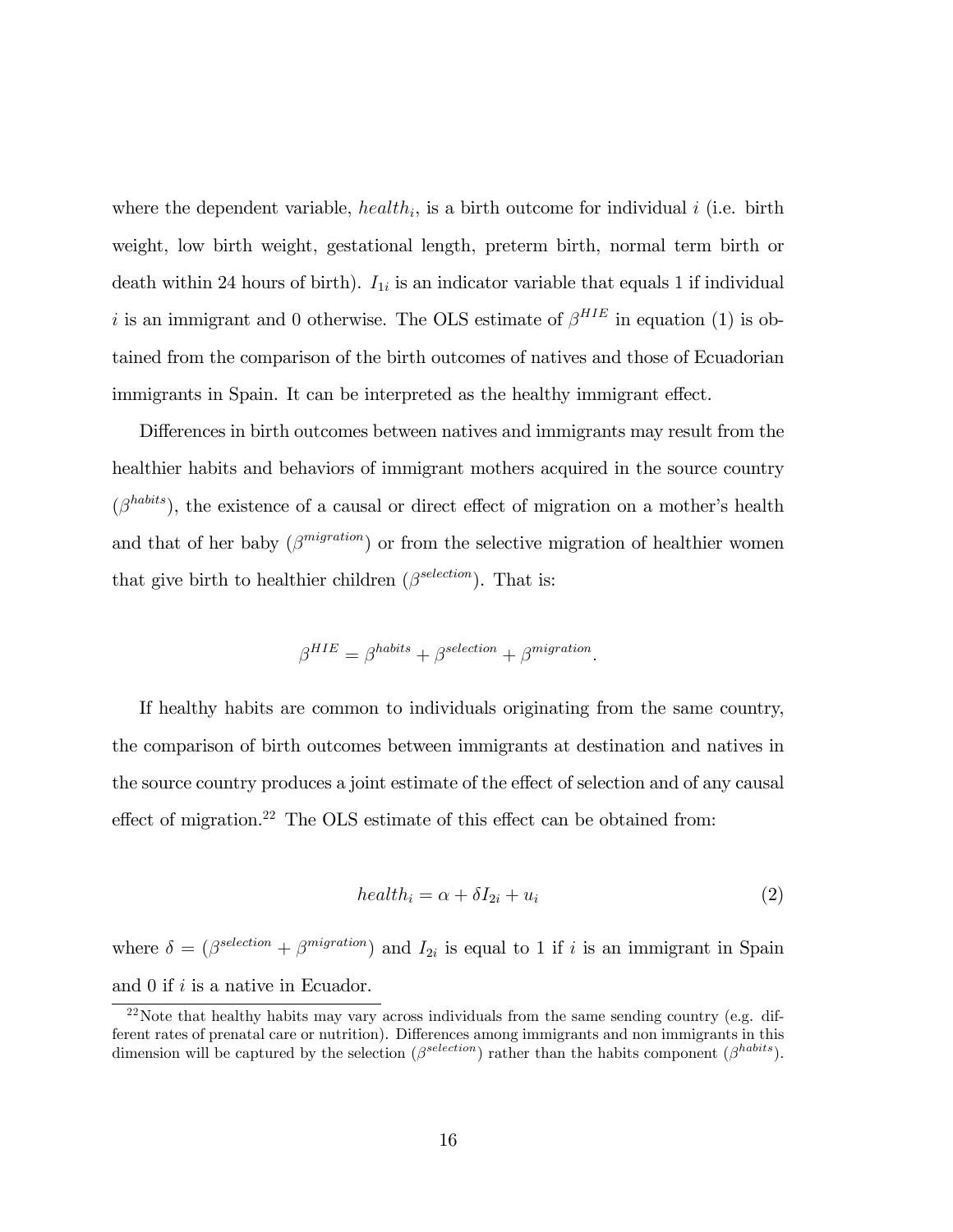Ideally, to disentangle the contribution of selective migration from that of any direct or causal impact of migration, one would compare the health distribution of recent immigrants to their distribution had they not migrated (i.e. counterfactual distribution). This would identify the direct effect of migration (i.e.  $\beta^{migration}$ ). Alternatively, the contribution of selective migration can be assessed by comparing immigrants and natives in the sending country before the movement occurs (i.e.  $\beta^{selection}$ ). However, experimental data that randomizes the decision to migrate and allows estimating counterfactual distributions, or panel data that identifies immigrants before the movement occurs are rather scarce (see McKenzie et al. 2010 or Rubalcava et al. 2008 for exceptions). This paper takes an alternative approach and employs administrative data on birth outcomes to test a prediction of the migration model by Chiswick (1999) regarding the process that determines selection. The model states that the favorable selectivity of immigrants increases with the out-of-pocket (direct) cost of migration. Since the cost increases with distance to destination, immigrants from more remote areas are expected to be more positively selected than those originating from neighboring ones.

The large and diverse migration wave to Spain during the last decade offers an excellent scenario to assess the contribution of selective migration to the healthy immigrant effect. Since the early 2000s immigrants from many diverse origins landed in Spain, mostly attracted by a growing economy and job opportunities, especially in the construction sector. The empirical exercise in the next section will compare the birth outcomes of two of the largest ethnic minorities that have recently arrived in Spain from very different geographical regions: Ecuador and Romania. In the robustness checks the comparison is extended to Colombian, Bulgarian and Chinese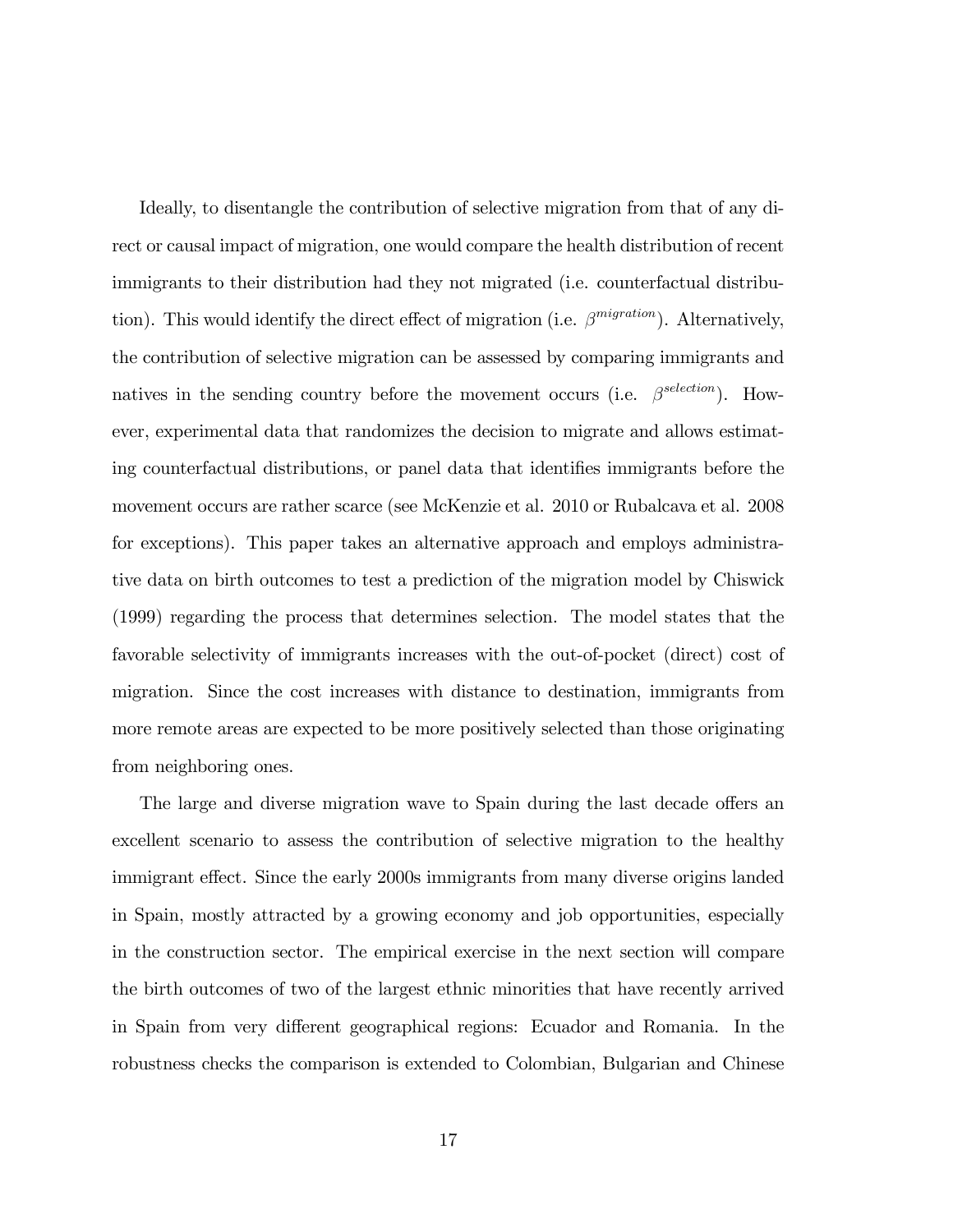immigrants.

Table 5 summarizes the economic costs of moving to Spain from different countries over the period 1999-2007. This information is collected from the National Immigrant Survey conducted in 2007. The survey interviewed immigrants along many dimensions. They were asked to delineate all the costs associated with their reallocation from their country of origin. These costs were not narrowly restricted to transport expenditures such as air fares or train tickets, but encompassed all types of expenses such as food, accommodation, the cost of obtaining a visa or other legal document, and any other expenses incurred before or during the migration episode. Table 5 shows that the cost of migrating from Ecuador to Spain was 3.5 more than moving from Romania (i.e. 1,609.72 Euros from Ecuador and 464.95 Euros from Romania).

The empirical strategy to identify selection based on distance to destination relies on some strong assumptions. First, the distribution of birth outcomes should be identical across sending countries. Table 3 shows that this is not the case for the countries under study. For example, the average birth weight in Romania is larger than in Ecuador. Hence, even in the absence of positive selection, children born to Romanian immigrants would be heavier than those born to immigrants from Ecuador. The second assumption is that the returns to migration should be homogenous across immigrant groups. Accordingly, immigrants from different source countries should be drawn from the same part of the ability or skill distribution. While this assumption is difficult to test, previous studies have documented that immigrants from Romania belong to the upper tail of the skill/education distribution and that this is not the case for Ecuador.<sup>23</sup> Given the positive association between income (education) and

<sup>&</sup>lt;sup>23</sup>See Fernández-Huertas Moraga (2013) and Bertoli et al (2011).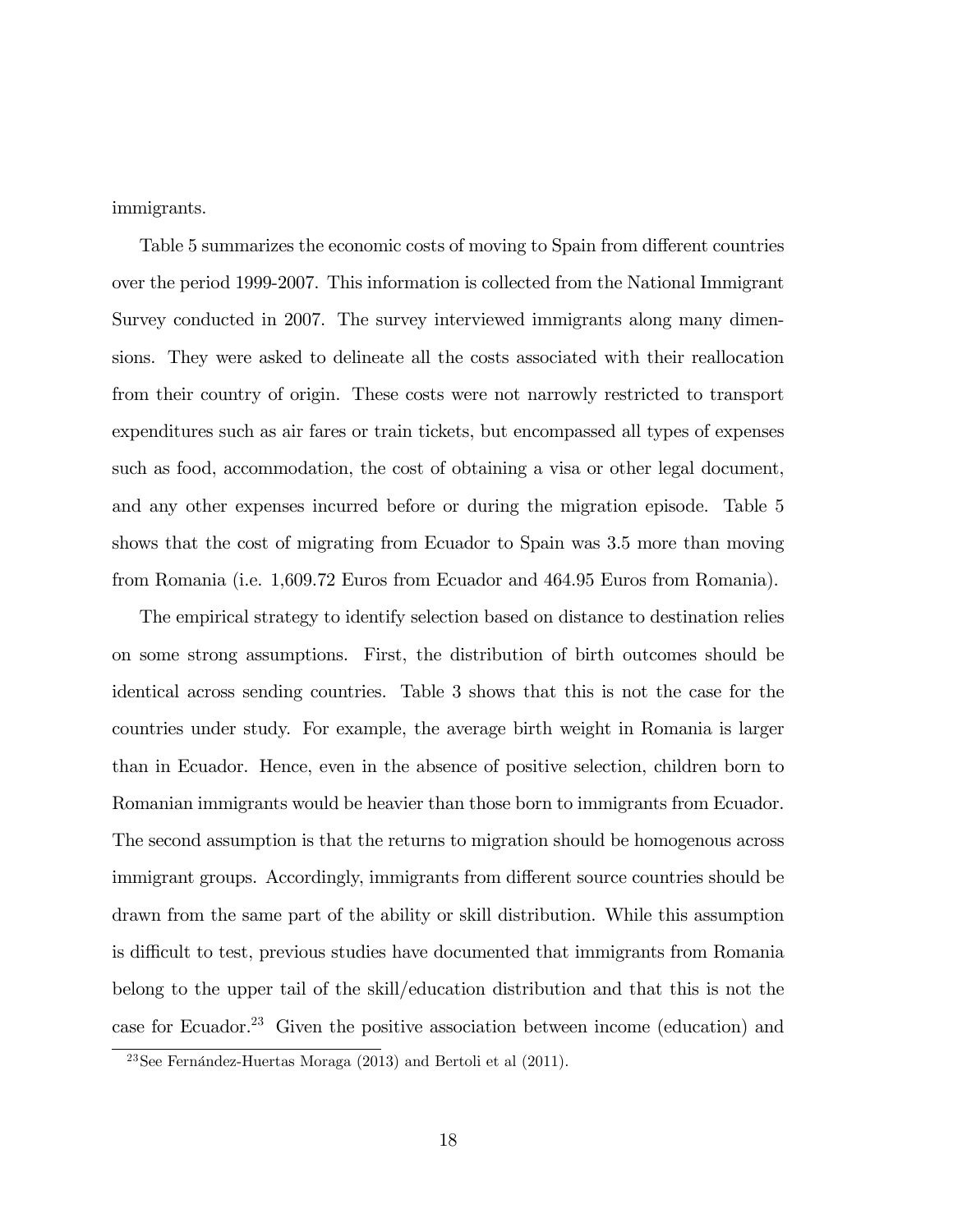health, better birth outcomes should be expected among immigrants from Romania. Finally, one needs to assume that the costs of migrating are solely determined by distance to destination. However, cultural and linguistic barriers are likely to affect both migration costs and returns. In the case of Ecuador, the lower cultural and linguistic barriers may compensate the higher economic cost of the trip, reducing immigrant positive selection. Even if these barriers do not affect selection patterns, immigrants from Romania may have a harder time in understanding instructions from doctors or processing some relevant information.<sup>24</sup> This may negatively affect birth outcomes. The implications of these assumptions for my results will be discussed in the next section.

# VI. Results

### The Healthy Immigrant Effect

#### a) Comparison to natives in Spain

The estimate of the healthy immigrant effect is obtained from the model in equation (1), where the birth outcomes of children born to Ecuadorian mothers in Spain are compared to that of natives in Spain. In terms of birth weight, the estimated coefficient,  $\beta^{HIE}$ , indicates an advantage in favor of immigrant children of 100.39 grams, with a standard deviation of 2.44.<sup>25</sup>

Natives and immigrants may differ in many dimensions, some having a direct

 $24$ While the lexical similarity between Romanian and Spanish has been estimated at 71 percent, some immigrants upon arrival my not properly understand the native language.

 $25$ The estimate is obtained by including as additional controls in equation (1) the gender of the child, an indicator for the month and year of birth, a set of dummies for the mother's age at the date of birth, as well as indicators for the province of residence in Spain.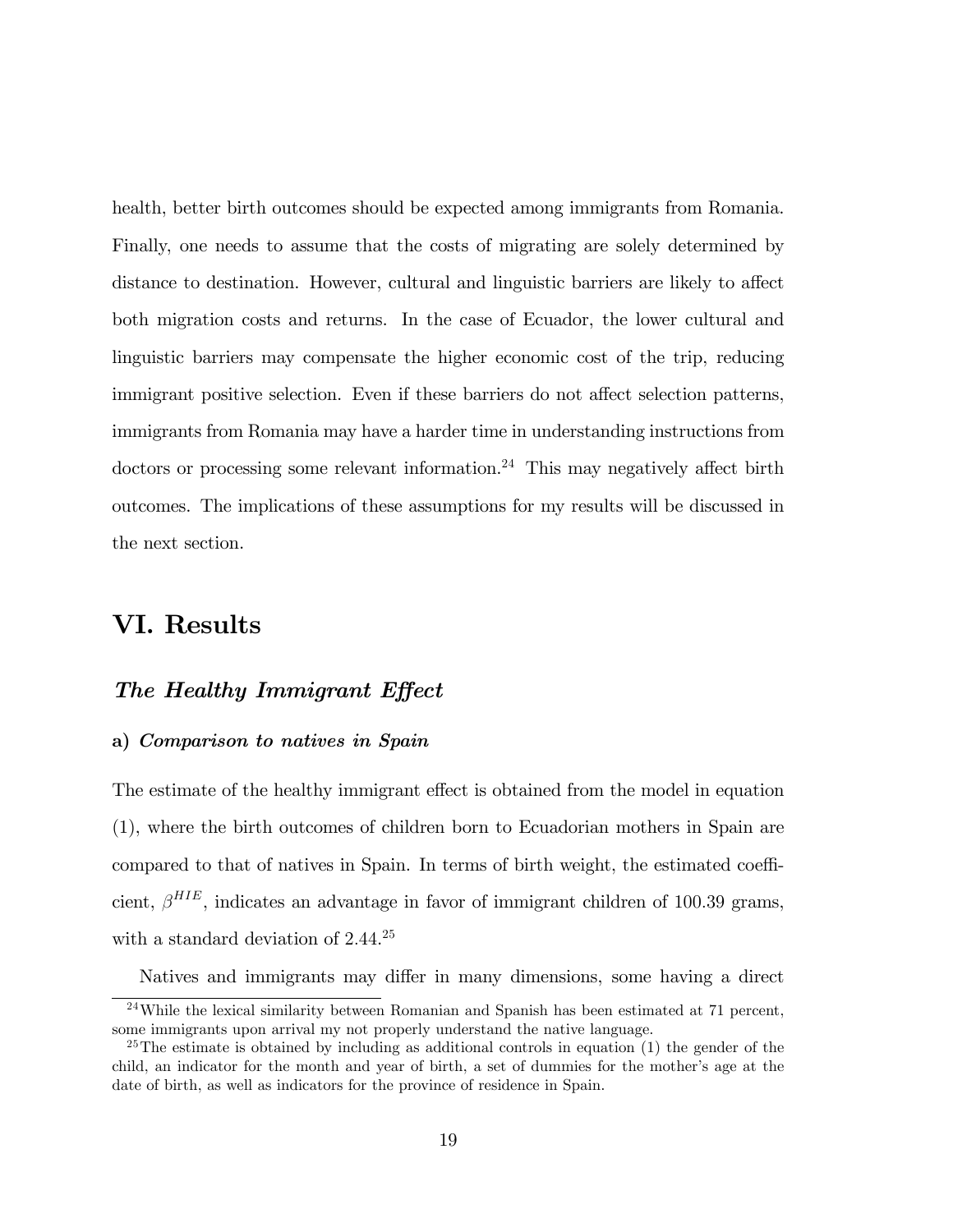impact on birth outcomes. Table 6 reports the estimates of the healthy immigrant effect when the model in equation  $(1)$  is extended to control for those differences. First, immigrants tend to be positively selected in terms of education and productive skills. The health economics literature has established a strong relationship between parental education and a child's health (Currie 2009). Hence, positive selection in education could lead to better birth outcomes among immigrants. Unfortunately, the Spanish birth certificate data ignored the variable on maternal education prior to 2007. For the years under study I can only control for differences in productive skills by including in the regression the motherís labor market status and an indicator for being employed in a high skilled occupation. Since these variables are not perfect proxies for educational achievement, the estimate of the health gap could still be biased. However, Bertoli et al (2011) Önd some evidence of negative selection in term of the education of Ecuadorian immigrants to Spain. Thus, the omission of maternal education from equation (1) should produce, if any, a negative bias on the estimated health gap.

Differences in family size may also be relevant for birth outcomes. The child quality investment model (Becker 1981 and Chiswick 1988) predicts that, at any given level of family resources, more children imply smaller levels of investment per child, and thus lower quality. Accordingly, I control for the presence and number of previous children, and a variable that captures the effect of birth spacing. As a robustness test (at the end of this section) I further investigate the implications of differences in the fertility behavior of immigrants.

It has also been documented that parental income affects child's health (Currie and Moretti 2007). The birth certificates do not contain information on family income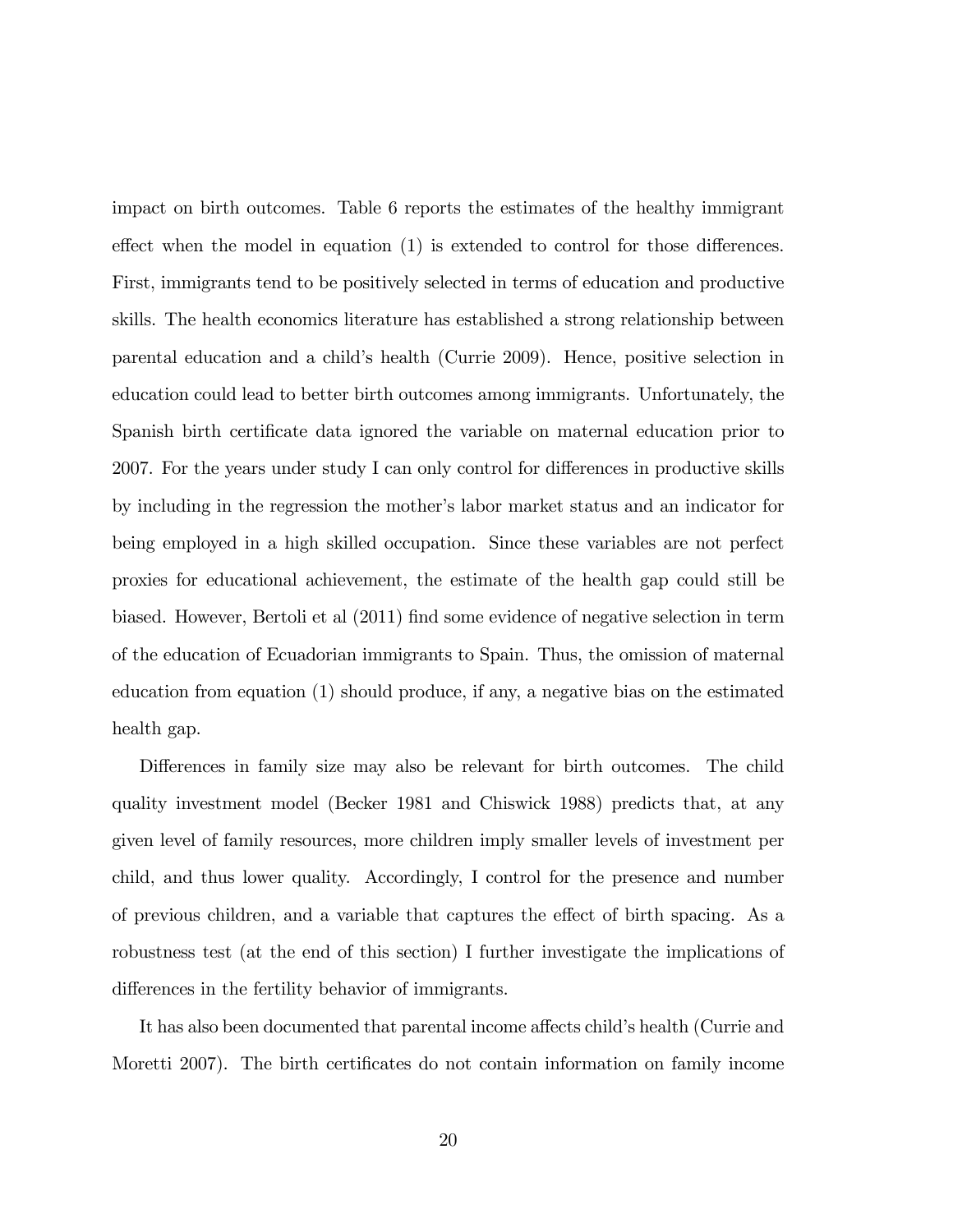or wealth. As a proxy for the level of economic resources I include as additional regressors an indicator for the marital status of the mother and another for being born at a hospital.

The estimate in the first column of Table 6 indicates a weight advantage in favor of immigrants of 117:68 grams, with a standard deviation of 4:91, when the additional controls are included in estimation. The variables capturing the economic situation of the family (being born in a hospital, married, mother's employment status and working in a high skilled occupation) all have a positive effect. The coefficients on the variables related to family size are also positive. There is also evidence of a negative effect due to birth spacing.<sup>26</sup>

The remaining columns examine the presence of the healthy immigrant effect in terms of other birth outcomes: low birth weight (column 2), number of gestational weeks (column 3), preterm birth (column 4), born between week 38 and 42 (column 5), and death within the Örst 24 hours after birth (column 6). The estimates indicate a statistically significant health advantage in favor of Ecuadorian immigrants in most outcomes: the incidence of low birth weight (i.e. 2.2 percentage points lower probability), gestational length (i.e. 0.038 additional weeks of gestation), the probability of being born between week 38 and 42 (i.e. 1 percentage point higher) and the probability of preterm birth (i.e. 1 percentage point lower). No differences are observed in the probability of dying 24 hours after birth.<sup>27</sup>

 $^{26}$ I replicate the results in Table 6 but excluding from estimation mixed couples (i.e. babies born to mothers from Ecuador and fathers from Spain, and that born to mothers from Spain and fathers from other nationalities). The main conclusions in Table 6 remain unaffected. The largest difference appear in terms of birth weight: when mixed couples are excluded from estimation the estimated healthy immigrant effect is reduced by 10 grams. The results when mixed couples are excluded from estimation are available upon request form the author.

 $27$ Differences in birth weight and the probability of low birth weight between natives and immigrants could result from the observed differences in gestational length. To examine this possibility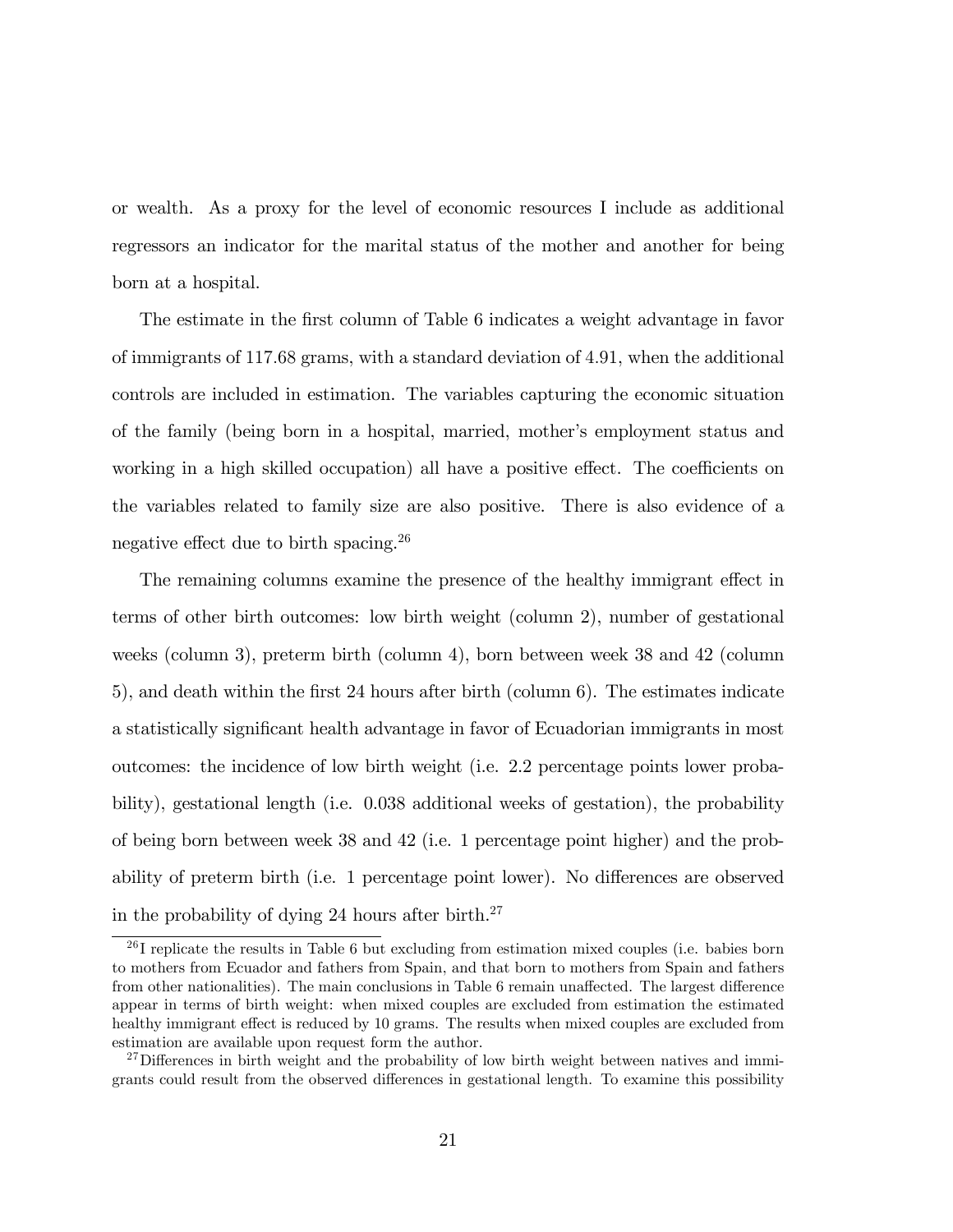The results in Table 6 strongly support the view that recent immigrant women from Ecuador in Spain have better birth outcomes than natives. These findings are consistent with the extensive evidence on the healthy immigrant effect that is well documented for Mexican immigrants in the US and other minority groups in Canada and Australia.<sup>28</sup>

#### b) Comparison to natives in Ecuador

While the previous estimates reveal a clear advantage in terms of birth outcomes in favor of immigrants, they are not informative about the channels behind it. I next estimate the model in equation (2) where the birth outcomes of Ecuadorian mothers in Spain are compared to that of natives in Ecuador. As discussed, this comparison produces a joint estimate of the effect of selection and of any causal effect of migration. Table 7 shows the OLS estimates of equation (2) including as additional controls those common to the birth certificates in the two countries, namely the child's gender, the mother's age, the month and year of birth, those related to fertility histories (i.e. the presence and number of previous children) and whether the child was born at a hospital. The analysis is restricted to the comparisons of birth weights and the

I have re-estimated the birth weight and the low birth weight regressions in column (1) and (2) in Table 6 including as an additional control gestational length. This slightly reduces the size of the healthy immigrant effect (from 117.7 grams to 110.1 grams in the birth weight regression and from  $-0.022$  to  $-0.019$  in the probability of low birth weight). These differences are still significant at any conventional level.

 $^{28}$ As discussed in Section IV the analysis is restricted to the years 2001-2005 (i.e. pre-crisis period). Fernández-Huertas Moraga (2014) shows that migration flows to Spain were positively selected in terms of productive skills during the booming years, and that, on average, they improved after the crisis. However, for the Ecuadorian case, there is evidence of negative selection in terms of some education measures after the crisis. This suggests that my estimates of the healthy immigrant effect for the period 2001-2005 may be positively biased as a result of the different selection patterns over the business cycle.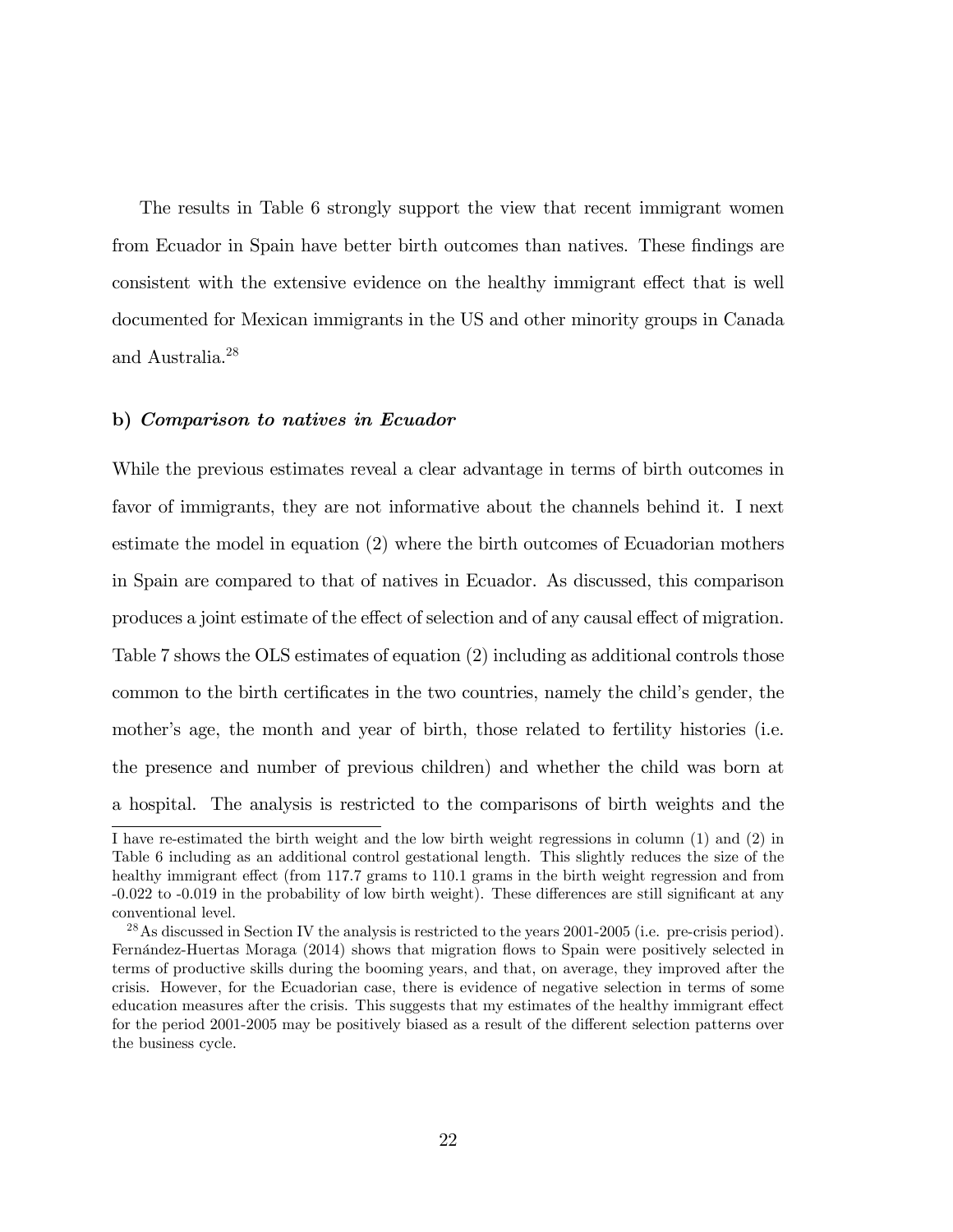incidence of low birth weight.<sup>29</sup>

The estimates indicate that newborns to Ecuadorian immigrants in Spain are 178:68 grams heavier than those born to natives in Ecuador, with a standard deviation of 2:09. The probability of low birth weight is also 2 percentage points lower among immigrants. If healthier practices and behaviors were the only responsible for the advantage of immigrants in Spain, we should not observe differences in birth outcomes when compared to the native population in Ecuador. Hence, the large size of the estimated coefficients in Table 7 indicates that factors other than cultural traits are driving the healthy immigrant effect.

Two issues should be taken into account when analyzing the results in Table 7. First, Ecuador was immersed in a major economic recession in the early 2000s, which may have had a negative effect on birth outcomes. Indeed, Bozzoli and Quintana (2013) document the existence of procyclicality in birth weights for Argentina. Second, a non-negligible fraction of the observations in the Ecuadorian birth certificates do not report information on birth weights in the early 2000s. As discussed, nonreporting is less severe among high-income and more educated mothers. This should tend to bias Ecuadorian babies' weight upwards. Table 8 investigates the implications of these two concerns by comparing the estimates of the birth weight gap on different samples. Column (1) shows the estimated gap between immigrants and natives for the years  $2001-2005$  as in Table 7, but without including year fixed effects. In column (2) the gap is estimated from comparing the birth weight of immigrants in 2001-2005 to those of natives in 2006-2010, when the Ecuadorian crisis was over and the incidence of non-reporting much lower (see Table A2). Column (3) and (4) repeat

<sup>&</sup>lt;sup>29</sup>Gestational age is only reported for  $40\%$  of the births with valid information on weight and there is no information to construct the death within 24 hours after birth.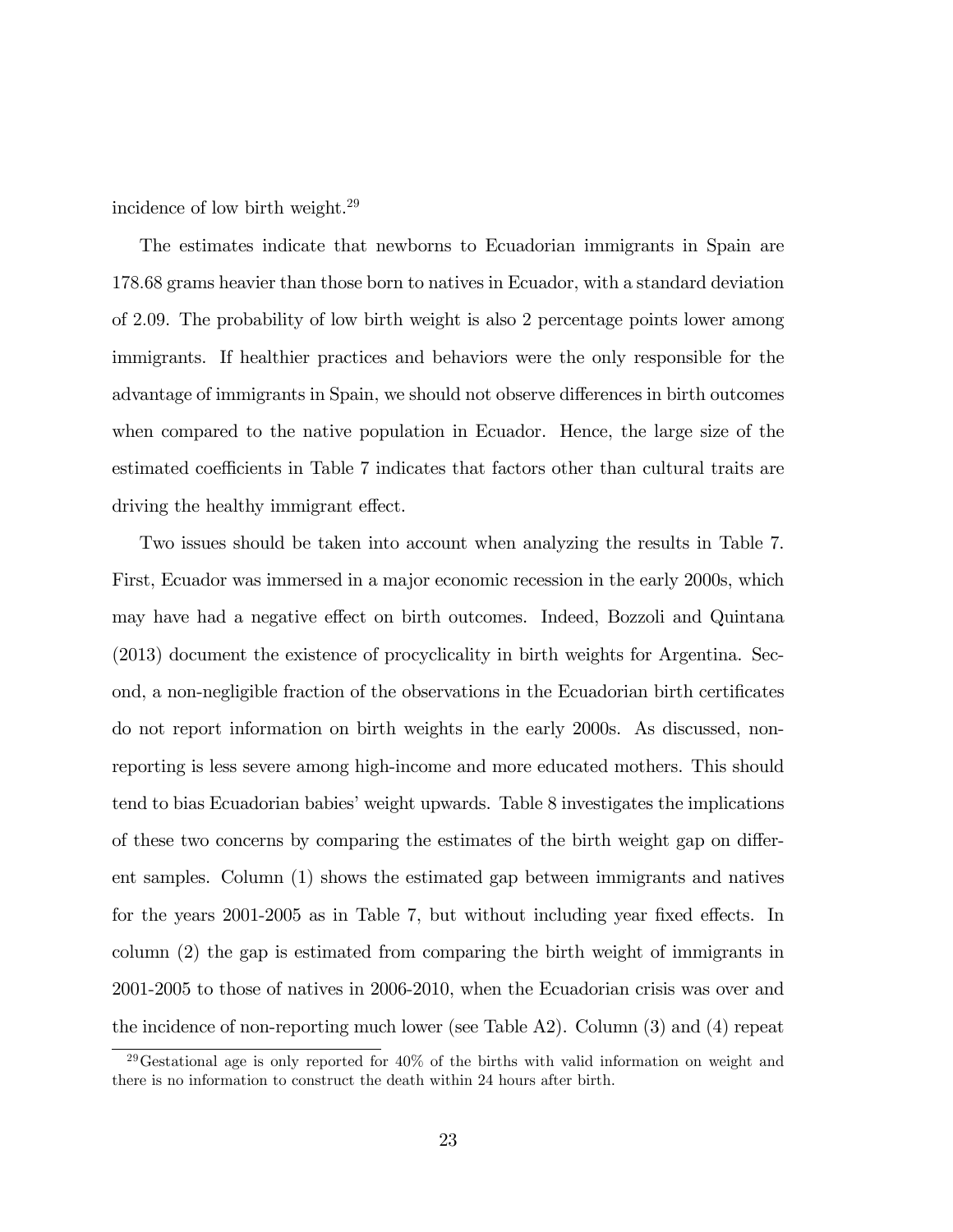the same exercise for the probability of low birth weight. In all the specifications, the weight advantage in favor of immigrants remains statistically significant and of similar magnitude, suggesting that the previous concerns do not have direct relevance for the results.<sup>30</sup>

#### c) Comparison to other immigrant groups

I next investigate the possibility that selective migration is responsible for the better birth outcomes of immigrant mothers from Ecuador. As discussed, positive selection should increase with distance to destination. This section compares the birth outcomes of two minority groups in Spain, immigrants from Ecuador and Romania, who are similar along many dimensions but their geographical origin. First, the two groups face relatively low cultural and linguistic barriers (i.e. Spanish is the language of Ecuador and Romanian is a Romance language very close to Spanish<sup>31</sup>). Second, the bulk of Ecuadorians and Romanians arrived between 2000 and 2004.<sup>32</sup> Third, the two groups moved to Spain for economic reasons. Ecuadorians came escaping from the economic and financial collapse in 1999, while immigrants from Romania arrived looking for jobs, escaping from the high unemployment rates that followed the massive restructuring of state enterprises in the late 1990s. Finally, Table A3 in the Appendix shows that Romanian and Ecuadorian immigrants to Spain are similar in terms of education and work status. The main difference is observed in terms of fer-

 $30 \text{ In non-reported additional regressions, I have re-estimated the equations in column (2) and (4)$ of Table 8 restricting the sample of natives in Ecuador to births occurred in urban areas. Table A2 indicates that over the period 2006-2010 the urban reporting rate is pretty high. The main conclusions in Table 8 remain unaffected when the sample is restricted to urban births in Ecuador. The results are available upon request from the author.

<sup>&</sup>lt;sup>31</sup>The lexical similarity of Romanian with Spanish has been estimated at 71 percent.

 $32$ Table A1 in the Appendix indicates that among the Ecuadorian and Romanian immigrants living in Spain in 2007, 72 percent of them arrived between 2000 and 2004.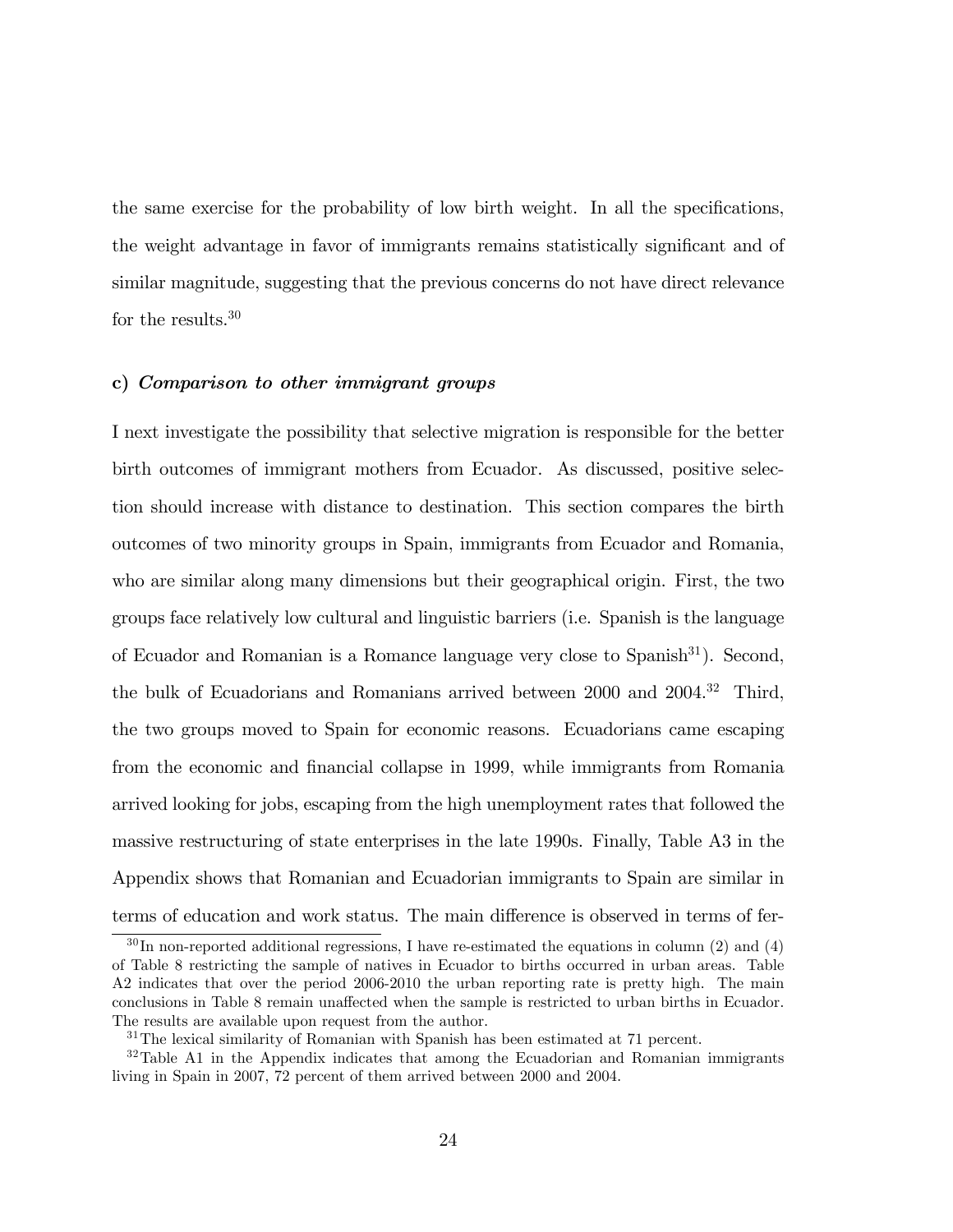tility outcomes. Only 45 percent of the Romanian females have children, as opposed to 70 percent of the Ecuadorians, and their average number of kids is 1.33 and 1.67 respectively. The implications of these different fertility behaviors are investigated at the close of this section.

Table 9 presents the estimates of the model that compares the birth outcomes of immigrants from Ecuador and Romania. There is a clear advantage in favor of Ecuadorians. These women give birth to children that are 60 grams heavier than those born to immigrants from Romania, have a smaller probability of low birth weight (2.8 percentage points lower), longer gestational age (0.20 weeks), a higher probability of being born between week 38 and 42 (4.1 percentage points higher), a lower incidence of preterm birth (4 percentage points lower) and a lower probability of death within the 24 hours after birth  $(0.1 \text{ percentage points})$ .<sup>33</sup> These estimates are all statistically significant at any conventional level.<sup>34</sup>

While these results are consistent with the prediction that the positive selection of immigrants increases with distance to destination (Chiswick, 1999), alternative explanations could also account for the better birth outcomes of immigrants from Ecuador. First, cultural and linguistic barriers may affect the costs and returns of migration. Hence the advantage of Ecuadorians could lead to less positively selected immigrants. But even if the selection process is not affected by these barriers, the linguistic disadvantage of Romanians may negatively affect their pregnancy outcomes if they have difficulties in understanding medical instructions or gathering other relevant information. Hence the effect of cultural barriers on the estimates in Table 9

<sup>&</sup>lt;sup>33</sup>These results are obtained after controlling for differences in socioeconomic characteristics. A similar message is obtained when the models are estimated without including the additional controls.

 $34$ Note that the health advantage in terms of birth weight is present even if the average birth weight in Romania is higher than in Ecuador (i.e. 3,196 versus 3,098).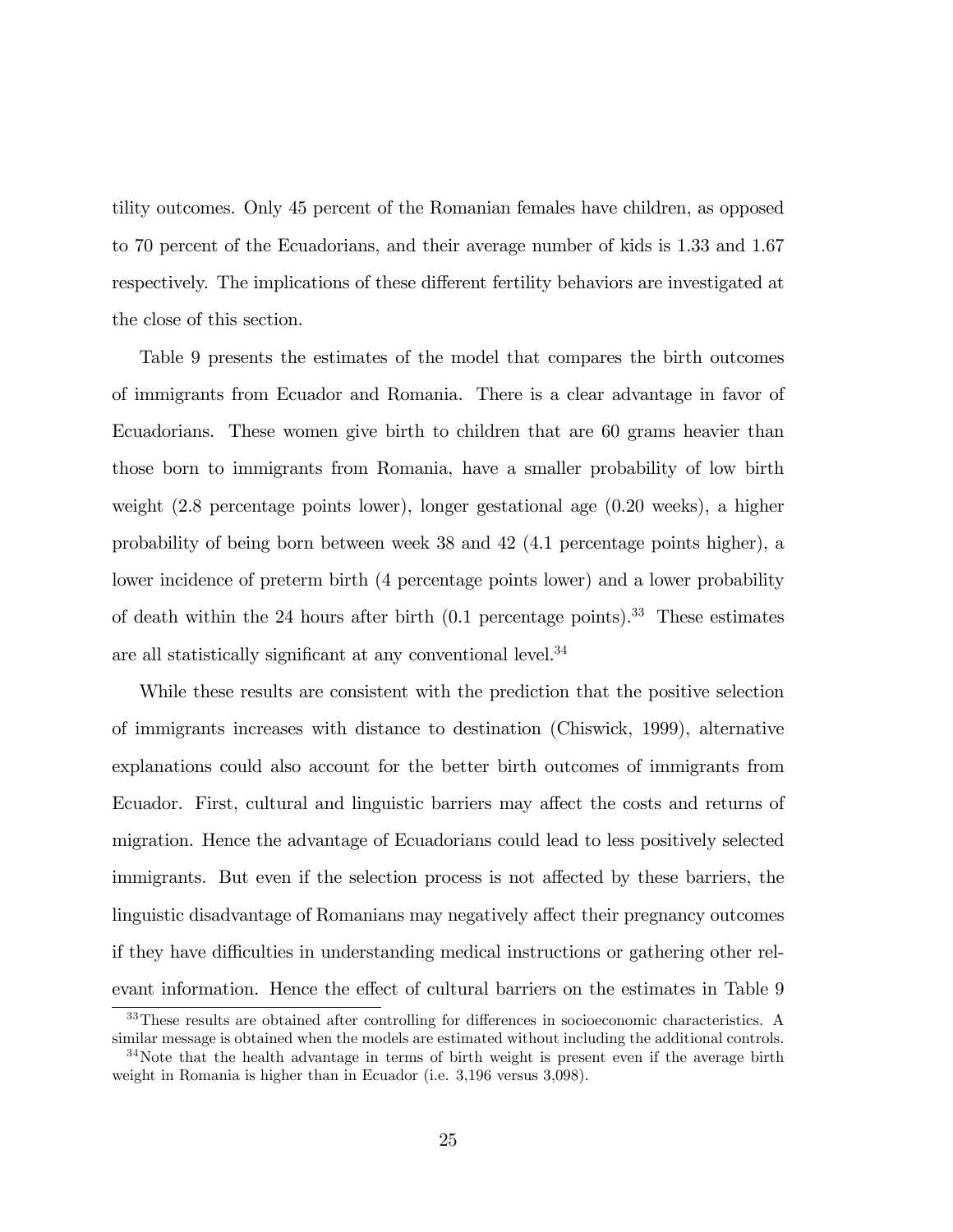is ambiguous. Second, different selection patterns in terms of productive skills could also drive the results. However, the existing evidence suggests that immigrants from Romania are positively selected in terms of education while this is not the case for immigrants from Ecuador (Fernández-Huertas Moraga 2013). Given the positive association between income (education) and health, this would tend to attenuate the health advantage in favor of Ecuadorian immigrants.

Finally, researchers have not been able to identify the causal effect of migration on pregnancy outcomes. The closest evidence is the paper by Stillman et al. (2012) who report evidence regarding the Tongan migrant lottery to explore the effect of migration on child health. They conclude that changes in dietary habits (i.e. larger consumption of meat, fat and milk) rather than income gains are behind the increase in height and BMI of immigrant children. While those changes in nutritional factors would almost certainly have a positive effect on birth weight, there may well be a wide range of countervailing effects that are not identified in Stillman et al.  $(2012)$ , inasmuch as children in their sample are born before migration occurs. For example, the migration episode may be stressful (i.e. many social, cultural and economic changes are involved) and newcomers may face some post-migration practical living difficulties that may negatively affect birth outcomes.<sup>35</sup> Thus the sign of the direct effect of migration and its possible heterogeneity across immigrant groups is difficult to gauge.

On the whole, the results from the previous comparison indicates a a clear health advantage in favor of immigrant from Ecuador. While the contribution of selective migration can not be precisely estimated, the evidence is consistent with the view

<sup>35</sup>See Camacho 2008; Almond and Mazumder, 2011; and Bozzoli and Quintana, 2013 for evidence of the negative effect of stress and malnutrition on birth outcomes.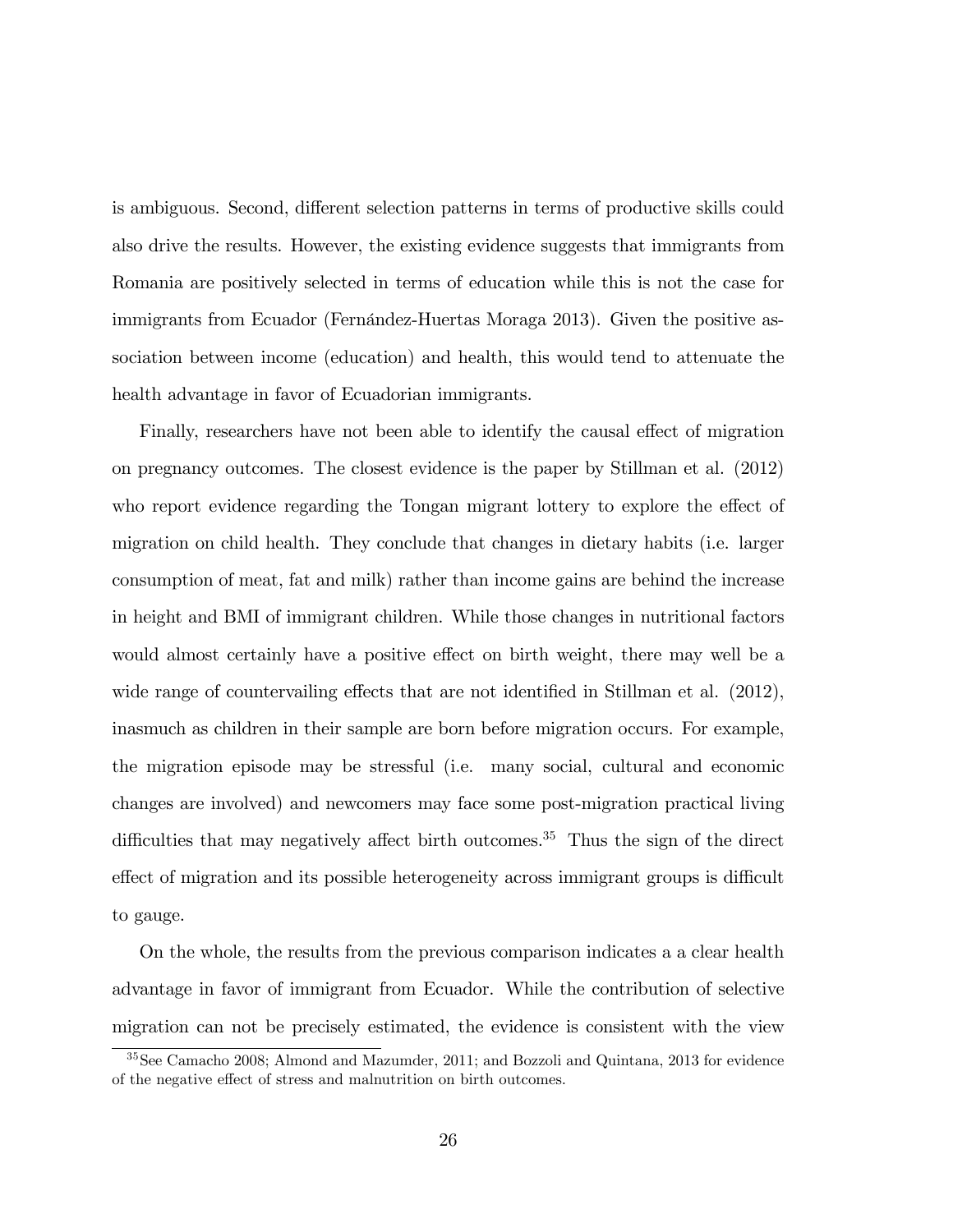that immigrant women from more remote areas are more positively selected and give birth to healthier children upon arrival to destination.

To further explore and verify the prediction that positive selection increases with geographical distance, I extend the comparison to other established ethnic minorities in Spain, namely Colombians and Bulgarians. During the early 2000s Colombian immigrants were the third largest group after Moroccans and Ecuadorians. Bulgarians are a smaller but significant group; in 2004 they represented the eighth most popular non-EU15 immigrant-sending country and the second largest group among Eastern European immigrants in Spain.

Colombian emigration began in the 1960s in search of better economic opportunities. The US was the main destination for this first wave of immigrants. Typically these immigrants were not only well educated, but also highly competent in English. In the case of emigration to Spain, it increased considerably beginning in 1998, largely as a result of the Colombiaís economic crisis (1998-1999). Spainís attraction was as a place in which to join the collective immigrant workforce, as well as the critical advantage of the language. A large percentage of Colombian migrants in Spain are women with a medium educational level (see Table A3). Ecuador and Colombia are neighboring countries and Table 5 indicates that the economic cost of migrating from either to Spain is similar.

Large-scale immigration from Romania and Bulgaria coincided with their inclusion in the list of countries exempted from the general visa requirements in early 2002 as a first step towards their membership of the EU. Both countries were by far the poorest of the 27 countries that would be part of the enlarged EU after January 2007, making emigration an attractive means of improving the prospects in life for both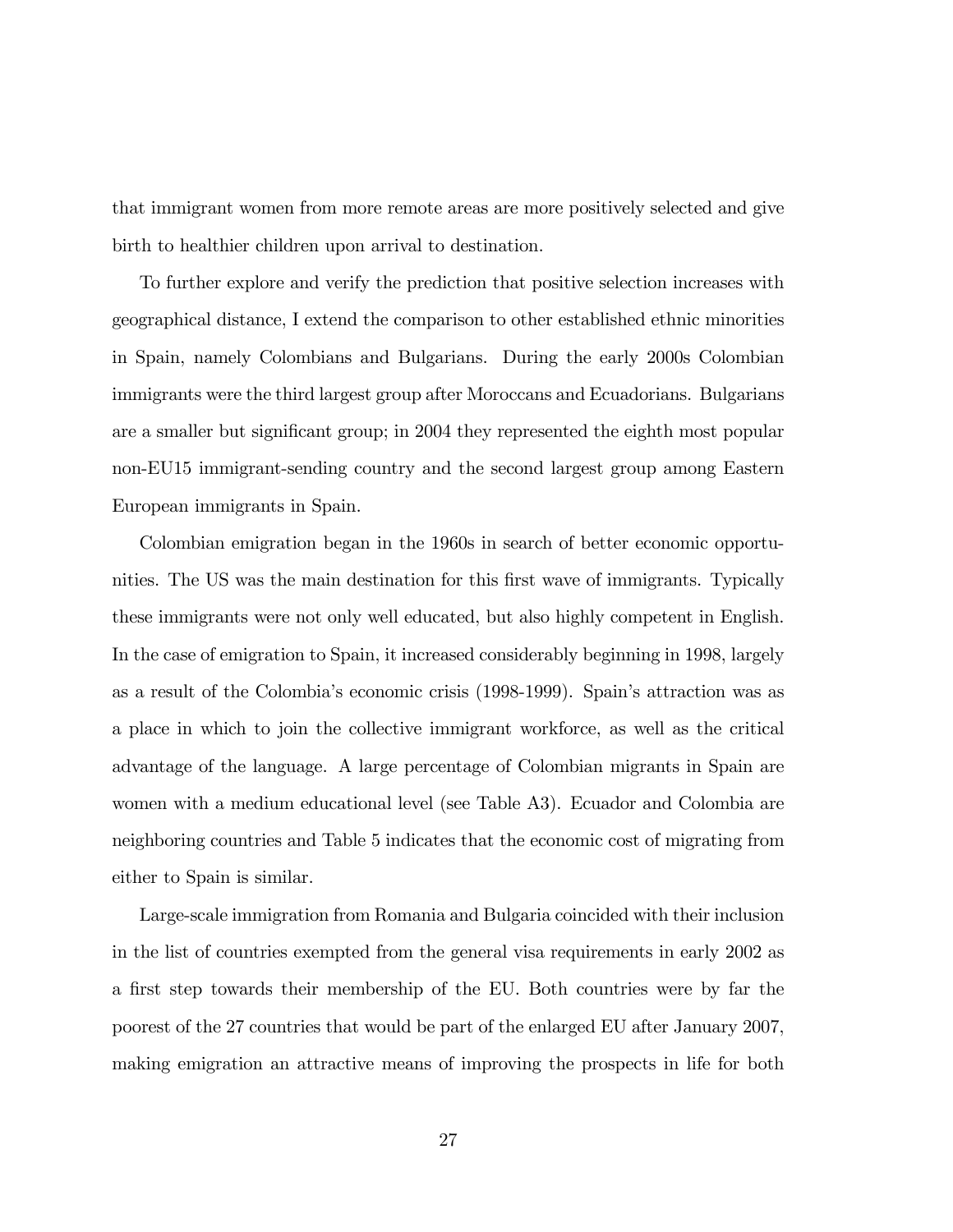the emigrants themselves and for those staying behind. Table A3 in the Appendix shows that immigrants from Bulgaria and Rumania in Spain are comparable in terms of socioeconomic characteristics. Bulgaria shares its northern border with Romania, hence the economic cost of migrating to Spain is similar and much lower than from Ecuador or Colombia (see Table 5).

Table 10 compares the birth outcomes of the four different immigrant groups. In estimation, the excluded category are immigrants from Ecuador. The comparison to immigrants from Colombia indicates a small, though statistically significant, disadvantage for Colombian immigrants in terms of gestational length. However, this does not translate into other birth outcomes. Indeed, differences between Colombian and Ecuadorian immigrants in terms of birth weight, the probability of low birth weight and that of dying before 24 hours are statistically insignificant. In contrast, children born to immigrants from Romania and Bulgaria are lighter than those born to Ecuadorian immigrants (i.e.  $53.61$  grams and  $34.54$  grams respectively).<sup>36</sup> This evidence is also consistent with the idea that immigrants from more remote areas are more favorable selected.

An interesting final comparison is that to immigrants from China. The Chinese community in Spain has a long tradition. As reported in Table A1, more than 50% of the Chinese living in Spain in 2007 had arrived prior to 2000. Despite being a relatively small group, its size has grown sixfold over the last decade and represents the second largest non-EU15 and non-Spanish speaking group after Moroccans. As immigrants from Latin America, individuals originating from China have to afford important travel costs (see Table 5). Moreover these immigrants face large cultural

 $36$ These differences are statistically significant at any conventional level.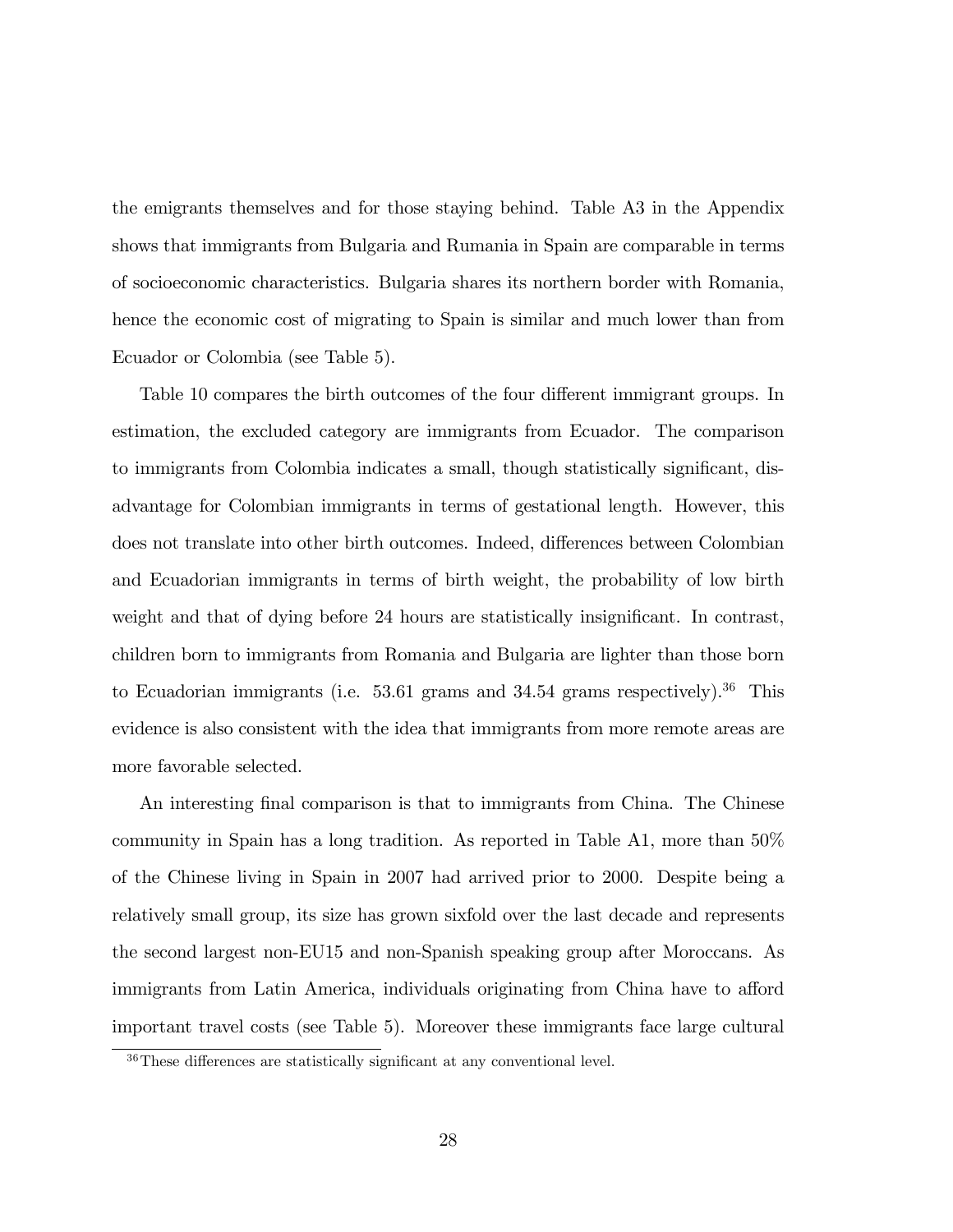and linguistic barriers that add an additional burden to the cost of migrating. As a result, the Chinese in Spain are expected to be more positively selected than the rest of groups considered.

Table 11 indicates that immigrants from China present a small advantage in terms of the incidence of low birth weight and gestational length when compared to immigrants from Ecuador and Colombia. The advantage becomes larger when the comparison is extended to the EU immigrant groups: the birth outcomes of Romanian and Bulgarian are significantly worse than those of Chinese. Moreover, the disadvantage estimated for the EU immigrants in terms of low birth weight and gestational length almost doubles that estimated when compared to immigrants from Ecuador (see Table 10). Thus immigrants from China seem to be more favorable selected probably to compensate the higher monetary and non-monetary (cultural and linguistic) costs of the movement.

### Robustness checks

Immigrants and natives have different fertility rates. $37$  If women who decide to have children are different across groups, there may be implications for the previous results. Table 12 investigates differences in fertility between Ecuadorian immigrants and natives in Spain (column 1 and 2) and between Ecuadorian and Romanian immigrants in Spain (column 3 and 4).<sup>38</sup> The analysis is conducted on the sample of women  $15$ to 49 years old in the Spanish Labor Force Survey for the years 2001 to 2005. The estimated model is:

<sup>37</sup>See evidence in Table A3.

 $38$ Table A4 in the Appendix explores differences in fertility across all other immigrant groups considered in the paper.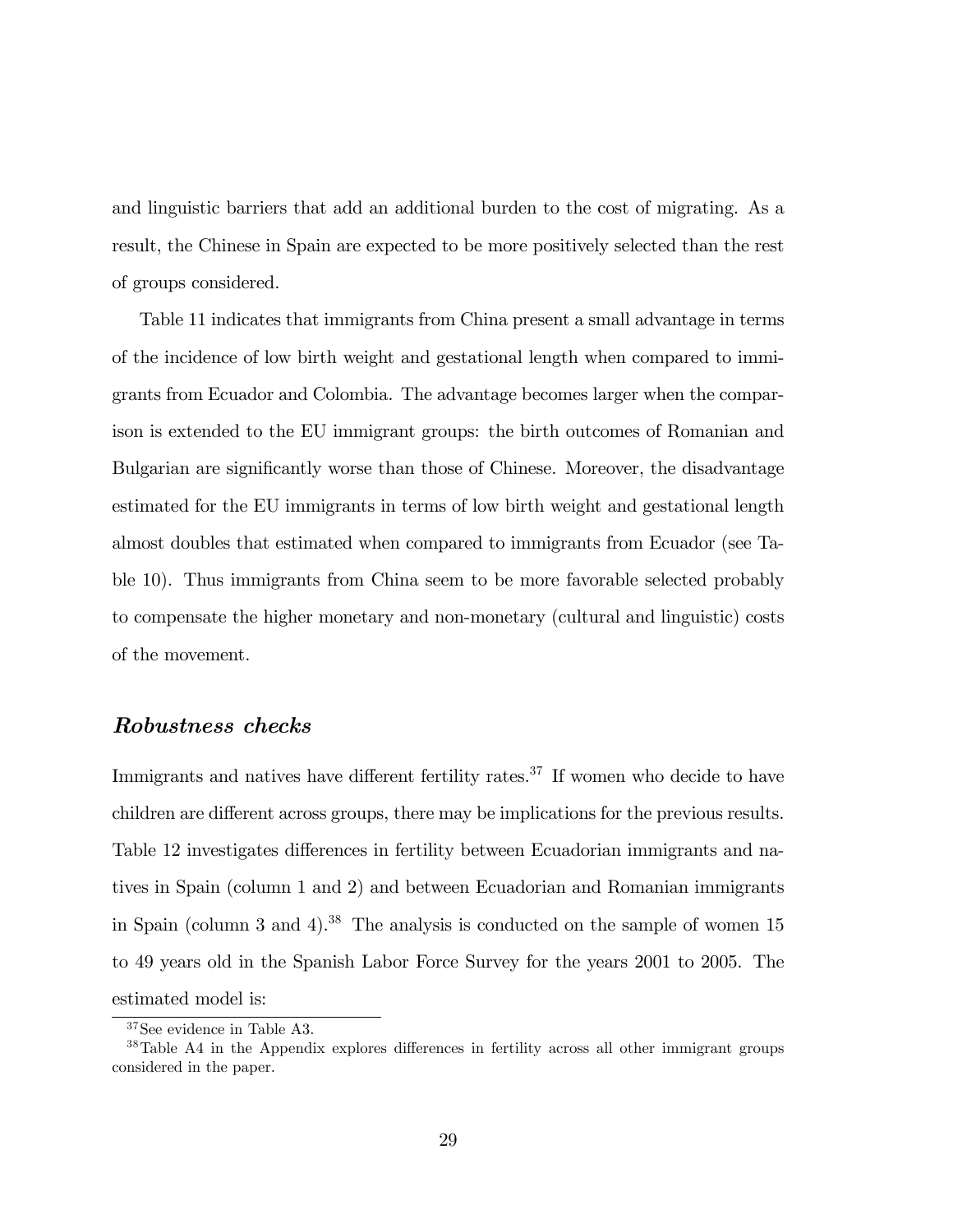$$
infant_i = \beta_0 + \beta_1 I_{1i} + u_i \tag{3}
$$

where the dependent variable,  $\text{in} fant_i$ , is an indicator for the presence of a child younger than 1 year old. The indicator variable  $I_{1i}$  takes value 1 if observation i corresponds to an immigrant from Ecuador and  $\theta$  otherwise.<sup>39</sup> The model also includes a set of dummies for the age of the mother, as well as province and year indicators. The estimates in column  $(1)$  and  $(3)$  reveal differences in the probability of having a child over the period 2001 to 2005 that are statistically significant at any conventional level.

The model in equation (3) is next extended to include a set of observable characteristics that may affect fertility decisions, such as the years since arrival in the country, marital status, number of previous children and an indicator for whether the mother works. The estimates in column  $(2)$  and  $(4)$  indicate that differences in propensity to have children between 2001 and 2005 disappear after those controls are considered in estimation.<sup>40</sup> This result highlights the importance of controlling for the labor supply and the fertility history of mothers when comparing their birth outcomes. It also indicates that when socioeconomic characteristics are taken into account, there are no significant differences between natives and immigrants from Ecuador and Romania in the probability to have children in the period under analysis.

 $39\,\text{Note that the excluded category in Table 12, column (1) and (2) are natives in Spain, while in$ column (3) and (4) are immigrants from Romania.

<sup>&</sup>lt;sup>40</sup>This is not the case when immigrants from Ecuador and Romania are compared to Chinese immigrants in Table A4. This finding probably reflects the fact that immigrants from China have been longer in Spain, hence their fertility patterns are closer to that of natives.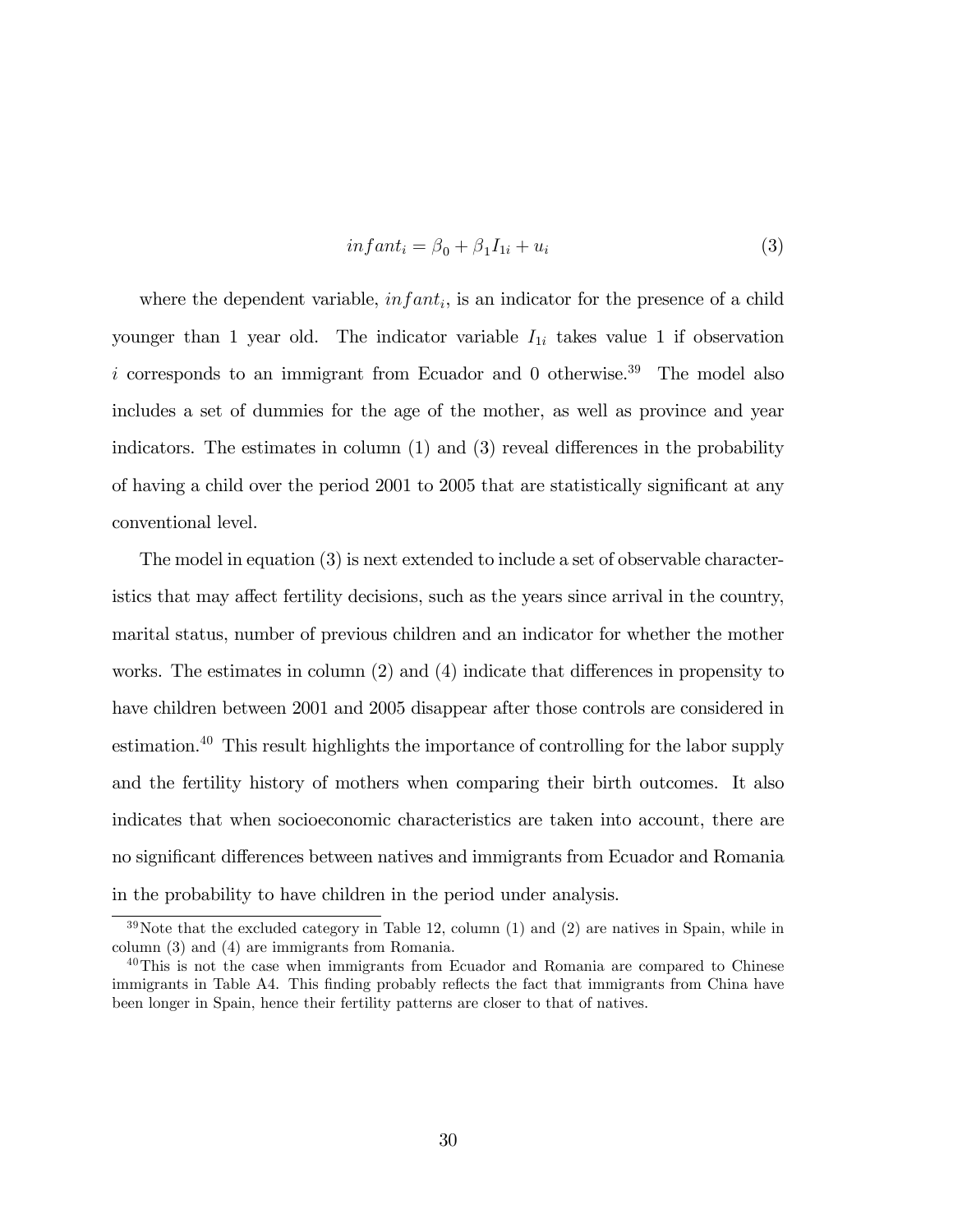# VII. Conclusions

This paper presents new empirical evidence on the determinants of the health advantage observed among recent immigrants in developed countries. It focuses on a large migration inflow of Ecuadorians to Spain in the early 2000s. Using the official statistics on births taking place in both countries, it documents an important health advantage for immigrants in terms of birth outcomes (i.e. birth weight, low birth weight and gestational length). The comparison to other recent minorities in Spain suggests that the better outcomes of Ecuadorians partly result from the selection bias of healthier immigrant mothers who give birth to healthier babies.

These findings have at least two important policy implications. First, the health advantage of immigrant children at birth may translate into an advantage in terms of education and earnings that may compensate for some of the disruptive effects associated with migration (i.e. discrimination, lower economic resources or poorer network quality). Second, immigration is not likely to represent a financial burden for the public health system, as long as the health advantage of recent immigrants remains stable over time. An obvious avenue for future research is to examine the evolution of the health advantage uncovered among recent immigrants.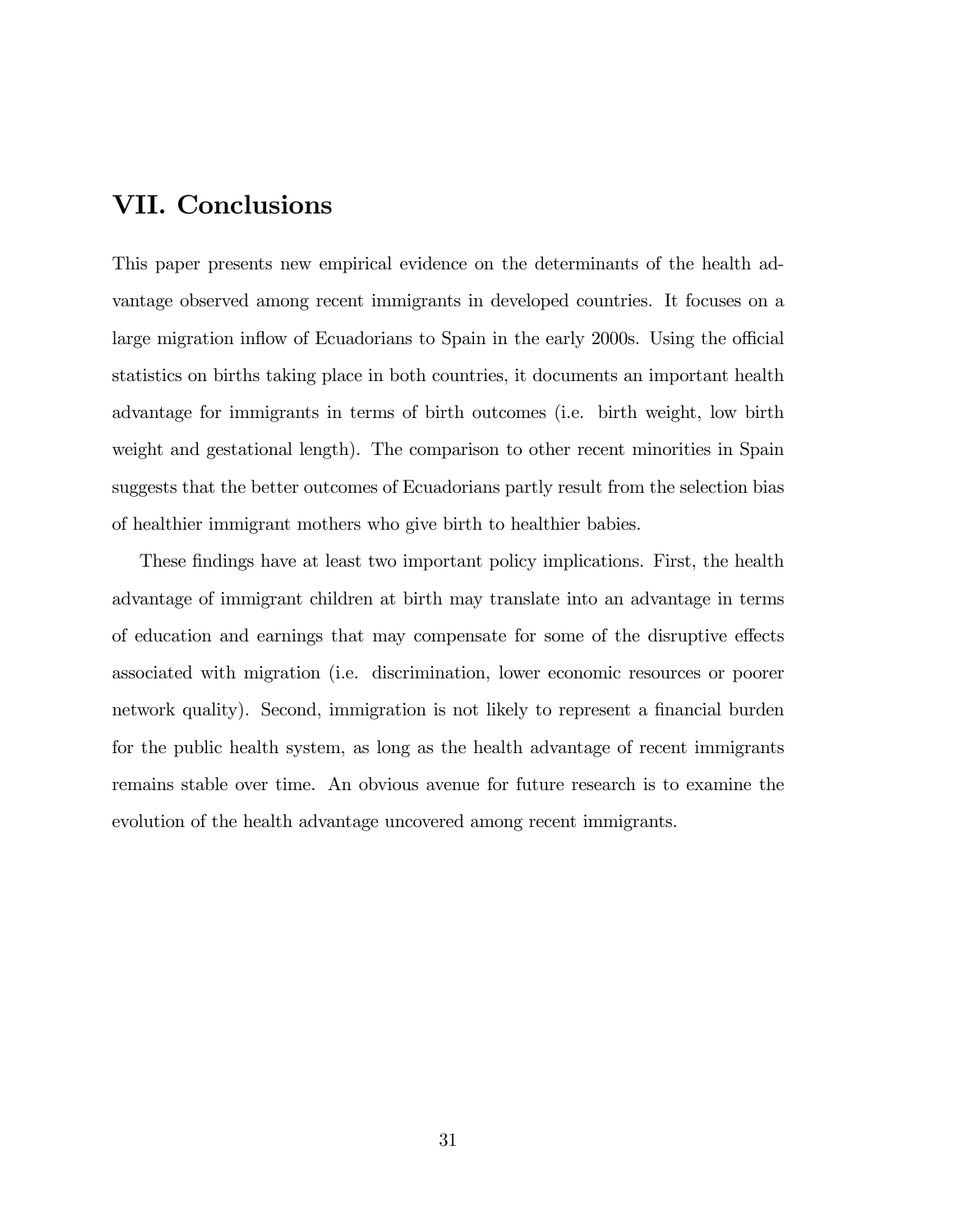### References

- [1] Aizer A and J Currie. 2014. The intergenerational transmission of inequality: Maternal disadvantage and health at birth. Science, Vol 344: 856-.
- [2] Abraido-Lanza A , B Dohrenwend, D Ng-Mak and J Tuner. 1999. The Latino mortality paradox: a test of the "salmon-bias" and healthy migrant hypothesis. American Journal of Public Health, Vol 89, 1543-48
- [3] Almond D, K Chay, and D Lee. 2005. The costs of low birth weight. The Quarterly Journal of Economics, Vol 120(3), 1031-1083.
- [4] Almond D and B Mazumder. 2013. Health capital and the prenatal environment: the effect of maternal fasting during pregnancy. American Economic Journal: Applied Economics, Vol 3 (4): 56-85
- [5] Ambrosini JW, K Mayr, G Peri and D Radu. 2012. The selection of migrants and returnees in Romania: Evidence and long-run implications, IZA Discussion Papers No. 6664, Bonn.
- [6] Andrén A and M Roman. 2014. Should I stay or should I go? Romanian migrants during transition and enlargement. IZA Discussion Papers No. 8690, Bonn.
- [7] Antecol H and K Bedard. 2006. Unhealthy Assimilation: do Immigrants Converge to American Weights? Demography, Vol 43 (2), May 2006, 337-360
- [8] Anuario de Nacimientos. Ecuador. Several years. http://www.inec.gob.ec/estadisticas/?option=com\_content&view=article&id=114&Itemid=91
- [9] Becker G. 1981. A treatise on the family. Cambridge, Mass: Harvard University Press.
- [10] Behrman J and MR Rosenzweig. 2004. Returns to Birthweight. Review of Economics and Statistics. Vol 86(2): 586-601
- [11] Belot MV and TJ Hatton. 2008. Immigrant Selection in the OECD. Australian National University Centre for Economic Policy Research discussion paper 571.
- [12] Bertoli S. 2010. Networks, sorting and self-selection of Ecuadorian Migrants. Annals of Economics and Statistics, Vol 97/98, pp. 261-288
- [13] Bertoli S, J Fernández-Huertas Moraga and F Ortega. 2011. Immigration Policies and The Ecuadorian Exodus. World Bank Economic Review, Vol 25(1), 57-76.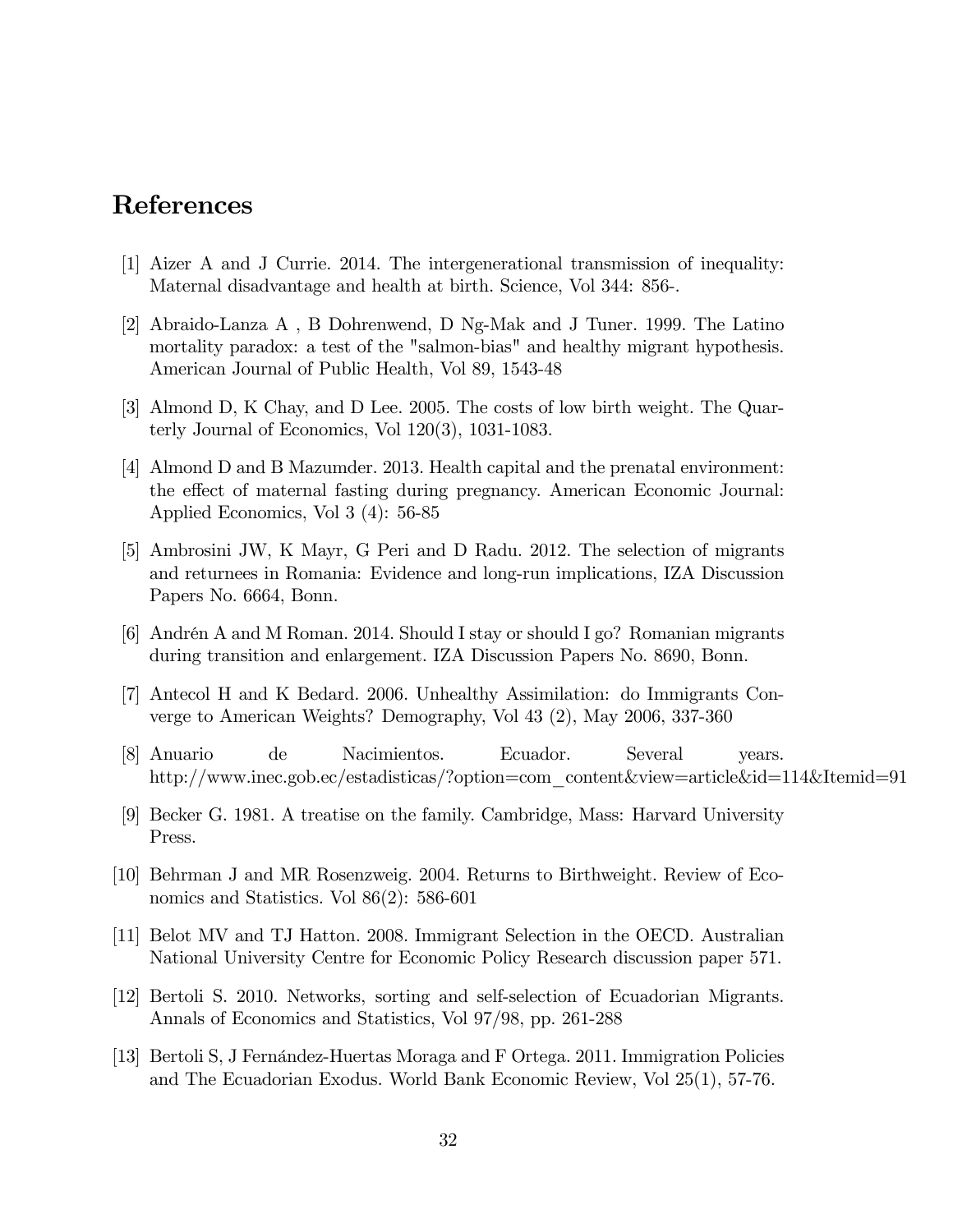- [14] Bertoli S, J Fernández-Huertas Moraga and F Ortega. 2013. Crossing the Border: Self-selection, Earnings, and Individual Migration Decisions. Journal of Development Economics, Vol 101, 75-91.
- [15] Black S, PJ Devereux and K Salvanes. 2007. From the Cradle to the Labor Market? The Effect of Birth Weight on Adult Outcomes. Quarterly Journal of Economics, Vol 122:1, 409-439.
- [16] Bosch M, MA Carnero and L Farre. 2010. Information and discrimination in the rental housing market: Evidence from a field experiment. Regional Science and Urban Economics, 40: 11-19
- [17] Bozzoli C and C Quintana. 2014. The Weight of the Crisis: Evidence from Newborns in Argentina. Review of Economics and Statistics. Vol 96(3): 550-562.
- [18] Camacho A. 2008. Stress and Birth Weight: Evidence from Terrorist Attacks. American Economic Review, Papers and Proceedings. Vol. 98 (2): 511-515.
- [19] Chiquiar D and G Hanson. 2005. International Migration, Self-Selection, and the Distribution of Wages: Evidence form Mexico and the United States. Journal of Political Economy, Vol 113(2), 239-281
- [20] Chiswick BR. 1978. The Effect of Americanization on the Earnings of Foreign. Born Men. Journal of Political Economy. 86, 897-921
- [21] Chiswick B. 1988. Differences in Education and Earnings across Racial and Ethnic Groups: Tastes, Discrimination and Investment in Child Quality. Quarterly Journal of Economics, Vol 103 (August): 571-97
- [22] Chiswick BR, YL Lee and PW Miller. 2008. Immigrant Selection Systems and Immigrant Health. Contemporary Economic Policy. Vol 26(4):555-578.
- [23] Chiswick BR. 1999. Are Immigrants Favorably Self-Selected?. American Economic Review. Vol 89: 181-185.
- [24] Chen J, E Ng and R Wilkins. 1996. The Health of Canada's Immigrants in 94-95. Health Reports 7(4):33-45
- [25] Currie J, M Neidell and JF Schneider. 2009. "Air Pollution and Infant Health: Lessons from New Jersey." Journal of Health Economics, Vol. 28(3): 688-703.
- [26] Currie J. 2009. Healthy, wealthy, and wise: Is there a causal relationship between child health and human capital development. Journal of Economic Literature XLVII(1), 87-122.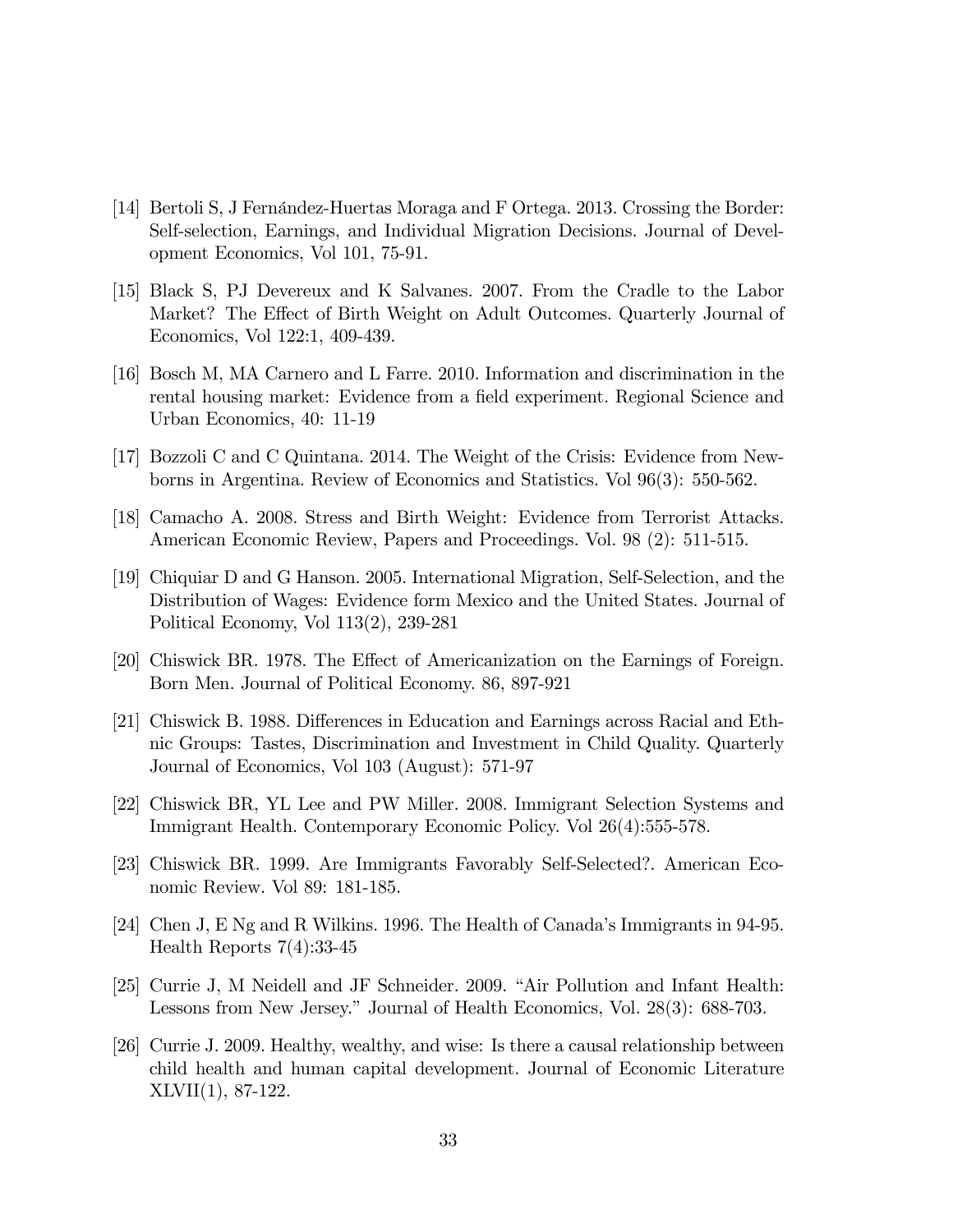- [27] Currie J and E Moretti. 2007. Biology as destiny? short- and long-run determinants of intergenerational transmission of birth weight. Journal of Labor Economics 25(2), 231-263.
- [28] Deri C. 2003. Understanding the Healthy Immigrant Effect in Canada. Unpublished Manuscript.
- [29] Donovan J, E díEspaignet, C Metron and M van Ommeren. eds 1992. Immigrants in Australia: A Health Profile, Australian Institute of Health and Welfare Ethnic Health Series, No 1. Canberra: AGPS
- [30] Fernandez-Huertas Moraga J. 2011. New Evidence on Emigrant Selection. The Review of Economic Studies, Vol. 93(1): 72-96
- [31] Fernández-Huertas Moraga J. 2013. Inmigración. ¿Integración sin modelo? edited by Hector Cebolla and Amparo González.
- [32] Fernández-Huertas Moraga J. 2014. Immigrant Selection over the Business Cycle: The Spanish Boom and the Great Recession. FEDEA Working Paper, 2014-05.
- [33] Grogger J and GH Hanson. 2008. Income Maximization and the Selection and Sorting of International Migrants. NBER working paper 13821
- [34] Giuntella O. 2012. Why Does the Health of Immigrants Deteriorate? Boston University Mimeo.
- [35] Jasso G, DíMassey, MD Rosenzweig and J Smith. 2004. Immigrant Health Selectivity and Acculturation. Chapter 7 in Anderson, Bulatao and Cohen (eds) Critical Perspectives on Racial and Ethnic Differences in Health in Late Life, Committee on Population, National Research Council, Washington DC: The National Academies Press.
- [36] Hoynes H, M Page and AH Stevens. 2011. Can Targeted Transfers Improve Birth Outcomes? Evidence from the Introduction of the WIC Program. Journal of Public Economics , Vol 95: 813-827.
- [37] King G, CJL Murray, JA Salomon and A Tandon. 2004. Enhancing the validity and cross-cultural comparability of measurement in survey research. American Political Science Review. 98:191-207.
- [38] Laroche M. 2000. Health Status and Health Services Utilization of Canadaís Immigrants and Non-Immigrant Population. Canadian Public Policy, University of Toronto Press, Vol 26(1): 51-75.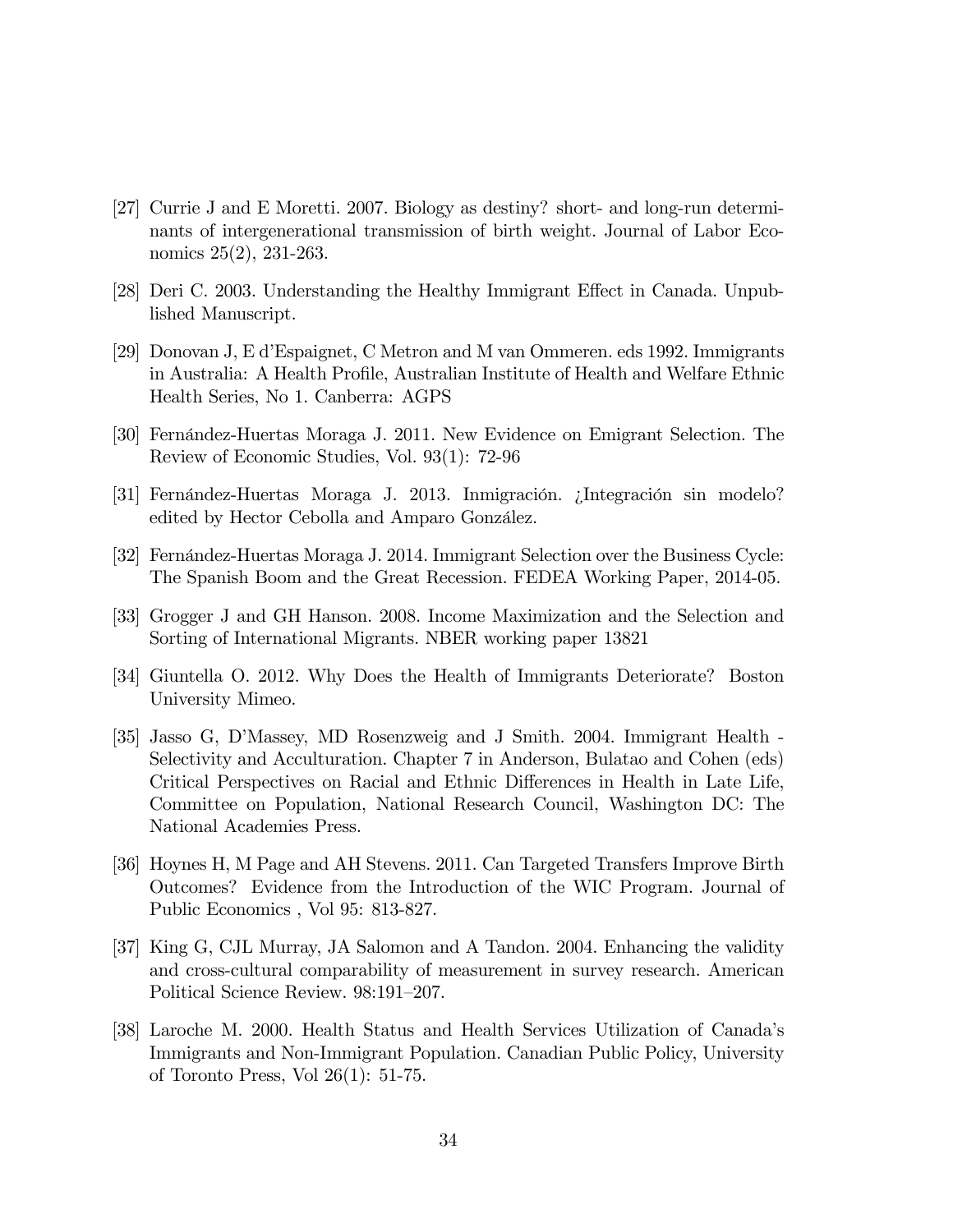- [39] Macias A. 2008. Flujo migratorio de la minoria Ètnica gitana desde Rumania hacia España. Universidad Pública de Navarra.
- [40] McDonald JT. 2003. The Health of Immigrants to Canada. mimeo University of New Brunswick.
- [41] McKenzie DJ and H Rapoport. 2007. Network Effects and the Dynamics of Migration and Inequality: Theory and Evidence from Mexico. Journal of Development Economics 84:1, 1-24
- [42] McKenzie DJ and H Rapoport. 2010. Self-Selection Patterns in Mexico-U.S. Migration: The Role of Migration Networks. Review of Economics and Statistics, 92:4, 811-821
- [43] McKenzie DJ, J Gibson and S Stillman. 2010. How Important is Selection? Experimental Vs Non-experimental Measures of the Income Gains from Migration. Journal of the European Economic Association. Vol(4): 913-45.
- [44] Nanu R, G Palicari, E Stativa and A Vitcu. (2006) Starea de nutritie a copilului varsta de pana la 5 ani in Romania. IOMC-Institutul pentru ocrotirea mamei si copilului « Alfred Rusescu » Ministerul Sanatatii Publice, Unicef – reprezentanta in Romania Editura MarLink , ISBN : 973-8411-45-9 ;
- [45] Oreopoulos P, M Stabile, R Walld and LL Roos. 2008. Short-, Medium-, and Long-term Consequences of Poor Infant Health. Journal of Human Resources. Vol. 43, 88-138.
- [46] Royer H. 2009. Separated at Girth: US Twin Estimates of the Effects of Birth Weight. American Economic Journal: Applied Economics, Vol. 1:1, 49-85.
- [47] Rubalcava L, G Teruel, D Thomas and N Goldman. 2008. The healthy migrant effect: New findings from the Mexican Family Life Survey. American Journal of Public Health, Vol. 98, 78-84
- [48] Spain Vital Statistics. Several years. Spanish Statistical Institute. http://www.cdc.gov/nchs/data\_access/Vitalstatsonline.htm#Downloadable
- [49] Stillman S, D McKenzie and J Gibson. 2009. Migration and mental health: Evidence from a natural experiment. Journal of Health Economics, Vol. 28, 677-687.
- [50] Uitenbroek D and A Verhoeff. 2002. Life expectancy and mortality differences between migrant groups living in Amsterdam, the Netherlands. Social Science and Medicine, Vol. 54, 1379-1388.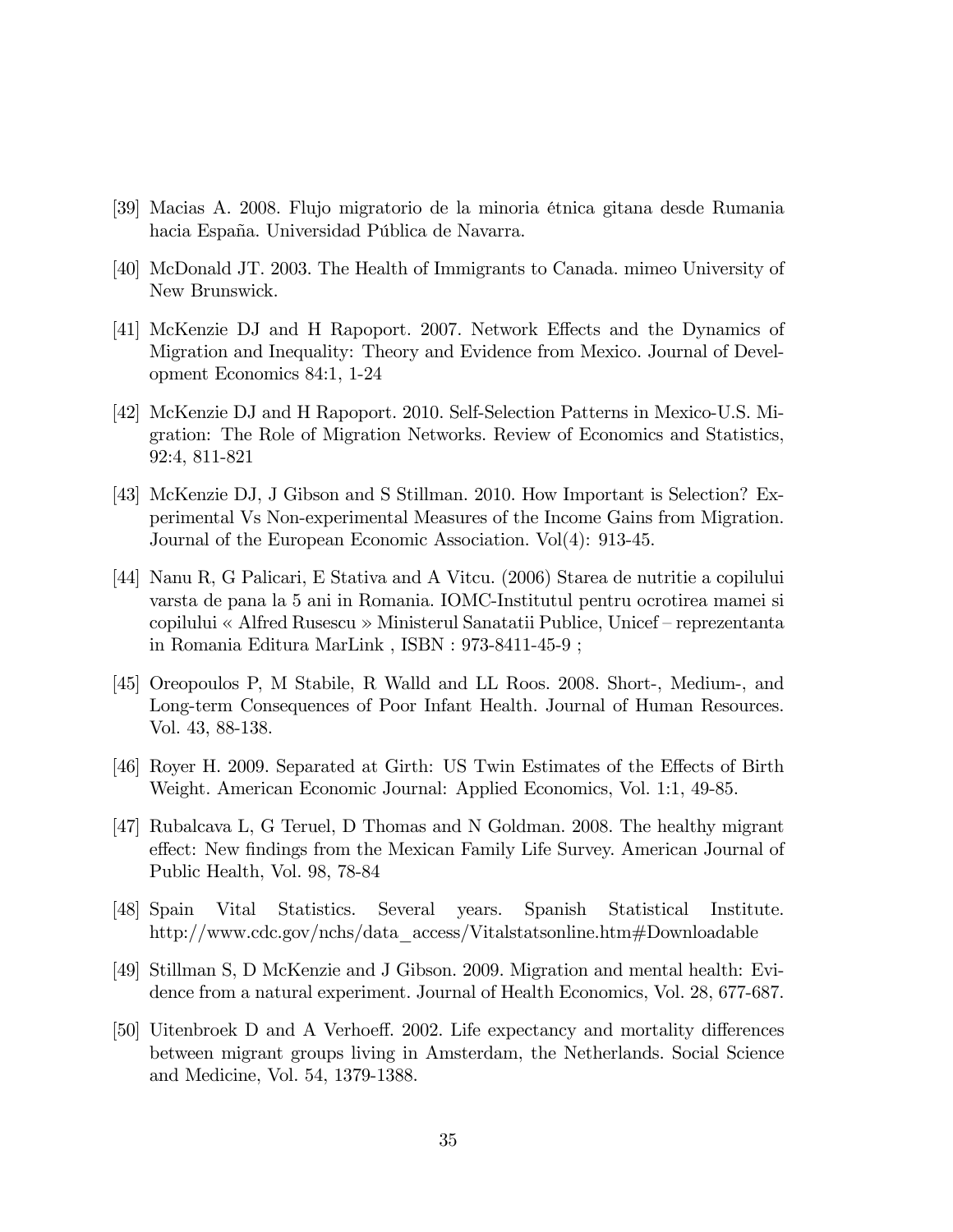[51] Voicu A. 2005. Employment Dynamics in the Romanian Labor Market: A Markow Chain Monte Carlo Approach. Journal of Comparative Economics, Vol. 33(3): 604-639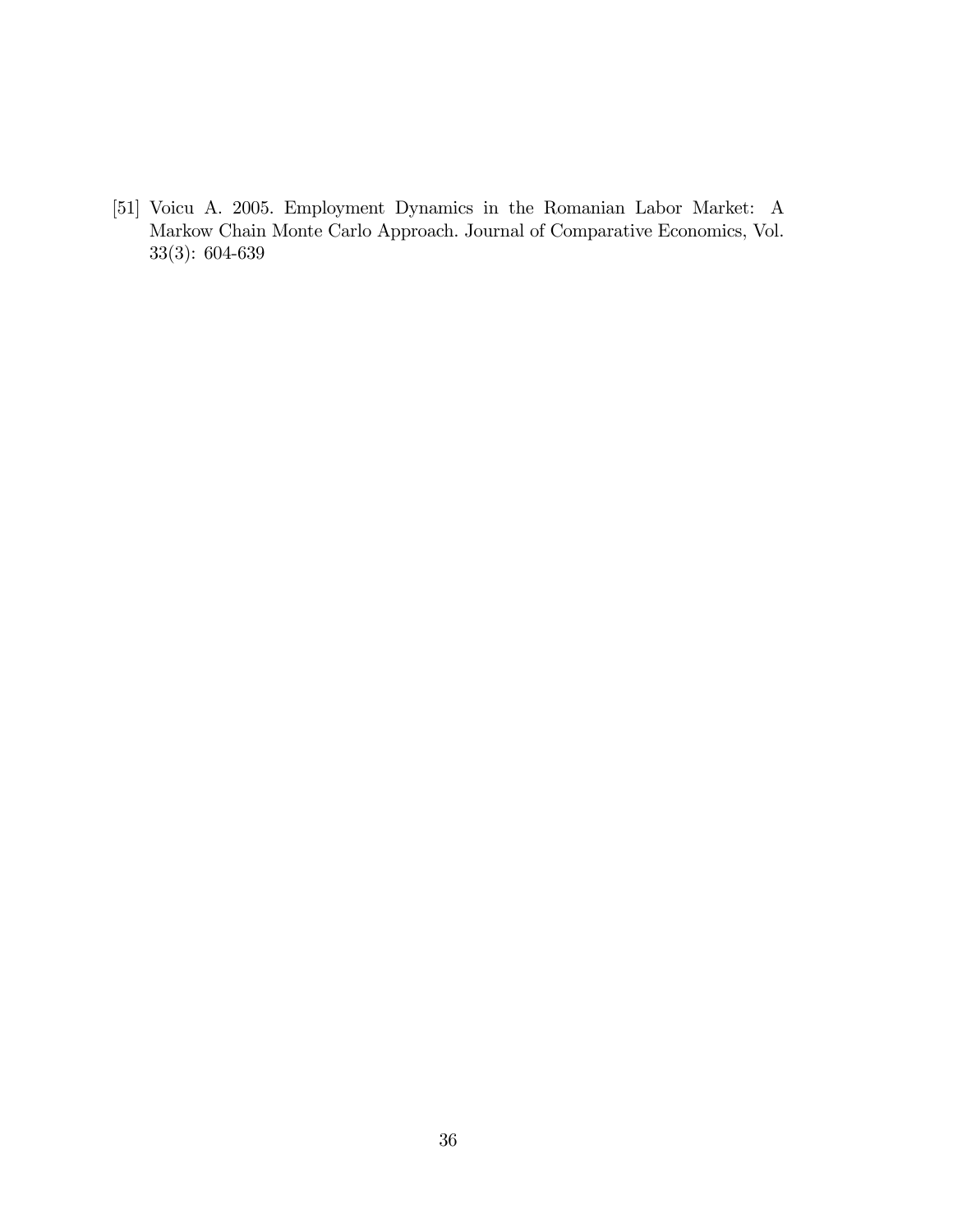# **Tables**

|      |                           | By nationality of the mother<br>(percentage) |            |          |  |  |  |
|------|---------------------------|----------------------------------------------|------------|----------|--|--|--|
|      | Total number of<br>births | Immigrant                                    | Ecuadorian | Romanian |  |  |  |
| 2000 | 397,632                   | 6.2                                          | 0.65       | 0.14     |  |  |  |
| 2001 | 406,380                   | 8.24                                         | 1.39       | 0.25     |  |  |  |
| 2002 | 418,846                   | 10.55                                        | 2.01       | 0.50     |  |  |  |
| 2003 | 441,881                   | 12.23                                        | 2.38       | 1.11     |  |  |  |
| 2004 | 454,591                   | 13.78                                        | 2.44       | 1.27     |  |  |  |
| 2005 | 466,371                   | 15.07                                        | 2.13       | 1.48     |  |  |  |
| 2006 | 482,957                   | 16.54                                        | 1.88       | 1.82     |  |  |  |
| 2007 | 492,527                   | 18.98                                        | 1.89       | 2.35     |  |  |  |
| 2008 | 519,779                   | 20.81                                        | 1.84       | 2.62     |  |  |  |
| 2009 | 494,997                   | 20.72                                        | 1.65       | 2.41     |  |  |  |
| 2010 | 486,575                   | 20.55                                        | 1.39       | 2.55     |  |  |  |
| 2011 | 471,999                   | 19.51                                        | 1.13       | 2.46     |  |  |  |

Source: Birth certificate data. National Statistical Office, Spain.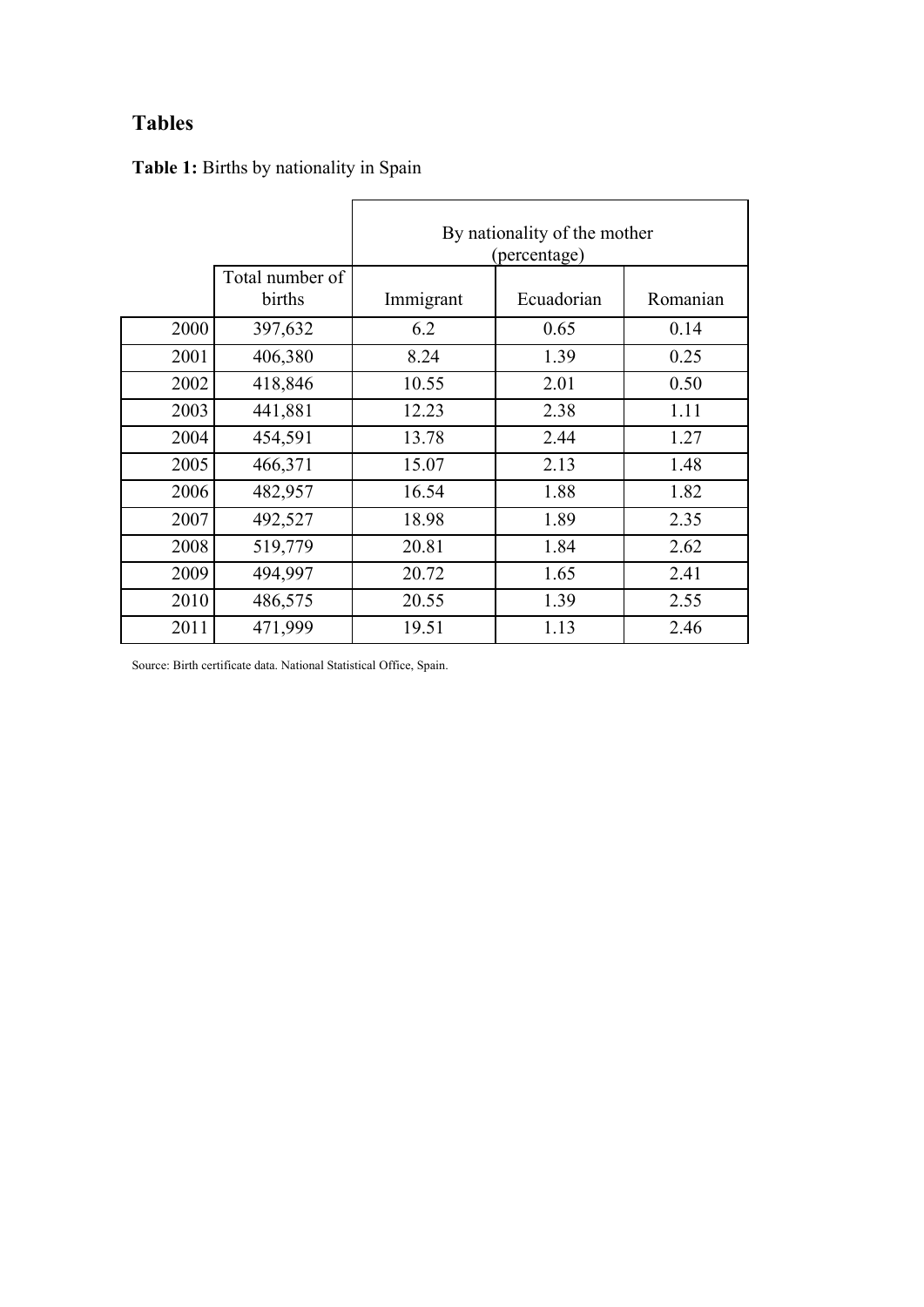|                                                             | Native               | Immigrant            | Ecuadorian           | Romanian             | Bulgaria             | Colombia             | China                |
|-------------------------------------------------------------|----------------------|----------------------|----------------------|----------------------|----------------------|----------------------|----------------------|
| Birth weight                                                | 3,234.61<br>(486.19) | 3,305.20<br>(519.05) | 3,295.46<br>(507.07) | 3,236.90<br>(546.33) | 3,251.81<br>(506.09) | 3,309.13<br>(510.52) | 3,315.23<br>(477.99) |
| Low birth weight                                            | 5.5%                 | 5.08%                | 4.85%                | $7.10\%$             | $5.22\%$             | 4.72%                | 3.81%                |
| Gestational length (weeks)                                  | 39.16<br>(1.73)      | 39.17<br>(1.83)      | 39.15<br>(13.10)     | 38.91<br>(2.08)      | 39.16<br>(1.82)      | 39.06<br>(1.86)      | 39.34<br>(1.58)      |
| Preterm birth                                               | 13,88%               | 12,91%               | 13,10%               | 17,67%               | 13,13%               | 13,98%               | 9,90%                |
| Death within 24 hours of birth<br>(per $1,000$ live births) | 0,6                  | 0,8                  | 0,7                  | 1,7                  | 0,6                  | 0,5                  | 0,4                  |
| Nobs                                                        | 1,773,102            | 233,518              | 41,984               | 16,865               | 3,176                | 21,056               | 8,388                |

**Table 2:** Birth outcomes by nationality in Spain (2001-2005)

Source: Birth certificate data. National Statistical Office, Spain.

Note: Average over the period 2001 to 2005. Standard deviations in parenthesis. Birth outcomes of mothers 15 to 49, excluding multiple births and newborns whose weight was either under 500 grams or above 9,000 grams or abo grams.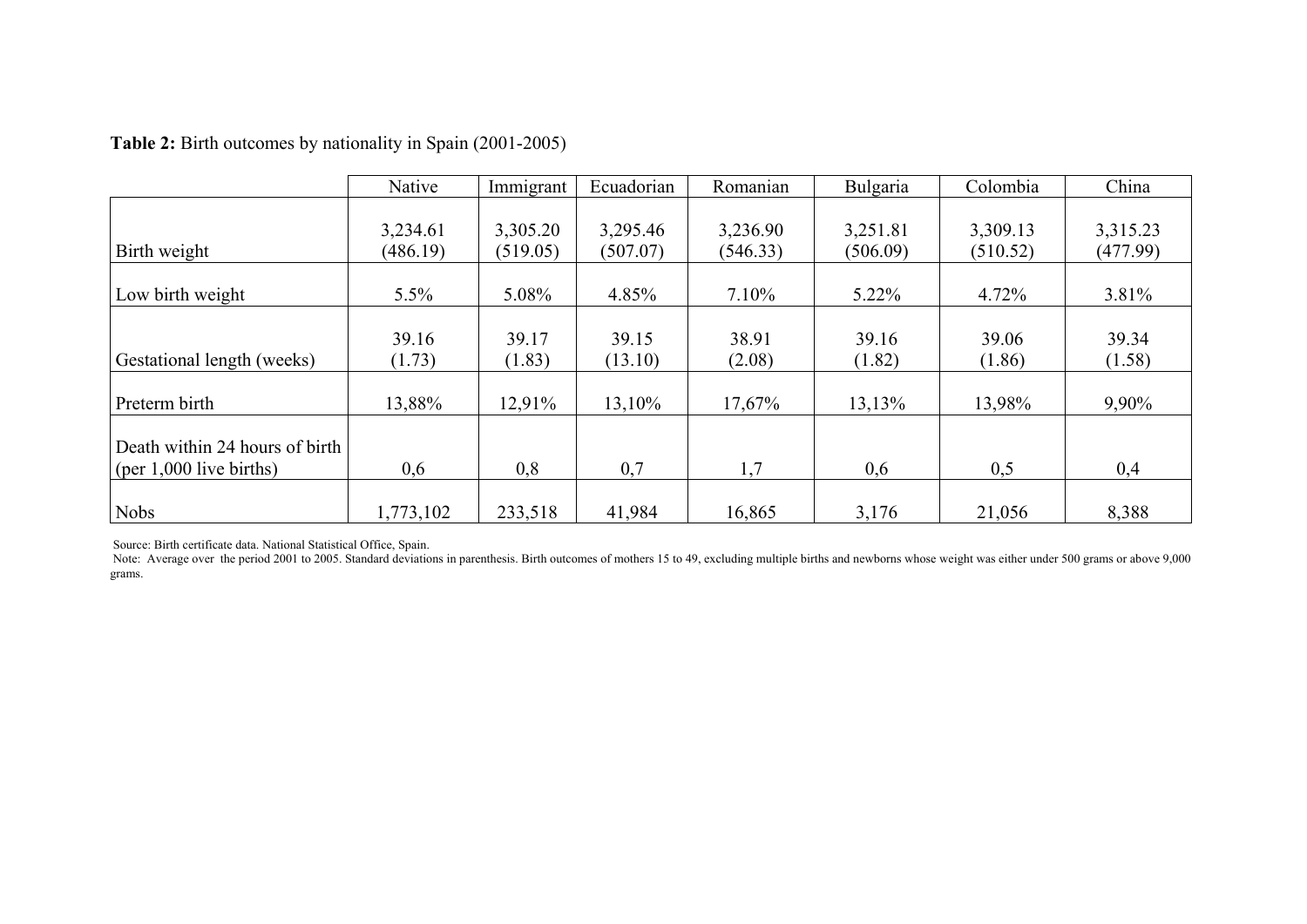### **Table 3:** Aggregate Health Statistics

|                              | Spain | Ecuador | Romania |
|------------------------------|-------|---------|---------|
| Body mass Index              |       |         |         |
| Male                         | 26.6  | 25      | 24.7    |
| Female                       | 26    | 26.4    | 24.9    |
| Life Expectancy in years     | 83    | 76      | 75      |
| <b>Infant Mortality rate</b> |       |         |         |
| (per 1,000 live births)      | 6     | 28      | 23      |
| Child Mortality rate         |       |         |         |
| $(per 1,000$ live births)    | 6     | 31.4    | 23.8    |
| Low birth weight probability | 5.5   |         | 8       |
| Birth weight                 | 3,243 | 3,093   | 3,196   |
|                              | (490) | (470)   | (534)   |

Source: World Bank, several years between 2000-2005. For Spain and Ecuador information on the birth weight is taken from the birth certificate data employed in the paper for the years 2001 to 2005. There are no birth certificate data for Romania and the descriptive statistics are obtained from a representative sample in the study of Nanu et al. (2006) for the years 2001 to 2004. Note: *Infant Mortality rate* is the probability of dying between birth and age 1 per 1000 live births. *Child Mortality rate* is the probability of dying before age 5 per 1000 live births.

### **Table 4:** Birth outcomes of immigrants in Spain and natives in Ecuador (2001-2005)

|                  | Immigrants           | <b>Natives</b>       |
|------------------|----------------------|----------------------|
| Birth weight     | 3,295.46<br>(507.07) | 3,092.58<br>(469.94) |
| Low birth weight | 4.85%                | 6.56%                |
| Nobs             | 41,984               | 767,499              |

Source: Birth certificate data, Spain and Ecuador.

 Note: Information on birth weights for immigrants is obtained from the birth certificate data in Spain while that for natives comes from the birth certificate data in Ecuador.

| Table 5: Economic cost of migration in Euros by country of origin |  |
|-------------------------------------------------------------------|--|
|-------------------------------------------------------------------|--|

| Year of arrival | Ecuador    | Romania  | Colombia       | <b>Bulgaria</b> | China     |
|-----------------|------------|----------|----------------|-----------------|-----------|
| 1999-2007       | 1.591.76€  | 398.22€  | $1,358.98 \in$ | 345.56€         | 1,364.99€ |
|                 | (1,057.31) | (438.03) | (1,007.90)     | (488.28)        | 1,716.65  |
| <b>Nobs</b>     | 1.062      | .154     | 717            | 267             | 36        |

Source: National Immigrant Survey 2007.

Note: Economic cost of migration per person from the country of origin to Spain. It includes transport costs, all types of travel allowances (food, accommodation, etc...), visa and any other type of document, and any other payment related to the migration episode.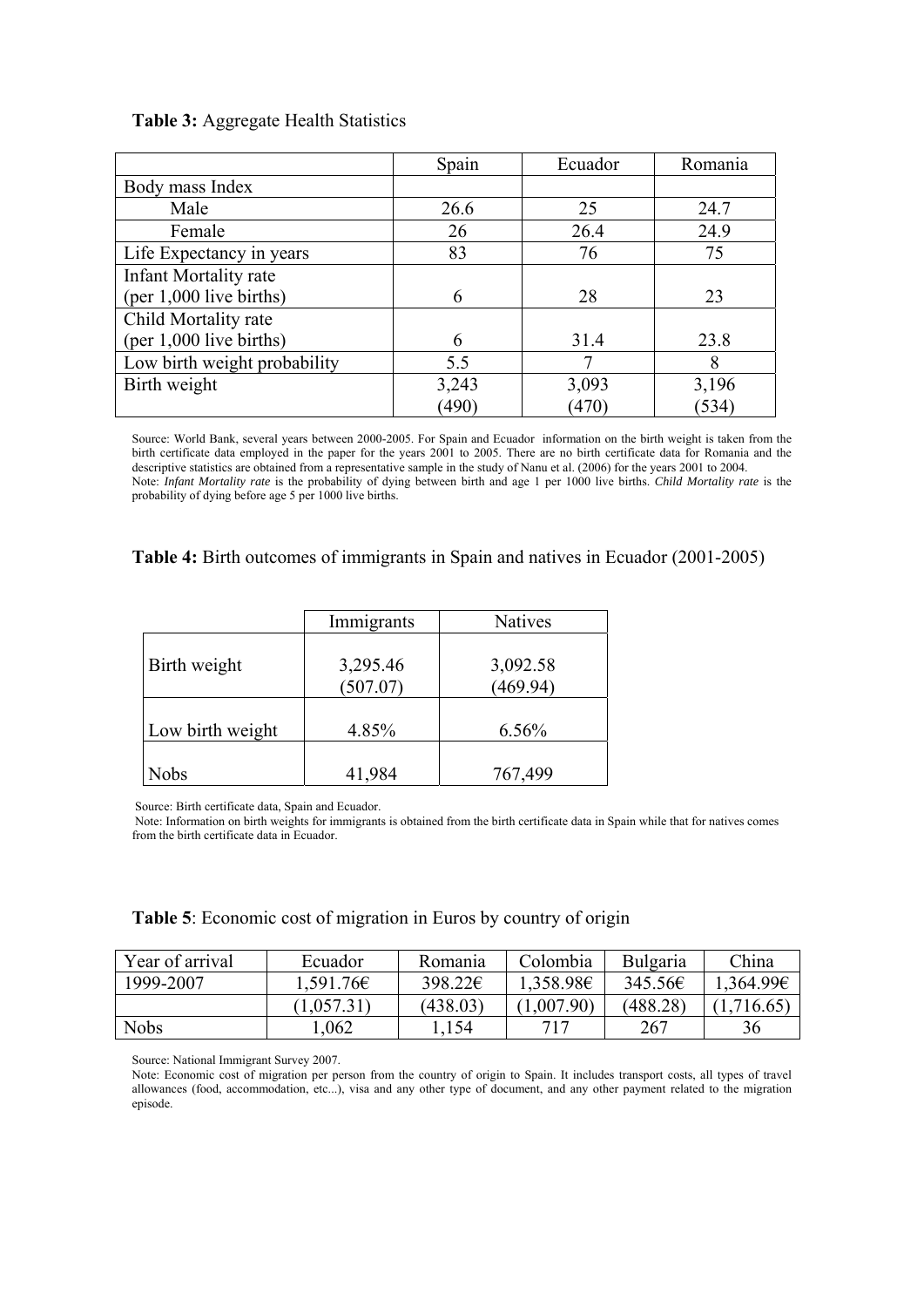### **Table 6:** Evidence of the Healthy Immigrant Effect

|                        | <b>Birth</b>             | Low birth   | Gestational | Preterm                | Normal term     | Death<br>before 24 |
|------------------------|--------------------------|-------------|-------------|------------------------|-----------------|--------------------|
|                        | weight                   | weight      | length      | birth                  | $(38-42$ weeks) | hours*             |
| Immigrant<br>from      |                          |             |             |                        |                 |                    |
| Ecuador                | 117.679***               | $-0.022***$ | $0.038**$   | $-0.010***$            | $0.010***$      | $-0.020$           |
|                        | [4.914]                  | $[0.002]$   | [0.018]     | [0.004]                | [0.004]         | [0.024]            |
|                        |                          |             |             |                        |                 |                    |
| Male                   | 116.841***               | $-0.011***$ | $-0.060***$ | $0.010***$             | $-0.010***$     | $0.014***$         |
|                        | $[0.716]$                | [0.000]     | [0.003]     | [0.001]                | $[0.001]$       | [0.004]            |
| Born at a hospital     | 19.465***                | $-0.012***$ | 0.008       | $-0.016***$            | $0.017***$      | $-0.077***$        |
|                        | [5.820]                  | [0.003]     | [0.023]     | [0.004]                | [0.004]         | [0.029]            |
| Presence of previous   |                          |             |             |                        |                 |                    |
| children               | 90.701***                | $-0.029***$ | $-0.032***$ | $-0.020***$<br>[0.001] | $0.020***$      | $-0.058***$        |
| Number of previous     | [1.507]                  | [0.001]     | [0.006]     |                        | [0.001]         | [0.007]            |
| children               | 5.496***                 | $0.004***$  | $-0.061***$ | $0.015***$             | $-0.015***$     | 0.003              |
|                        | [0.840]                  | [0.000]     | [0.003]     | [0.001]                | [0.001]         | [0.004]            |
|                        |                          |             |             |                        |                 |                    |
| Married                | 40.009***                | $-0.014***$ | $0.059***$  | $-0.011***$            | $0.011***$      | $-0.023***$        |
|                        | [0.978]                  | [0.000]     | [0.004]     | $[0.001]$              | $[0.001]$       | [0.005]            |
|                        |                          |             |             |                        |                 |                    |
| Working                | 15.971***                | $-0.006***$ | $0.019***$  | $-0.007$ ***           | $0.007***$      | $-0.069***$        |
|                        | [0.839]                  | $[0.000]$   | [0.003]     | [0.001]                | [0.001]         | [0.004]            |
| Working in a high      |                          |             |             |                        |                 |                    |
| skilled occupation     | 18.451***                | $-0.008***$ | $-0.005$    | $-0.007***$            | $0.007***$      | 0.000              |
|                        | [1.016]                  | [0.000]     | [0.004]     | $[0.001]$              | $[0.001]$       | $[0.005]$          |
| Years since last birth | $-4.542***$              | $0.002***$  | $0.004***$  | $0.001***$             | $-0.001***$     | 0.000              |
|                        | [0.171]                  | [0.000]     | [0.001]     | [0.000]                | [0.000]         | [0.000]            |
| Age dummies            | <b>YES</b>               | <b>YES</b>  | <b>YES</b>  | <b>YES</b>             | <b>YES</b>      | <b>YES</b>         |
|                        |                          |             |             |                        |                 |                    |
| Monthly dummies        | YES                      | YES         | YES         | YES                    | YES             | YES                |
|                        |                          |             |             |                        |                 |                    |
| Province dummies       | <b>YES</b>               | <b>YES</b>  | <b>YES</b>  | <b>YES</b>             | <b>YES</b>      | <b>YES</b>         |
|                        |                          |             |             |                        |                 |                    |
| Year dummies           | <b>YES</b>               | <b>YES</b>  | <b>YES</b>  | <b>YES</b>             | <b>YES</b>      | <b>YES</b>         |
|                        |                          | $0.110***$  | 38.829***   | $0.174***$             | $0.821***$      |                    |
| Constant               | 3,014.335***<br>[15.714] | [0.007]     | [0.059]     | [0.011]                | [0.011]         | 0.001<br>[0.001]   |
| R-squared              | 0.029                    | 0.005       | 0.009       | 0.006                  | 0.006           | 0.000              |
|                        |                          |             |             |                        |                 |                    |
| Observations           | 1,791,827                | 1,791,827   | 1,634,306   | 1,634,306              | 1,634,306       | 1,791,827          |

Source: Birth certificate data, Spain.

Note: OLS estimates of the linear model in equation (1). The sample includes children born to native and Ecuadorian immigrant mothers in Spain. Sample period 2001-2005.

(\*) The coefficients in the regression "Death before 24 hours" have been multiplied by 100.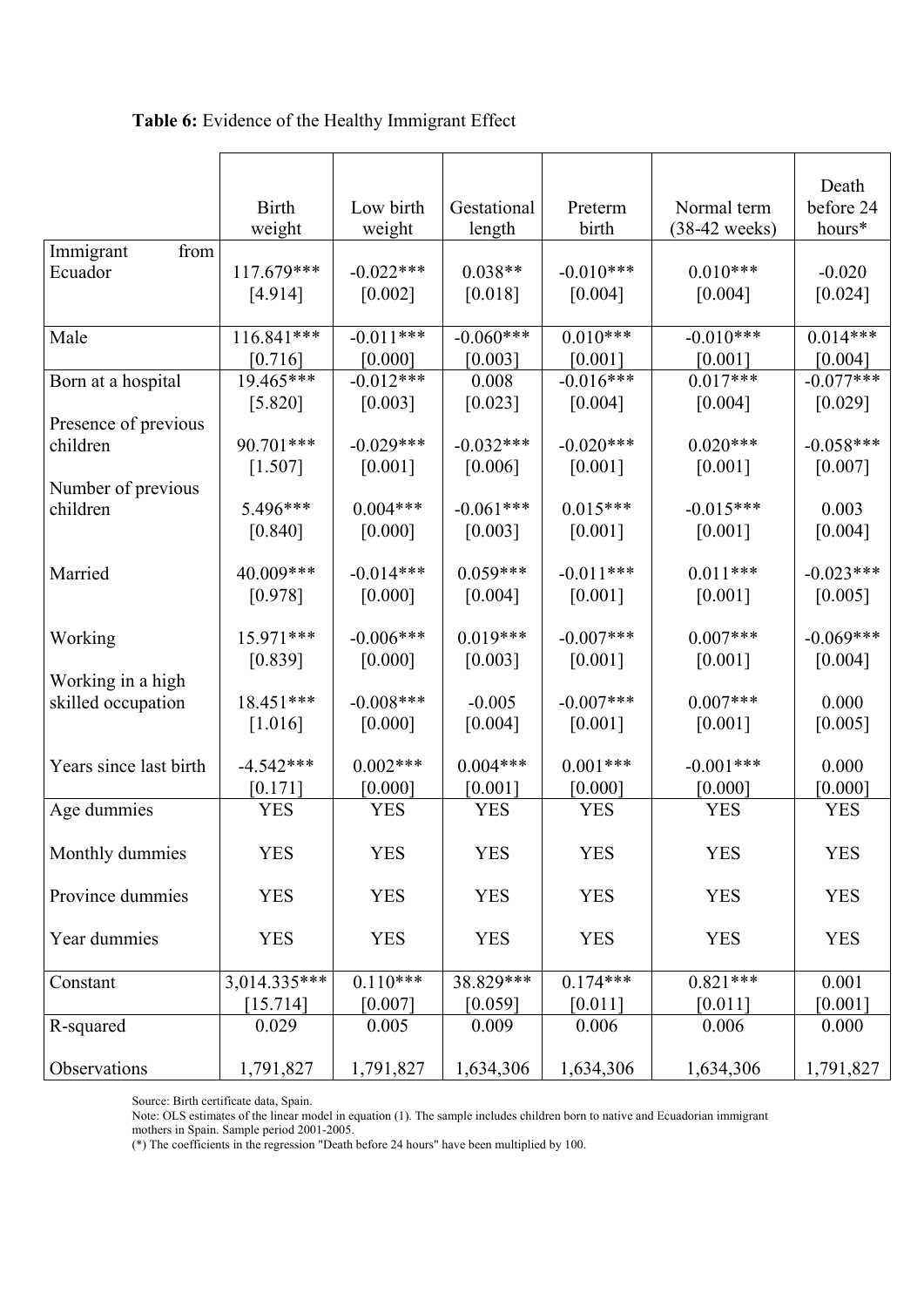**Table 7:** Difference in birth weight of immigrants in Spain and natives in Ecuador

|                   | <b>Birth</b> | Low birth   |
|-------------------|--------------|-------------|
|                   | weight       | weight      |
| Immigrant from    | 178.681***   | $-0.019***$ |
|                   | [2.089]      | [0.001]     |
| Ecuador           |              |             |
| Male              | 67.039***    | $-0.011***$ |
|                   | [0.918]      | [0.001]     |
| Being born at a   |              |             |
| hospital          | $-54.536***$ | $0.014***$  |
|                   | [2.238]      | [0.001]     |
| Presence of       |              |             |
| previous children | 27.336***    | $-0.010***$ |
|                   | [1.328]      | [0.001]     |
| Number of         |              |             |
| previous children | 11.698***    | $-0.004***$ |
|                   | [0.480]      | [0.000]     |
| Age dummies       | <b>YES</b>   | <b>YES</b>  |
|                   |              |             |
| Monthly dummies   | <b>YES</b>   | <b>YES</b>  |
|                   |              |             |
| Year dummies      | <b>YES</b>   | <b>YES</b>  |
|                   |              |             |
| Constant          | 3,011.141*** | $0.075***$  |
|                   | [5.263]      | [0.003]     |
| R-squared         | 0.026        | 0.003       |
|                   |              |             |
| Observations      | 809,483      | 809,483     |

Source: Birth certificate data, Spain and Ecuador.

 Note: OLS estimates of the linear model in equation (2). The sample includes children born to native mothers in Ecuador and to Ecuadorian immigrant mothers in Spain. Sample period 2001-2005.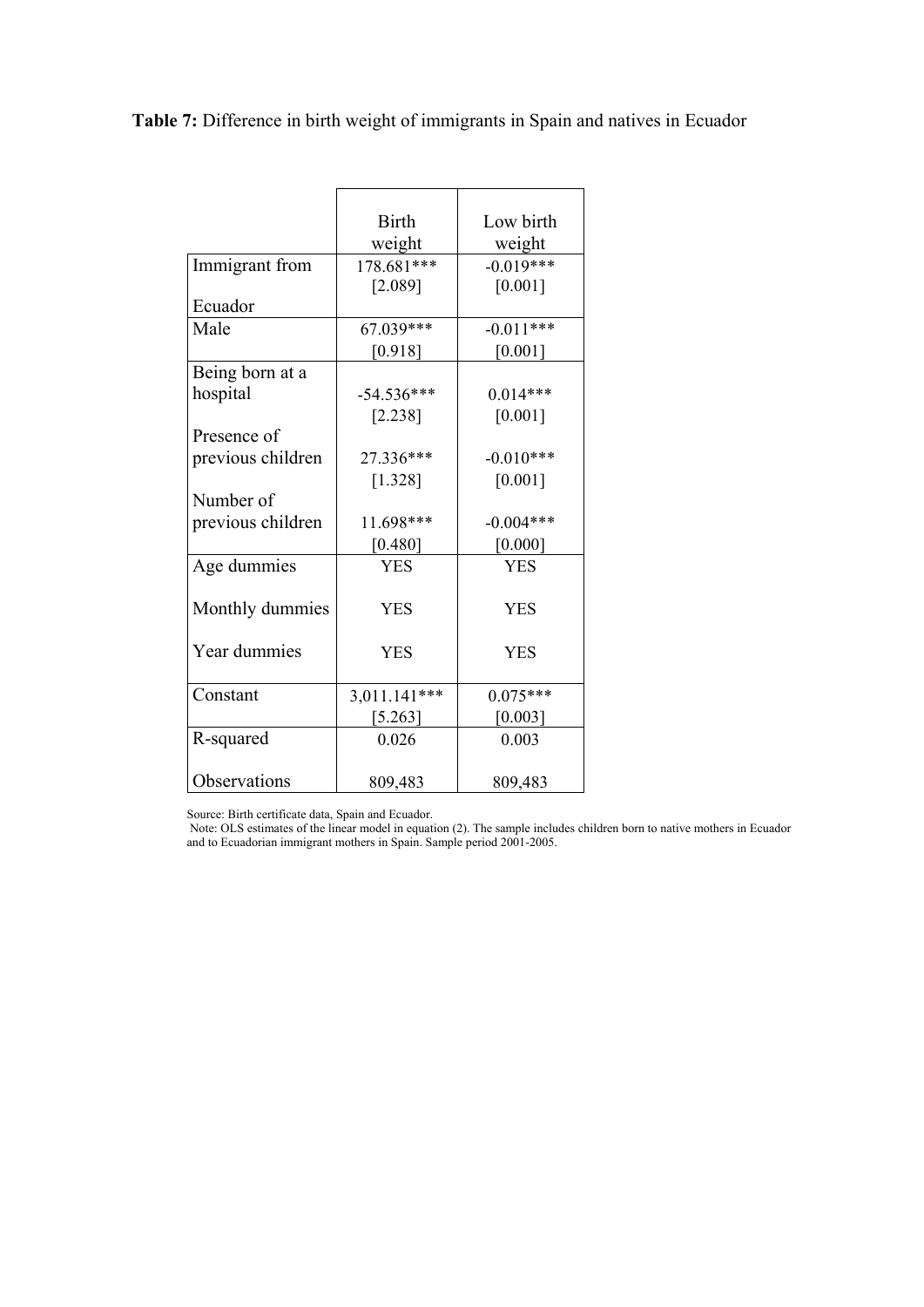|                           | <b>Birth</b><br>weight<br>2001-2005 | <b>Birth</b><br>weight<br>2006-2010 | Low birth<br>weight<br>2001-2005 | Low birth<br>weight<br>2006-2010 |
|---------------------------|-------------------------------------|-------------------------------------|----------------------------------|----------------------------------|
| Immigrant from<br>Ecuador | 179.133***<br>[2.088]               | 166.534***<br>[2.138]               | $-0.019***$<br>[0.001]           | $-0.025***$<br>[0.001]           |
| Male                      | $67.143***$<br>[0.918]              | 74.081***<br>[0.826]                | $-0.011***$<br>[0.001]           | $-0.012***$<br>[0.000]           |
| Being born at a           |                                     |                                     |                                  |                                  |
| hospital                  | $-55.052***$                        | $-62.011***$                        | $0.014***$                       | $0.011***$                       |
|                           | [2.238]                             | [2.910]                             | [0.001]                          | [0.002]                          |
| Presence of               |                                     |                                     |                                  |                                  |
| previous children         | 27.142***                           | 20.778***                           | $-0.010***$                      | $-0.009***$                      |
|                           | [1.328]                             | [1.217]                             | [0.001]                          | [0.001]                          |
| Number of                 |                                     |                                     |                                  |                                  |
| previous children         | 11.760***                           | 12.563***                           | $-0.004***$                      | $-0.003***$                      |
|                           | $[0.481]$                           | [0.459]                             | [0.000]                          | [0.000]                          |
| Age dummies               | <b>YES</b>                          | <b>YES</b>                          | <b>YES</b>                       | <b>YES</b>                       |
| Monthly dummies           | <b>YES</b>                          | <b>YES</b>                          | <b>YES</b>                       | <b>YES</b>                       |
| Constant                  | 3,023.66***                         | 3,034.67***                         | $0.076***$                       | $0.090***$                       |
|                           | [5.183]                             | [4.729]                             | [0.003]                          | [0.003]                          |
| R-squared                 | 0.025                               | 0.022                               | 0.003                            | 0.002                            |
|                           |                                     |                                     |                                  |                                  |
| Observations              | 809,483                             | 1,068,420                           | 809,483                          | 1,068,420                        |

**Table 8**: Difference in birth weight of immigrants in Spain and natives in Ecuador - Robustness checks

Source: Birth certificate data, Spain and Ecuador.

Note: The estimated models in this table do not contain year fixed effects. This explains the differences with respect to the estimates in Table 7.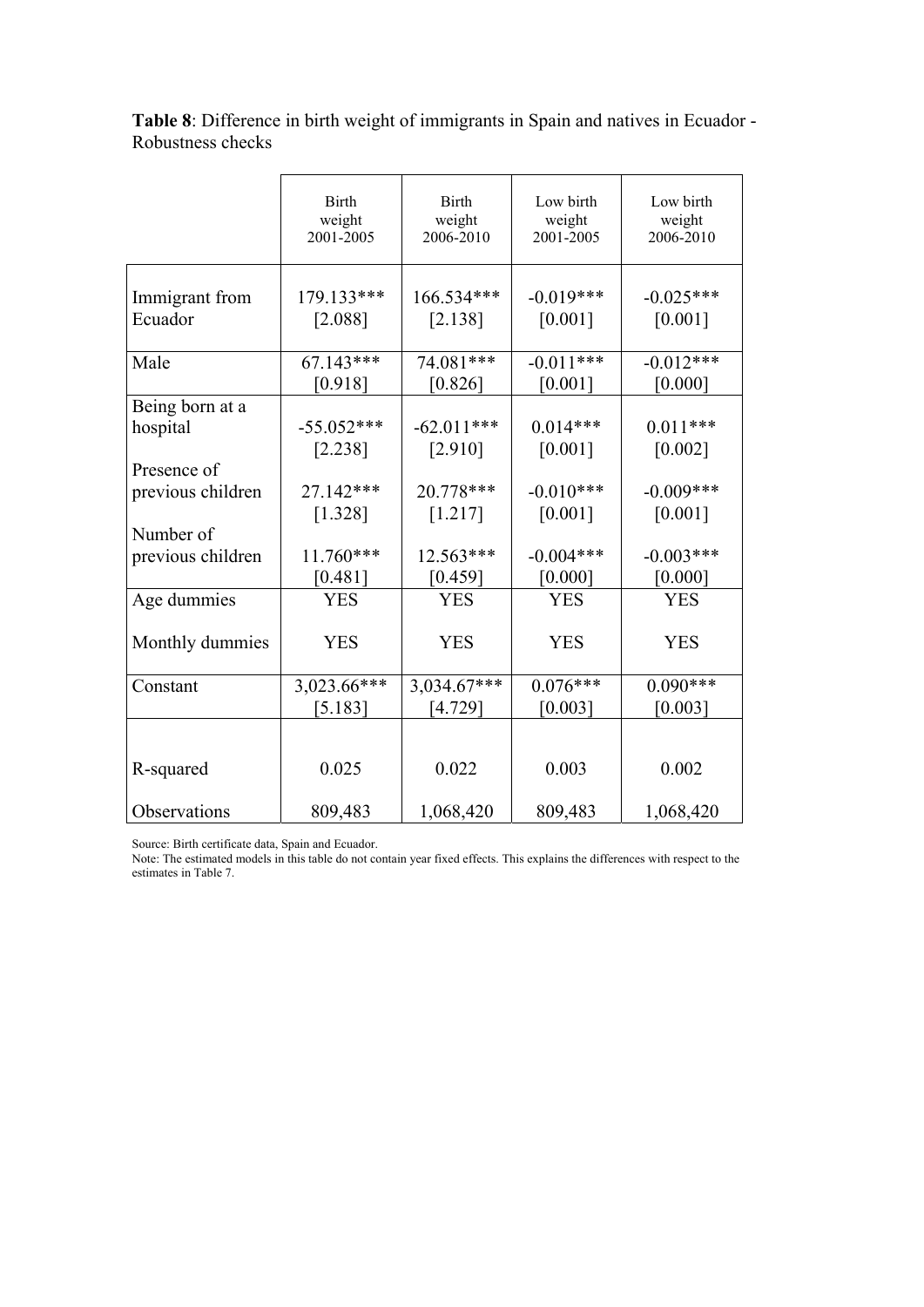|                      | Birth weight | Low birth<br>weight | Gestational<br>length | Preterm<br>birth | Normal term<br>$(38-42$ weeks) | Death before<br>24 hours* |
|----------------------|--------------|---------------------|-----------------------|------------------|--------------------------------|---------------------------|
| Immigrant from       | 60.142***    | $-0.028***$         | $0.196***$            | $-0.040***$      | $0.041***$                     | $-0.124***$               |
| Ecuador              | [5.471]      | [0.002]             | [0.021]               | [0.004]          | [0.004]                        | [0.034]                   |
| Male                 | $104.773***$ | $-0.007***$         | $-0.002$              | 0.004            | $-0.004$                       | 0.082                     |
|                      | [4.229]      | [0.002]             | [0.016]               | [0.003]          | [0.003]                        | [0.026]                   |
| Being born at a      | 81.505***    | $-0.032***$         | $0.335***$            | $-0.052***$      | $0.050***$                     | $-0.132$                  |
| hospital             | [25.630]     | [0.011]             | [0.101]               | [0.018]          | [0.018]                        | [0.160]                   |
| Presence of previous | 40.785***    | $-0.010**$          | $-0.027$              | $-0.005$         | 0.004                          | 0.039                     |
| children             | [8.815]      | [0.004]             | [0.034]               | [0.006]          | [0.006]                        | [0.055]                   |
| Number of previous   | 17.251***    | $-0.000$            | 0.009                 | 0.003            | $-0.003$                       | $-0.022$                  |
| children             | [3.617]      | [0.002]             | [0.014]               | [0.003]          | [0.003]                        | [0.022]                   |
| Married              | 42.159***    | $-0.011***$         | $0.143***$            | $-0.021***$      | $0.022***$                     | $-0.059**$                |
|                      | [4.528]      | [0.002]             | [0.017]               | [0.003]          | [0.003]                        | [0.028]                   |
| Working              | $10.512**$   | 0.001               | $-0.040**$            | 0.004            | $-0.004$                       | $-0.069**$                |
|                      | [4.888]      | $[0.002]$           | [0.019]               | [0.003]          | [0.003]                        | $[0.030]$                 |
| Working in a high    | 1.289        | $-0.004$            | 0.015                 | $-0.006$         | 0.006                          | $-0.013$                  |
| skilled occupation   | [13.008]     | [0.006]             | [0.050]               | [0.009]          | [0.009]                        | [0.081]                   |
| Years since the last | $-0.831$     | 0.001               | $-0.002$              | 0.001            | $-0.001$                       | $-0.006$                  |
| birth                | [0.919]      | [0.000]             | [0.004]               | [0.001]          | [0.001]                        | [0.006]                   |
| Age dummies          | <b>YES</b>   | <b>YES</b>          | <b>YES</b>            | <b>YES</b>       | <b>YES</b>                     | <b>YES</b>                |
| Monthly dummies      | <b>YES</b>   | <b>YES</b>          | <b>YES</b>            | <b>YES</b>       | <b>YES</b>                     | <b>YES</b>                |
| Province dummies     | <b>YES</b>   | <b>YES</b>          | <b>YES</b>            | <b>YES</b>       | <b>YES</b>                     | <b>YES</b>                |
| Year dummies         | <b>YES</b>   | <b>YES</b>          | <b>YES</b>            | <b>YES</b>       | <b>YES</b>                     | <b>YES</b>                |
| Constant             | 2,873.460*** | $0.147***$          | 38.037***             | $0.277***$       | $0.720***$                     | 0.000                     |
| Observations         | [60.869]     | [0.027]             | [0.233]               | [0.043]          | [0.043]                        | [0.004]                   |
|                      | 58,849       | 58,849              | 54,767                | 54,767           | 54,767                         | 58,849                    |
| R-squared            | 0.029        | 0.006               | 0.017                 | 0.016            | 0.016                          | 0.003                     |

**Table 9:** Comparing immigrants from Ecuador and Romania in Spain

Source: Birth certificate data, Spain.

Note: The sample includes children born to Ecuadorian and Romanian mothers in Spain. Sample period 2001-2005.

(\*) The coefficients in the regression "Death before 24 hours" have been multiplied by 100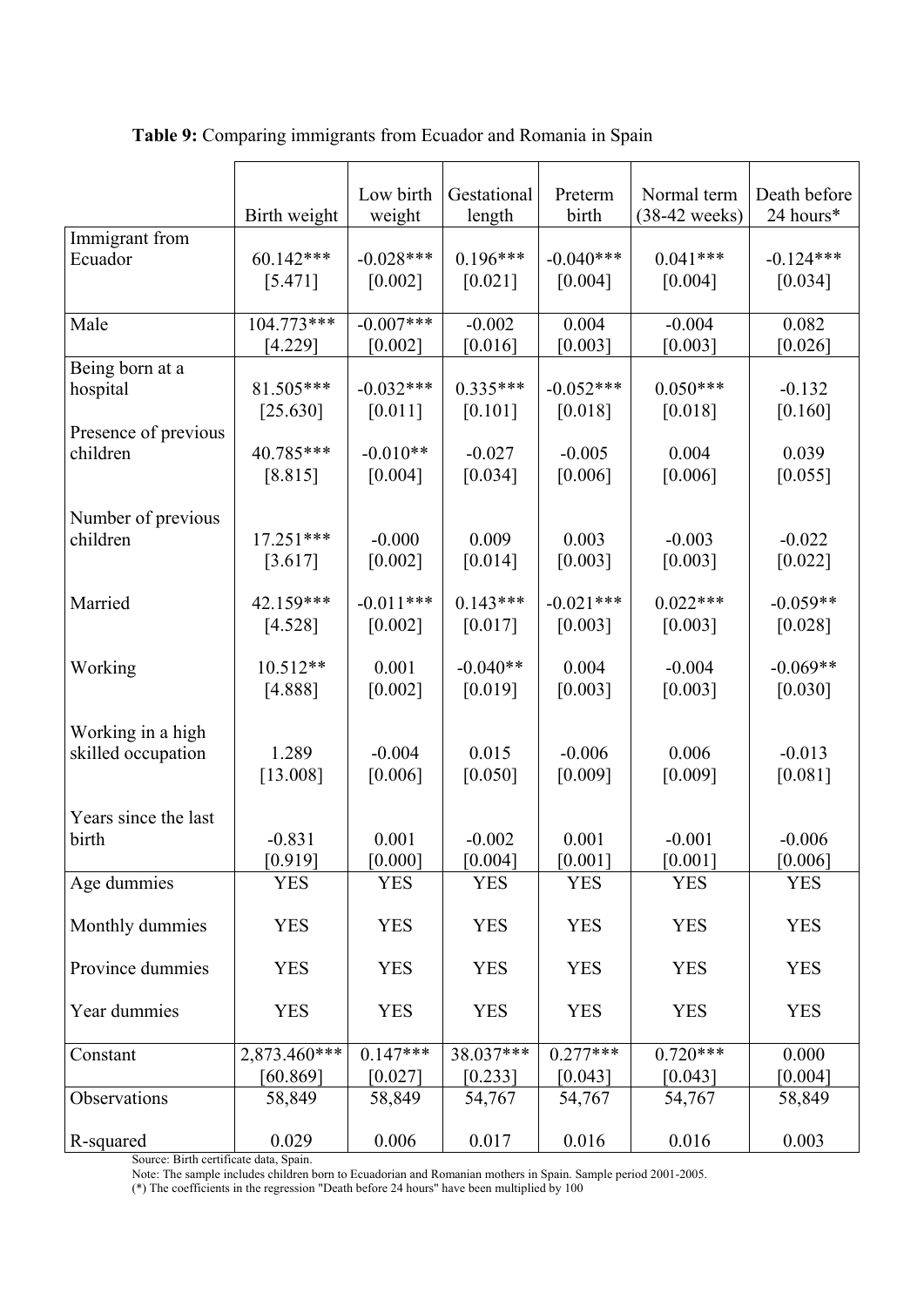### **Table 10:** Comparing different immigrant groups in Spain

|                     | Birth weight | Low birth<br>weight | Gestational<br>length | Preterm<br>birth | Normal term<br>(38-42 weeks) | Death before<br>24 hours* |
|---------------------|--------------|---------------------|-----------------------|------------------|------------------------------|---------------------------|
| Immigrant from      |              |                     |                       |                  |                              |                           |
| Romania             | $-53.613***$ | $0.027***$          | $-0.187***$           | $0.039***$       | $-0.039***$                  | $0.121***$                |
|                     | [5.231]      | [0.002]             | [0.020]               | [0.004]          | [0.004]                      | [0.030]                   |
|                     |              |                     |                       |                  |                              |                           |
| Immigrants from     | 6.782        | $-0.002$            | $-0.045**$            | $0.008**$        | $-0.008**$                   | $-0.025$                  |
| Colombia            | [4.615]      | [0.002]             | [0.018]               | [0.003]          | [0.003]                      | $[0.027]$                 |
|                     |              |                     |                       |                  |                              |                           |
|                     |              |                     |                       |                  |                              |                           |
| Immigrants from     | $-34.543***$ | 0.004               | $-0.052$              | 0.009            | $-0.009$                     | 0.000                     |
| Bulgaria            | [9.820]      | [0.004]             | [0.038]               | [0.007]          | [0.007]                      | [0.057]                   |
|                     |              |                     |                       |                  |                              |                           |
|                     |              |                     |                       |                  |                              |                           |
| Additional controls | <b>YES</b>   | <b>YES</b>          | <b>YES</b>            | <b>YES</b>       | <b>YES</b>                   | <b>YES</b>                |
| Constant            | 2,983.761*** | $0.108***$          | 38.260***             | $0.255***$       | $0.744***$                   | 0.001                     |
|                     | [47.432]     | $[0.021]$           | [0.182]               | [0.033]          | [0.034]                      | [0.003]                   |
|                     |              |                     |                       |                  |                              |                           |
| Observations        | 83,081       | 83,081              | 77,175                | 77,175           | 77,175                       | 83,081                    |
|                     | 0.028        | 0.006               | 0.015                 | 0.014            | 0.014                        | 0.002                     |
| R-squared           |              |                     |                       |                  |                              |                           |

Source: Birth certificate data, Spain.

Note: The sample includes children born to Ecuadorian, Colombian, Bulgarian and Romanian immigrant mothers in Spain between 2001 and 2005. The excluded category in estimation are Ecuadorians. Additional controls include: the gender of the child, the set of age dummies for the mother, monthly, province and year dummies, an indicator for being born at the hospital, the presence of previous children, the number of previous children, a variable for the years since the last birth and an indicator for being married, for working and for working in a high skilled occupation.

(\*) The coefficients in the regression "Death before 24 hours" have been multiplied by 100.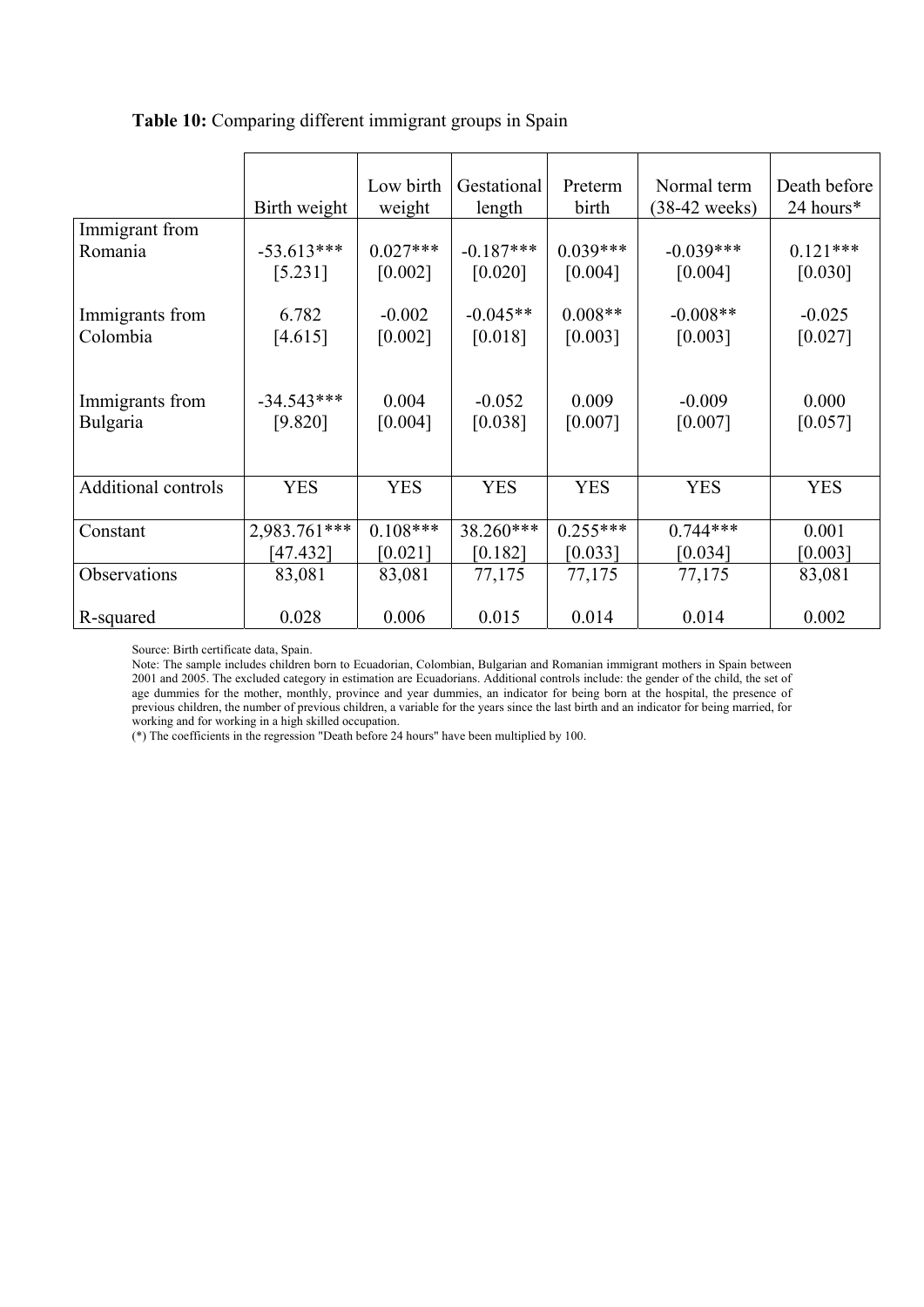|                            |               | Low birth  | Gestational |                  | Normal term     |                           |
|----------------------------|---------------|------------|-------------|------------------|-----------------|---------------------------|
|                            | Birth weight  | weight     | length      | Preterm<br>birth | $(38-42$ weeks) | Death before<br>24 hours* |
| Immigrants from            | 2.482         | $0.006**$  | $-0.176***$ | $0.022***$       | $-0.021***$     | 0.022                     |
| Ecuador                    | [6.365]       | [0.003]    | [0.025]     | [0.005]          | [0.005]         | [0.036]                   |
|                            |               |            |             |                  |                 |                           |
| Immigrants from            | $-49.666$ *** | $0.033***$ | $-0.361***$ | $0.060***$       | $-0.060***$     | $0.141***$                |
| Romania                    | [7.157]       | [0.003]    | [0.028]     | [0.005]          | [0.005]         | [0.041]                   |
|                            |               |            |             |                  |                 |                           |
| Immigrants from            | 8.063         | $0.005*$   | $-0.220***$ | $0.030***$       | $-0.029***$     | 0.000                     |
| Colombia                   | [6.806]       | [0.003]    | [0.027]     | [0.005]          | [0.005]         | [0.039]                   |
| Immigrants from            | $-31.707***$  | $0.011**$  | $-0.228***$ | $0.031***$       | $-0.030***$     | 0.023                     |
| Bulgaria                   | [10.943]      | [0.005]    | [0.042]     | [0.008]          | [0.008]         | $[0.062]$                 |
|                            |               |            |             |                  |                 |                           |
|                            |               |            |             |                  |                 |                           |
|                            |               |            |             |                  |                 |                           |
| <b>Additional controls</b> | <b>YES</b>    | <b>YES</b> | <b>YES</b>  | <b>YES</b>       | <b>YES</b>      | <b>YES</b>                |
|                            |               |            |             |                  |                 |                           |
| Constant                   | 2,982.477***  | $0.104***$ | 38.407***   | $0.227***$       | $0.771***$      | 0.000                     |
|                            | [45.358]      | [0.020]    | [0.174]     | [0.032]          | [0.032]         | [0.003]                   |
| Observations               | 91,469        | 91,469     | 84,207      | 84,207           | 84,207          | 91,469                    |
|                            |               |            |             |                  |                 |                           |
| R-squared                  | 0.028         | 0.006      | 0.016       | 0.015            | 0.015           | 0.002                     |

**Table 11:** Comparing immigrants from China to other immigrant groups in Spain

Source: Birth certificate data, Spain.

Note: The sample includes children born to Ecuadorian, Colombian, Bulgarian, Romanian and Chinese immigrant mothers in Spain between 2001 and 2005. The excluded category in estimation are Chinese. Additional controls include: the gender of the child, the set of age dummies for the mother, monthly, province and year dummies, an indicator for being born at the hospital, the presence of previous children, the number of previous children, a variable for the years since the last birth and an indicator for being married, for working and for working in a high skilled occupation.

(\*) The coefficients in the regression "Death before 24 hours" have been multiplied by 100.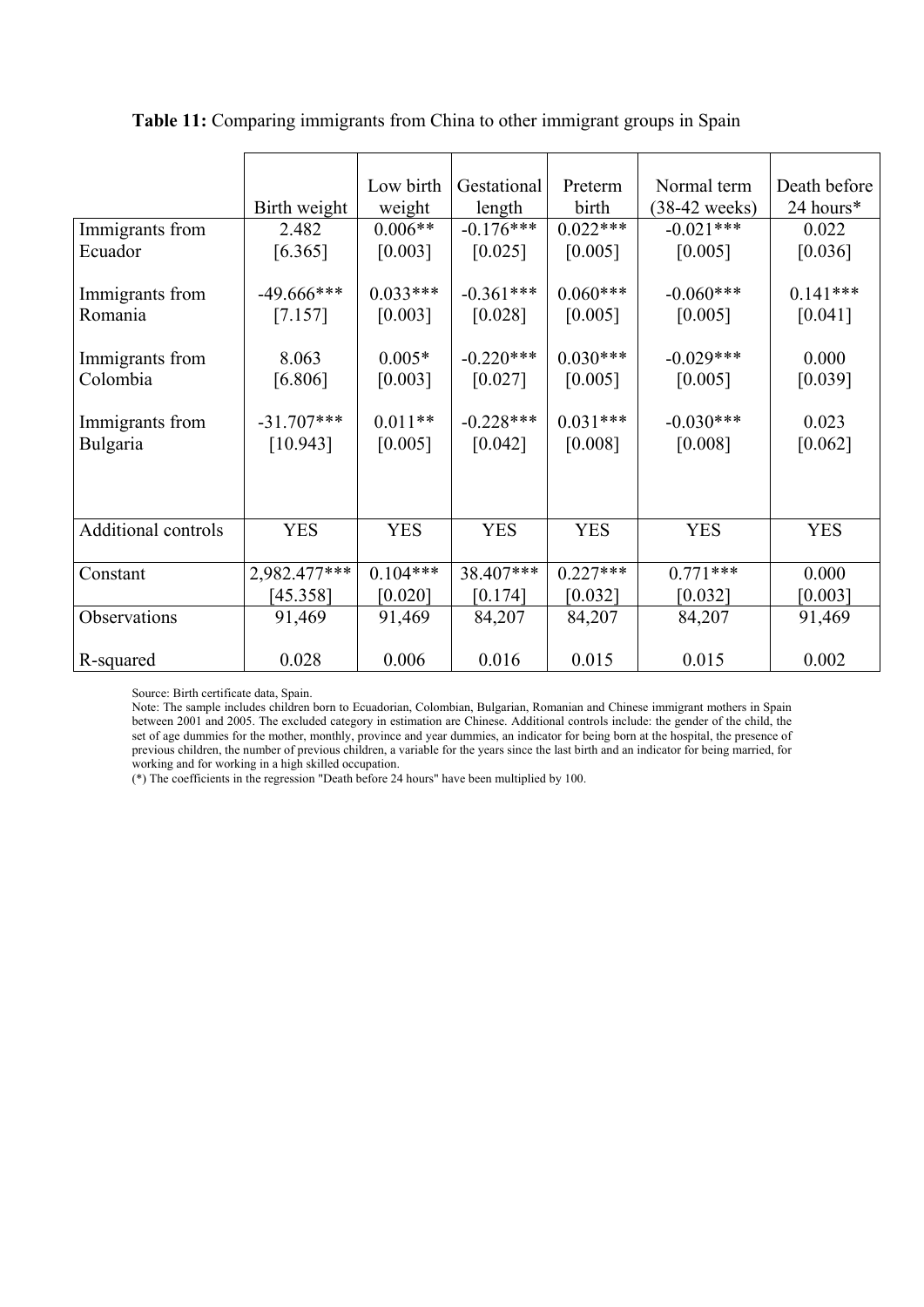# **Table 12:** Differences in fertility

| Sample                 | Immigrants from<br>Ecuador<br>and natives in Spain |             | Immigrants from<br>Ecuador<br>and Romania in Spain |             |  |
|------------------------|----------------------------------------------------|-------------|----------------------------------------------------|-------------|--|
|                        |                                                    |             |                                                    |             |  |
|                        | Infant                                             | Infant      | Infant                                             | Infant      |  |
| Immigrant from Ecuador | $0.013**$                                          | $-0.005$    | $0.036***$                                         | $-0.009$    |  |
|                        | [0.005]                                            | [0.006]     | [0.012]                                            | [0.012]     |  |
| Years since migration  |                                                    | 0.003       |                                                    | 0.004       |  |
|                        |                                                    | [0.002]     |                                                    | [0.003]     |  |
| Married                |                                                    | $0.032***$  |                                                    | $-0.018*$   |  |
|                        |                                                    | [0.001]     |                                                    | [0.011]     |  |
| Work                   |                                                    | $-0.012***$ |                                                    | $-0.145***$ |  |
|                        |                                                    | [0.001]     |                                                    | [0.010]     |  |
| Previous children      |                                                    | $0.063***$  |                                                    | $0.090***$  |  |
|                        |                                                    | [0.000]     |                                                    | $[0.005]$   |  |
| Age dummies            | <b>YES</b>                                         | <b>YES</b>  | <b>YES</b>                                         | <b>YES</b>  |  |
|                        |                                                    |             |                                                    |             |  |
| Province dummies       | <b>YES</b>                                         | <b>YES</b>  | <b>YES</b>                                         | <b>YES</b>  |  |
| Year dummies           | <b>YES</b>                                         | <b>YES</b>  | <b>YES</b>                                         | <b>YES</b>  |  |
| Constant               |                                                    | $0.480***$  |                                                    | 0.095       |  |
|                        |                                                    | [0.081]     |                                                    | $[0.232]$   |  |
| R-squared              | 0.079                                              | 0.121       | 0.092                                              | 0.190       |  |
| Observations           | 436,372                                            | 436,372     | 4,621                                              | 4,621       |  |

Source: Labor Force Survey, Spain.

 Note: Estimates from the linear probability model in equation (3). The sample includes immigrant women from Ecuador and natives in Spain. Sample period 2001-2005.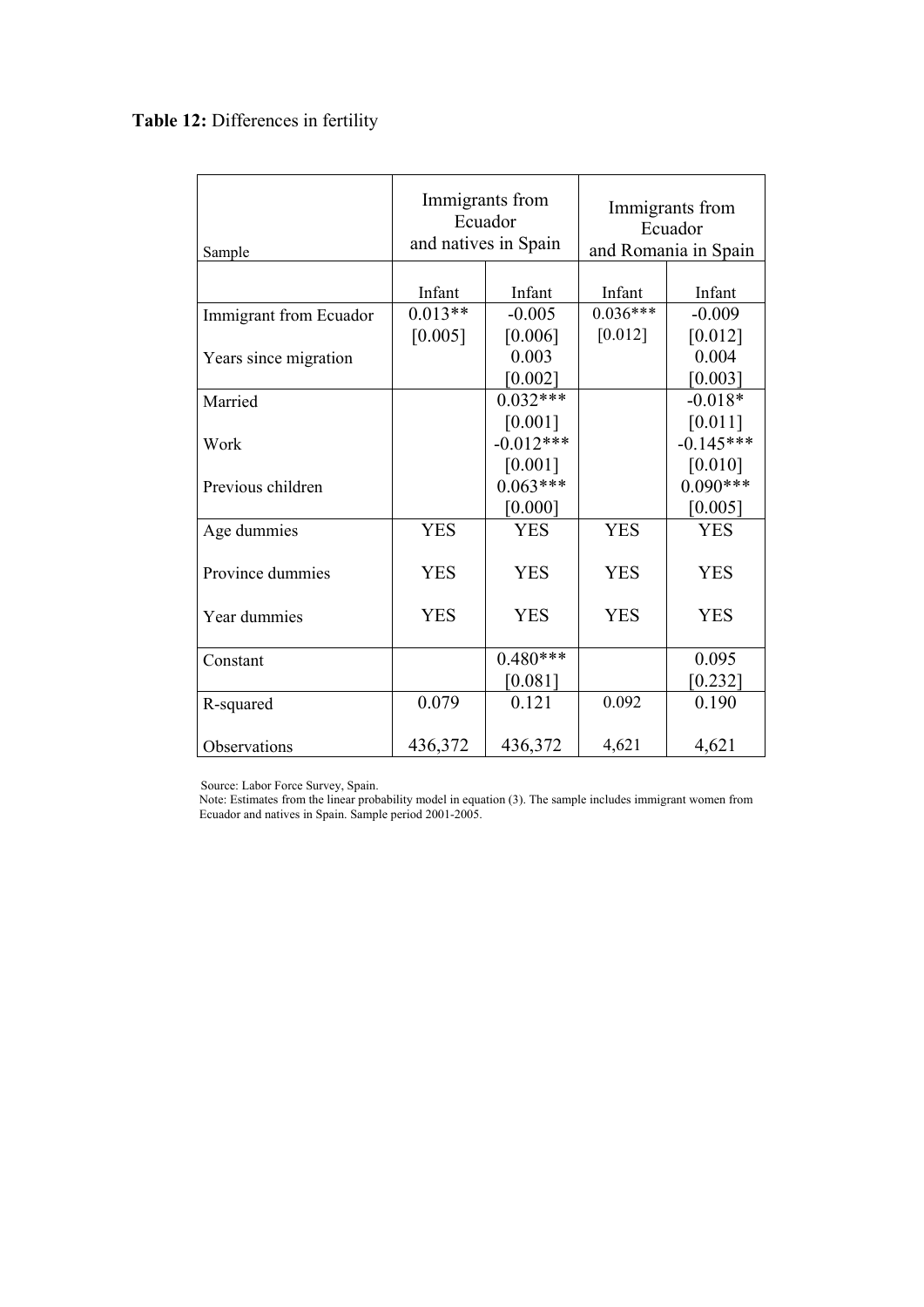# **Appendix**

|             | <b>Immigrants</b> | Ecuador | Morocco | Romania | Colombia | Bulgaria | China |
|-------------|-------------------|---------|---------|---------|----------|----------|-------|
| before 2000 | 45.30             | 23.32   | 60.43   | 6.67    | 27.84    | 12.07    | 50.41 |
| year $2000$ | 8.47              | 23.93   | 6.76    | 7.65    | 19.88    | 12.38    | 8.26  |
| year 2001   | 9.89              | 17.51   | 7.84    | 10.72   | 31.81    | 18.58    | 8.26  |
| year $2002$ | 8.82              | 18.88   | 5.57    | 17.92   | 3.78     | 16.41    | 7.44  |
| year $2003$ | 8.32              | 10.24   | 6.11    | 17.02   | 2.81     | 13.00    | 6.61  |
| year 2004   | 7.45              | 1.68    | 4.92    | 19.04   | 4.95     | 13.93    | 7.44  |
| year $2005$ | 6.18              | 2.06    | 5.14    | 10.79   | 4.36     | 8.05     | 5.79  |
| year $2006$ | 5.46              | 2.29    | 3.14    | 10.04   | 4.56     | 5.26     | 3.31  |
| <b>Nobs</b> | 15,465            | 1,308   | 1,850   | 1,334   | 1,031    | 323      | 121   |

**Table A1:** Year of arrival by country of origin

Source: National Immigrant Survey, 2007

Note: percentage of immigrants living in Spain per year of arrival.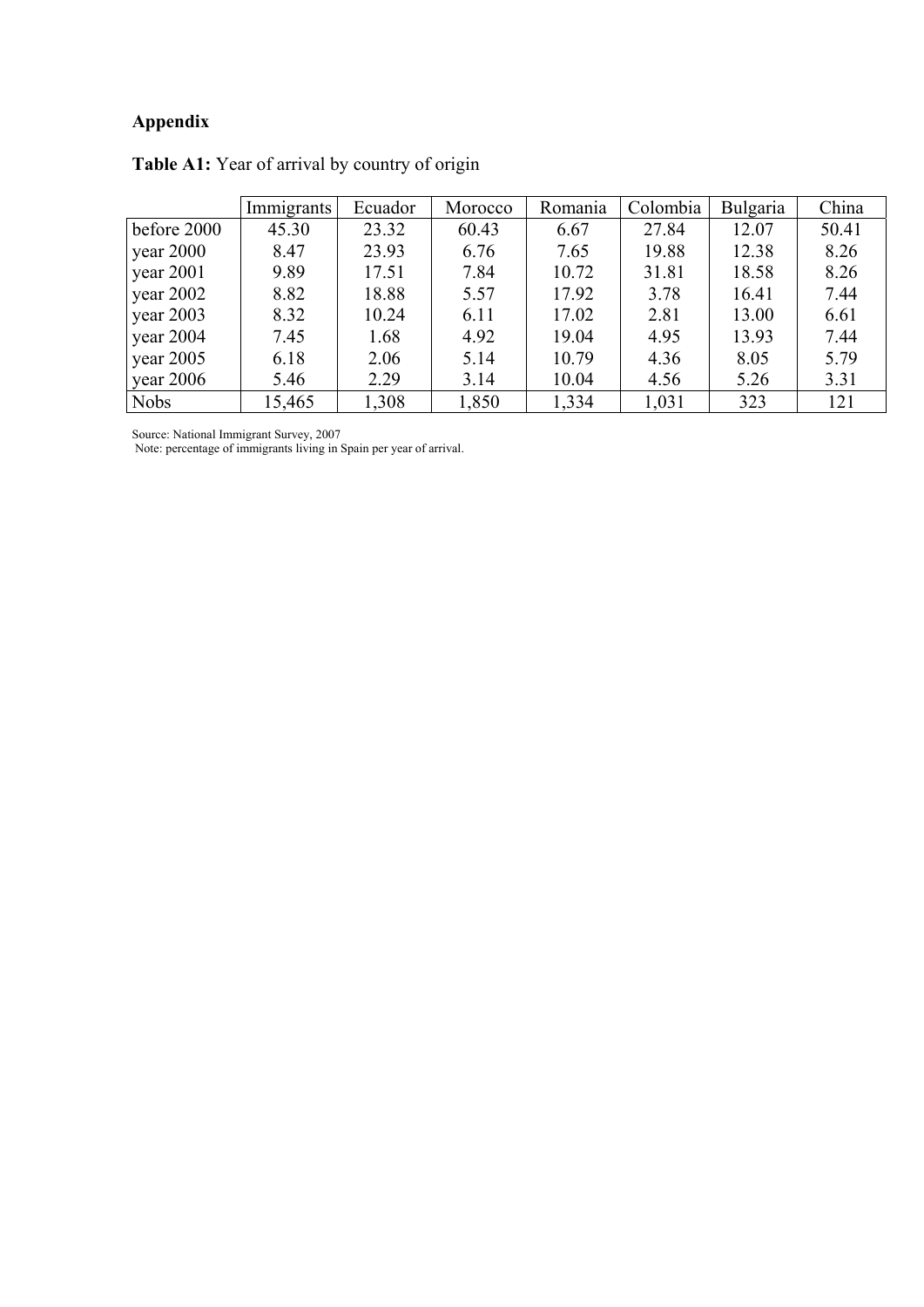|                    | 2001-2005    |              | 2006-2010    |              |  |
|--------------------|--------------|--------------|--------------|--------------|--|
|                    | Number of    | $%$ missing  | Number of    | $%$ missing  |  |
|                    | observations | information  | observations | information  |  |
|                    |              | birth weight |              | birth weight |  |
| <b>Total:</b>      |              |              |              |              |  |
|                    | 1,270,056    | 39.20%       | 1,319,566    | 22.21%       |  |
| <b>Education:</b>  |              |              |              |              |  |
| No education       | 11,130       | 66.27%       | 22,929       | 44.04%       |  |
| Primary            | 606,080      | 44.66%       | 726,234      | 25.13%       |  |
| Higher             | 438,754      | 25.49%       | 266,560      | 15.18%       |  |
| Area:              |              |              |              |              |  |
| Urban              | 985,657      | 33.64%       | 1,049,838    | 17.17%       |  |
| Rural              | 253,470      | 57.54%       | 236,014      | 41.98%       |  |
| Periphery          | 30,929       | 65.80%       | 33,714       | 41.03%       |  |
| <b>Place born:</b> |              |              |              |              |  |
| Public hospital    | 586,866      | 24.24%       | 698,508      | 10.23%       |  |
| Private hospital   | 353,930      | 17.96%       | 403,731      | 6.49%        |  |
| Other (house)      | 329,231      | 88.70%       | 217,327      | 89.95%       |  |

**Table A2:** Missing birth weight information in the Vital Statistics for Ecuador

Source: Birth certificate data, Ecuador.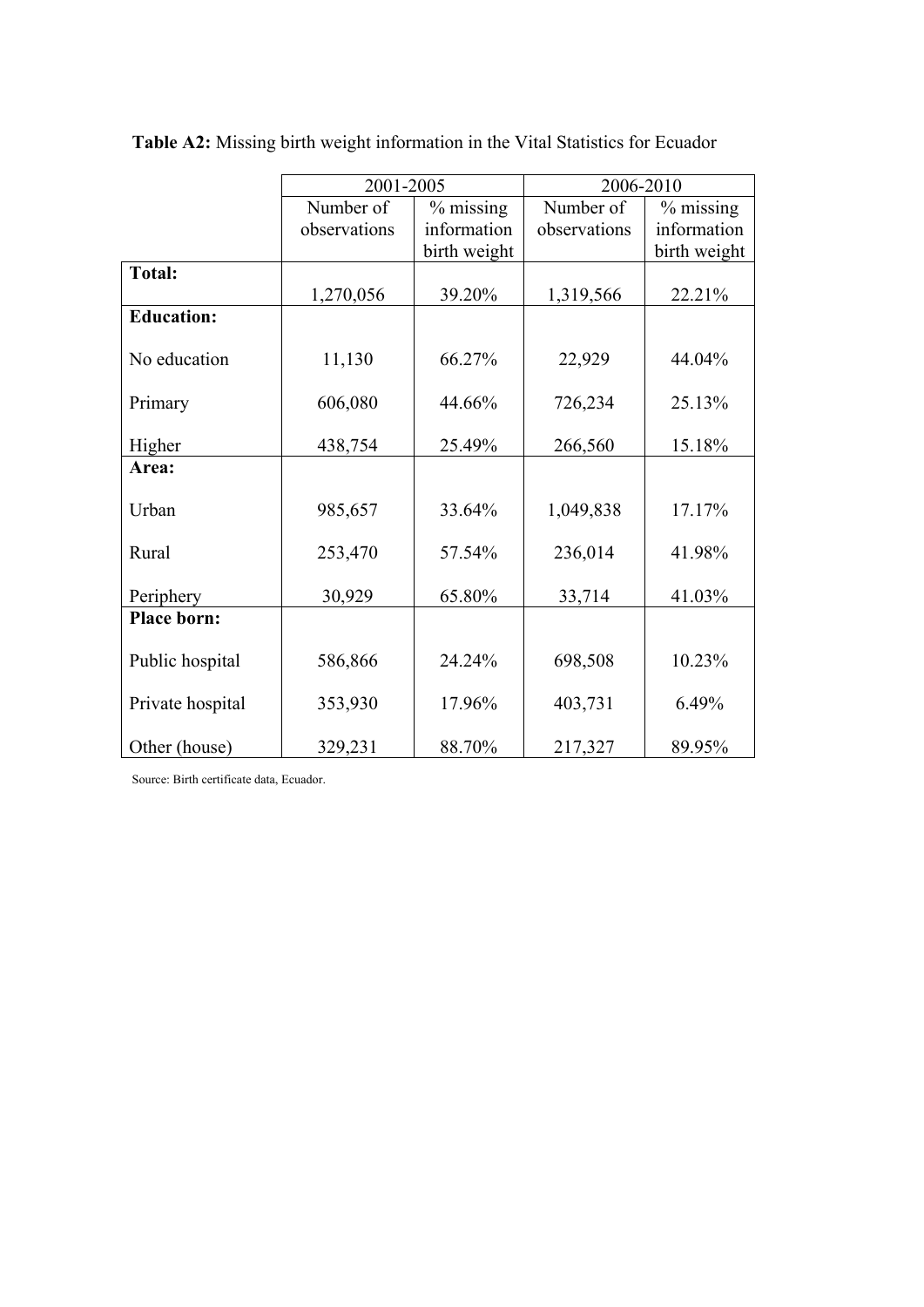|                 | Native  | Ecuador | Romania | Colombia | Bulgaria | China  |
|-----------------|---------|---------|---------|----------|----------|--------|
| Age             | 38.97   | 32.61   | 31.93   | 34.67    | 34.89    | 36.62  |
|                 | [6.67]  | [7.21]  | [7.31]  | [7.31]   | $[7.64]$ | [7.53] |
|                 |         |         |         |          |          |        |
| Year of arrival |         | 2000    | 2001    | 2000     | 2001     | 1996   |
|                 |         | [1.99]  | [2.33]  | [2.95]   | [1.98]   | [6.13] |
|                 |         |         |         |          |          |        |
| Education       |         |         |         |          |          |        |
| Less than HS    | 53.08%  | 47.23%  | 30.68%  | 36.97%   | 34.54%   | 65.43% |
| HS graduates    | 27.38%  | 40.54%  | 55.22%  | 48.10%   | 40.51%   | 25.93% |
| More than HS    | 19.54%  | 12.23%  | 14.10%  | 14.94%   | 24.95%   | 8.64%  |
|                 |         |         |         |          |          |        |
| Work            | 55.61%  | 71.34%  | 65.12%  | 61.81%   | 62.47%   | 80.25% |
|                 |         |         |         |          |          |        |
| Low skilled     | 61.47%  | 97.66%  | 96.10%  | 89.65%   | 95.56%   | 76.15% |
| occupation      |         |         |         |          |          |        |
|                 |         |         |         |          |          |        |
| Married         | 83.95%  | 68.10%  | 72.14%  | 56.82%   | 76.33%   | 88.27% |
|                 |         |         |         |          |          |        |
| % with kids     | 63.61%  | 69.59%  | 45.61%  | 60.11%   | 45.42%   | 61.11% |
|                 |         |         |         |          |          |        |
| Number of kids  | 1.54    | 1.67    | 1.33    | 1.56     | 1.32     | 1.77   |
|                 | [0.65]  | [0.84]  | [0.61]  | [0.67]   | [0.47]   | [0.86] |
|                 |         |         |         |          |          |        |
| Number of       |         |         |         |          |          |        |
| observations    | 433,560 | 2,812   | 1,809   | 2,705    | 469      | 162    |

**Table A3:** Socio-economic characteristics of female natives and immigrants in Spain

Source: Labor Force Survey, Sapin. The sample is restricted to women 16 to 49 years old, who are head of households or the partner. Sample period: 2001-2005